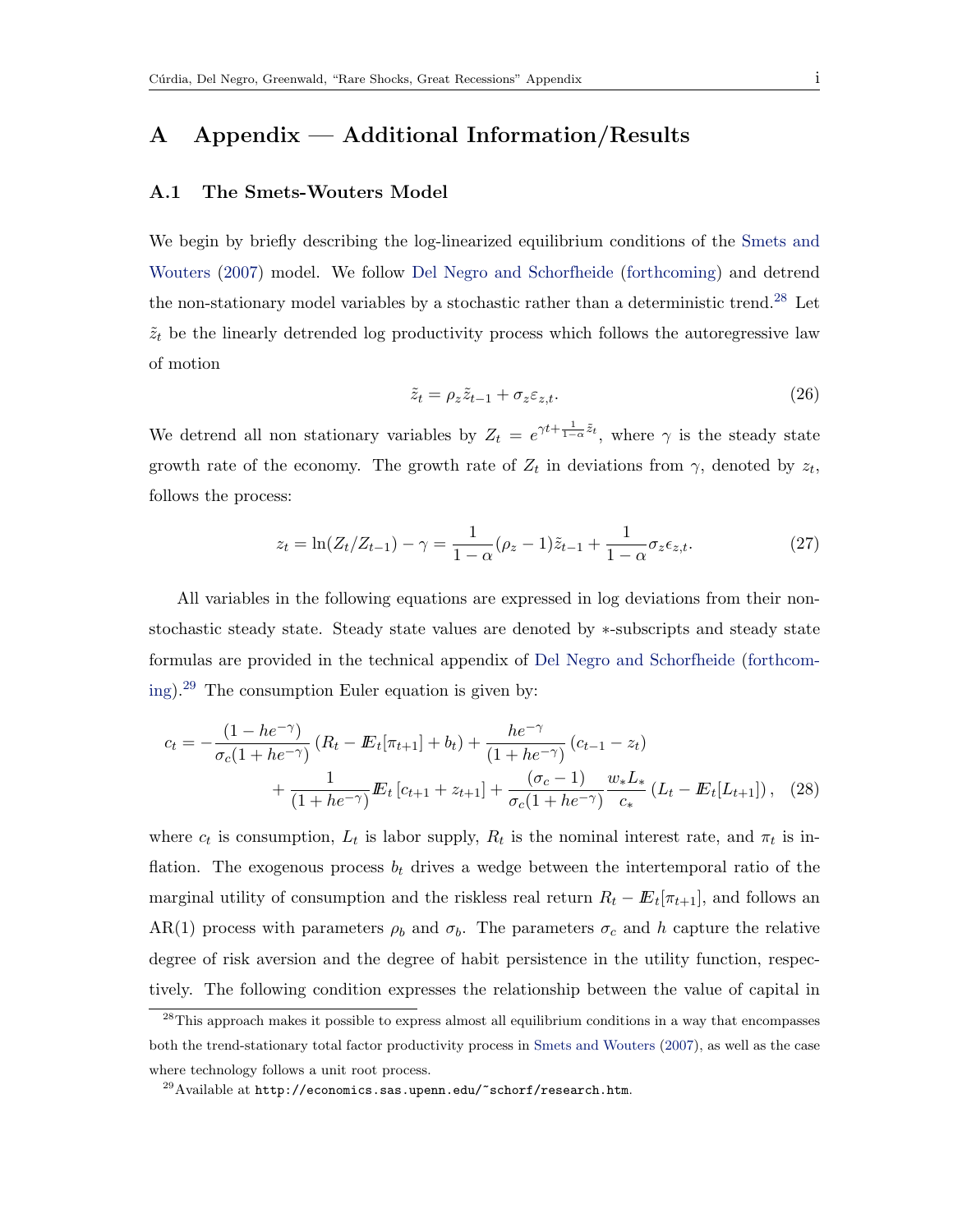terms of consumption  $q_t^k$  and the level of investment  $i_t$  measured in terms of consumption goods:

$$
q_t^k = S''e^{2\gamma}(1 + \beta e^{(1-\sigma_c)\gamma}) \left( i_t - \frac{1}{1 + \beta e^{(1-\sigma_c)\gamma}} \left( i_{t-1} - z_t \right) - \frac{\beta e^{(1-\sigma_c)\gamma}}{1 + \beta e^{(1-\sigma_c)\gamma}} \mathbf{E}_t \left[ i_{t+1} + z_{t+1} \right] - \mu_t \right), \tag{29}
$$

which is affected by both investment adjustment cost  $(S''$  is the second derivative of the adjustment cost function) and by  $\mu_t$ , an exogenous process called the "marginal efficiency of investment" that affects the rate of transformation between consumption and installed capital (see [Greenwood et al.](#page--1-2) [\(1998\)](#page--1-2)). The exogenous process  $\mu_t$  follows an AR(1) process with parameters  $\rho_{\mu}$  and  $\sigma_{\mu}$ . The parameter  $\beta$  captures the intertemporal discount rate in the utility function of the households.

The capital stock,  $\bar{k}_t$ , evolves as

$$
\bar{k}_t = \left(1 - \frac{i_*}{\bar{k}_*}\right) \left(\bar{k}_{t-1} - z_t\right) + \frac{i_*}{\bar{k}_*} i_t + \frac{i_*}{\bar{k}_*} S'' e^{2\gamma} (1 + \beta e^{(1 - \sigma_c)\gamma}) \mu_t,\tag{30}
$$

where  $i_*/\bar{k}_*$  is the steady state ratio of investment to capital. The arbitrage condition between the return to capital and the riskless rate is:

$$
\frac{r_*^k}{r_*^k + (1 - \delta)} E_t[r_{t+1}^k] + \frac{1 - \delta}{r_*^k + (1 - \delta)} E_t[q_{t+1}^k] - q_t^k = R_t + b_t - E_t[\pi_{t+1}],\tag{31}
$$

where  $r_t^k$  is the rental rate of capital,  $r_*^k$  its steady state value, and  $\delta$  the depreciation rate. Given that capital is subject to variable capacity utilization  $u_t$ , the relationship between  $\bar{k}_t$ and the amount of capital effectively rented out to firms  $k_t$  is

$$
k_t = u_t - z_t + \bar{k}_{t-1}.
$$
\n(32)

The optimality condition determining the rate of utilization is given by

$$
\frac{1-\psi}{\psi}r_t^k = u_t,\tag{33}
$$

where  $\psi$  captures the utilization costs in terms of foregone consumption. Real marginal costs for firms are given by

$$
mc_t = w_t + \alpha L_t - \alpha k_t, \qquad (34)
$$

where  $\alpha$  is the income share of capital (after paying markups and fixed costs) in the production function. From the optimality conditions of goods producers it follows that all firms have the same capital-labor ratio:

$$
k_t = w_t - r_t^k + L_t.
$$
 (35)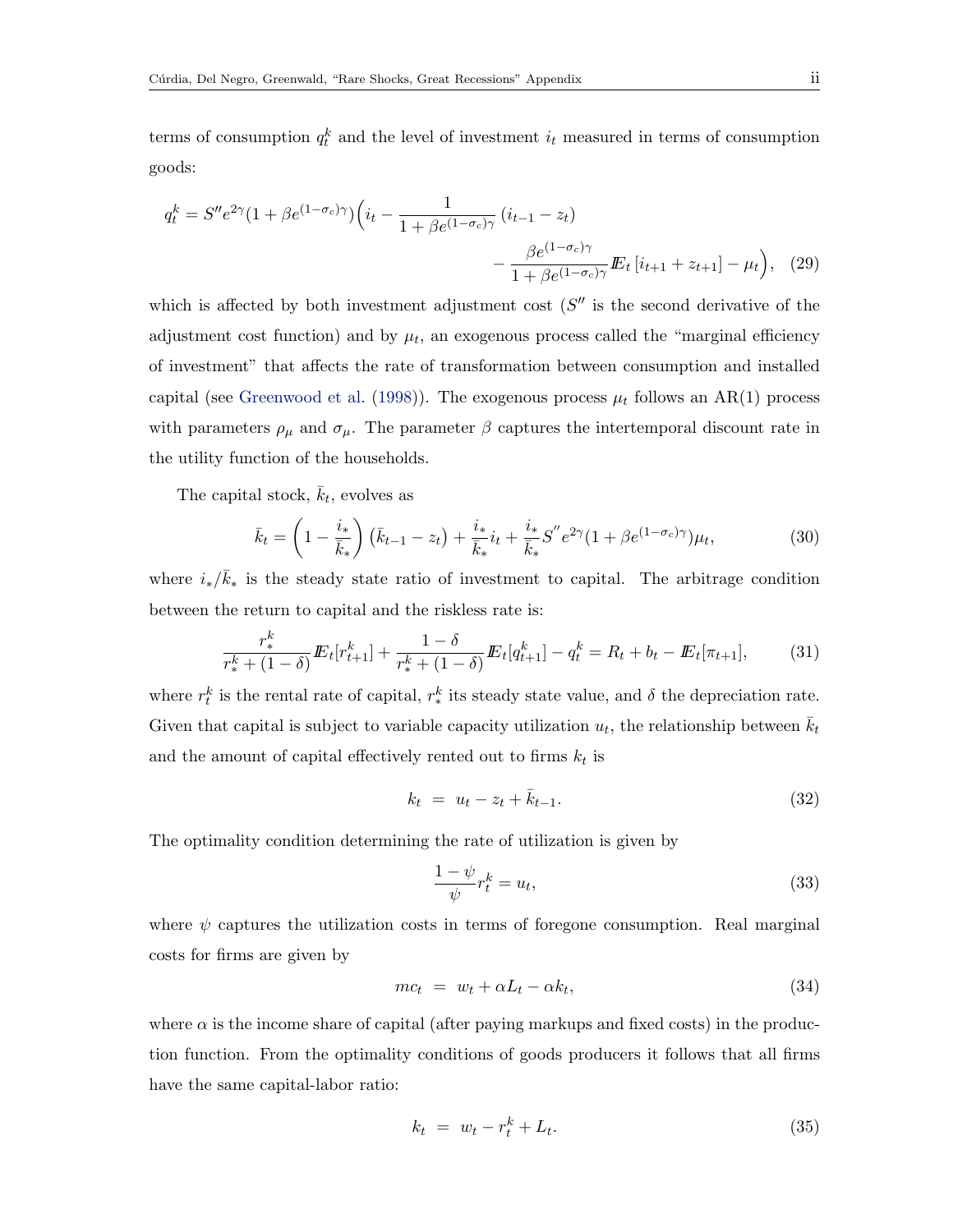The production function is:

$$
y_t = \Phi_p(\alpha k_t + (1 - \alpha)L_t) + \mathcal{I}\{\rho_z < 1\}(\Phi_p - 1)\frac{1}{1 - \alpha}\tilde{z}_t,\tag{36}
$$

under trend stationarity. The last term  $(\Phi_p - 1) \frac{1}{1-\alpha} \tilde{z}_t$  drops out if technology has a stochastic trend, because in this case one has to assume that the fixed costs are proportional to the trend. Similarly, the resource constraint is:

<span id="page-2-0"></span>
$$
y_t = g_t + \frac{c_*}{y_*}c_t + \frac{i_*}{y_*}i_t + \frac{r_*^k k_*}{y_*}u_t - \mathcal{I}\{\rho_z < 1\}\frac{1}{1-\alpha}\tilde{z}_t,\tag{37}
$$

where again the term  $-\frac{1}{1-\alpha}\tilde{z}_t$  disappears if technology follows a unit root process. Government spending  $g_t$  is assumed to follow the exogenous process:

$$
g_t = \rho_g g_{t-1} + \sigma_g \varepsilon_{g,t} + \eta_{gz} \sigma_z \varepsilon_{z,t}.
$$

Finally, the price and wage Phillips curves are, respectively:

$$
\pi_t = \frac{(1 - \zeta_p \beta e^{(1 - \sigma_c)\gamma})(1 - \zeta_p)}{(1 + \iota_p \beta e^{(1 - \sigma_c)\gamma})\zeta_p((\Phi_p - 1)\epsilon_p + 1)} mc_t + \frac{\iota_p}{1 + \iota_p \beta e^{(1 - \sigma_c)\gamma}} \pi_{t-1} + \frac{\beta e^{(1 - \sigma_c)\gamma}}{1 + \iota_p \beta e^{(1 - \sigma_c)\gamma}} E_t[\pi_{t+1}] + \lambda_{f,t}, \quad (38)
$$

and

$$
w_{t} = \frac{(1 - \zeta_{w}\beta e^{(1-\sigma_{c})\gamma})(1-\zeta_{w})}{(1 + \beta e^{(1-\sigma_{c})\gamma})\zeta_{w}((\lambda_{w} - 1)\epsilon_{w} + 1)} \left(w_{t}^{h} - w_{t}\right)
$$

$$
- \frac{1 + \iota_{w}\beta e^{(1-\sigma_{c})\gamma}}{1 + \beta e^{(1-\sigma_{c})\gamma}}\pi_{t} + \frac{1}{1 + \beta e^{(1-\sigma_{c})\gamma}}\left(w_{t-1} - z_{t} - \iota_{w}\pi_{t-1}\right)
$$

$$
+ \frac{\beta e^{(1-\sigma_{c})\gamma}}{1 + \beta e^{(1-\sigma_{c})\gamma}}\mathbf{E}_{t}\left[w_{t+1} + z_{t+1} + \pi_{t+1}\right] + \lambda_{w,t}, \quad (39)
$$

where  $\zeta_p$ ,  $\iota_p$ , and  $\epsilon_p$  are the Calvo parameter, the degree of indexation, and the curvature parameters in the Kimball aggregator for prices, and  $\zeta_w$ ,  $\iota_w$ , and  $\epsilon_w$  are the corresponding parameters for wages.  $w_t^h$  measures the household's marginal rate of substitution between consumption and labor, and is given by:

<span id="page-2-1"></span>
$$
w_t^h = \frac{1}{1 - he^{-\gamma}} \left( c_t - he^{-\gamma} c_{t-1} + he^{-\gamma} z_t \right) + \nu_l L_t,
$$
\n(40)

where  $\nu_l$  characterizes the curvature of the disutility of labor (and would equal the inverse of the Frisch elasticity in absence of wage rigidities). The mark-ups  $\lambda_{f,t}$  and  $\lambda_{w,t}$  follow exogenous ARMA(1,1) processes

$$
\lambda_{f,t} = \rho_{\lambda_f} \lambda_{f,t-1} + \sigma_{\lambda_f} \varepsilon_{\lambda_f,t} + \eta_{\lambda_f} \sigma_{\lambda_f} \varepsilon_{\lambda_f,t-1}, \text{ and}
$$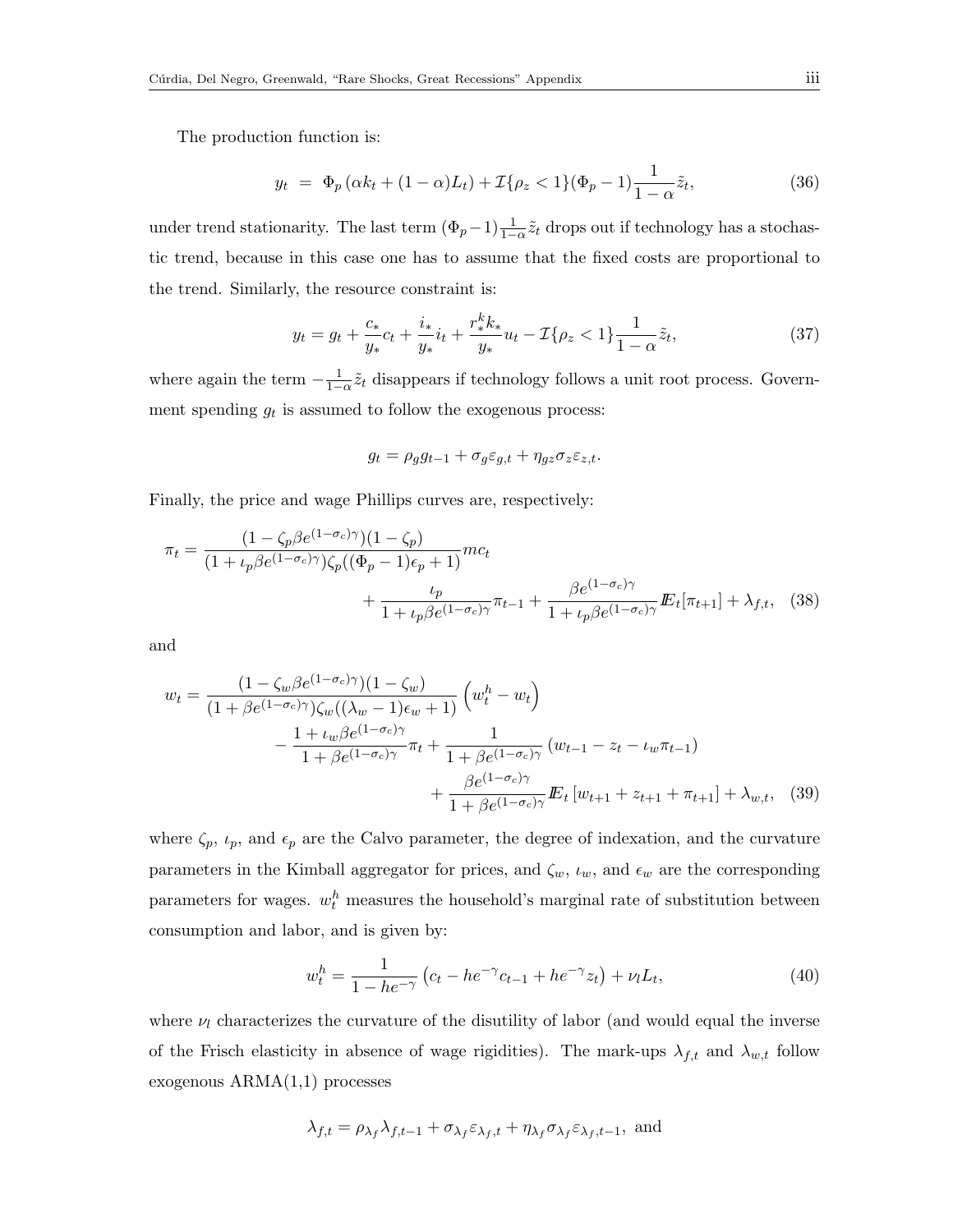$$
\lambda_{w,t} = \rho_{\lambda_w} \lambda_{w,t-1} + \sigma_{\lambda_w} \varepsilon_{\lambda_w,t} + \eta_{\lambda_w} \sigma_{\lambda_w} \varepsilon_{\lambda_w,t-1},
$$

respectively. Finally, the monetary authority follows a generalized feedback rule:

$$
R_t = \rho_R R_{t-1} + (1 - \rho_R) \left( \psi_1 \pi_t + \psi_2 (y_t - y_t^f) \right)
$$
  
+ 
$$
\psi_3 \left( (y_t - y_t^f) - (y_{t-1} - y_{t-1}^f) \right) + r_t^m,
$$
 (41)

where the flexible price/wage output  $y_t^f$  $_t^J$  is obtained from solving the version of the model without nominal rigidities (that is, Equations [\(28\)](#page-0-2) through [\(37\)](#page-2-0) and [\(40\)](#page-2-1)), and the residual  $r_t^m$  follows an AR(1) process with parameters  $\rho_{r^m}$  and  $\sigma_{r^m}$ . We use the method in [Sims](#page--1-3) [\(2002\)](#page--1-3) to solve the log-linear approximation of the DSGE model.

The measurement equations (equation ) for real output, consumption, investment, and real wage growth, hours, inflation, and interest rates are given by:

<span id="page-3-0"></span>

| Output growth      | $= \gamma + 100 (y_t - y_{t-1} + z_t)$ |
|--------------------|----------------------------------------|
| Consumption growth | $= \gamma + 100 (c_t - c_{t-1} + z_t)$ |
| Investment growth  | $= \gamma + 100 (i_t - i_{t-1} + z_t)$ |
| Real Wage growth   | $= \gamma + 100 (w_t - w_{t-1} + z_t)$ |
| Hours              | $= \bar{l} + 100l_t$                   |
| Inflation          | $= \pi_* + 100\pi_t$                   |
| FFR                | $= R_* + 100R_t$                       |

where all variables are measured in percent, and the parameters  $\pi_*$  and  $R_*$  measure the steady state level of net inflation and short term nominal interest rates, respectively and where  $\bar{l}$  captures the mean of hours (this variable is measured as an index).

## A.2 Data

The data set is obtained from Haver Analytics (Haver mnemonics are in italics). We compile observations for the variables that appear in the measurement equation [\(42\)](#page-3-0). Real GDP (GDPC), the GDP price deflator (GDPDEF), nominal personal consumption expenditures (PCEC), and nominal fixed private investment (FPI) are constructed at a quarterly frequency by the Bureau of Economic Analysis (BEA), and are included in the National Income and Product Accounts (NIPA).

Average weekly hours of production and non-supervisory employees for total private industries (PRS85006023), civilian employment (CE16OV), and civilian noninstitutional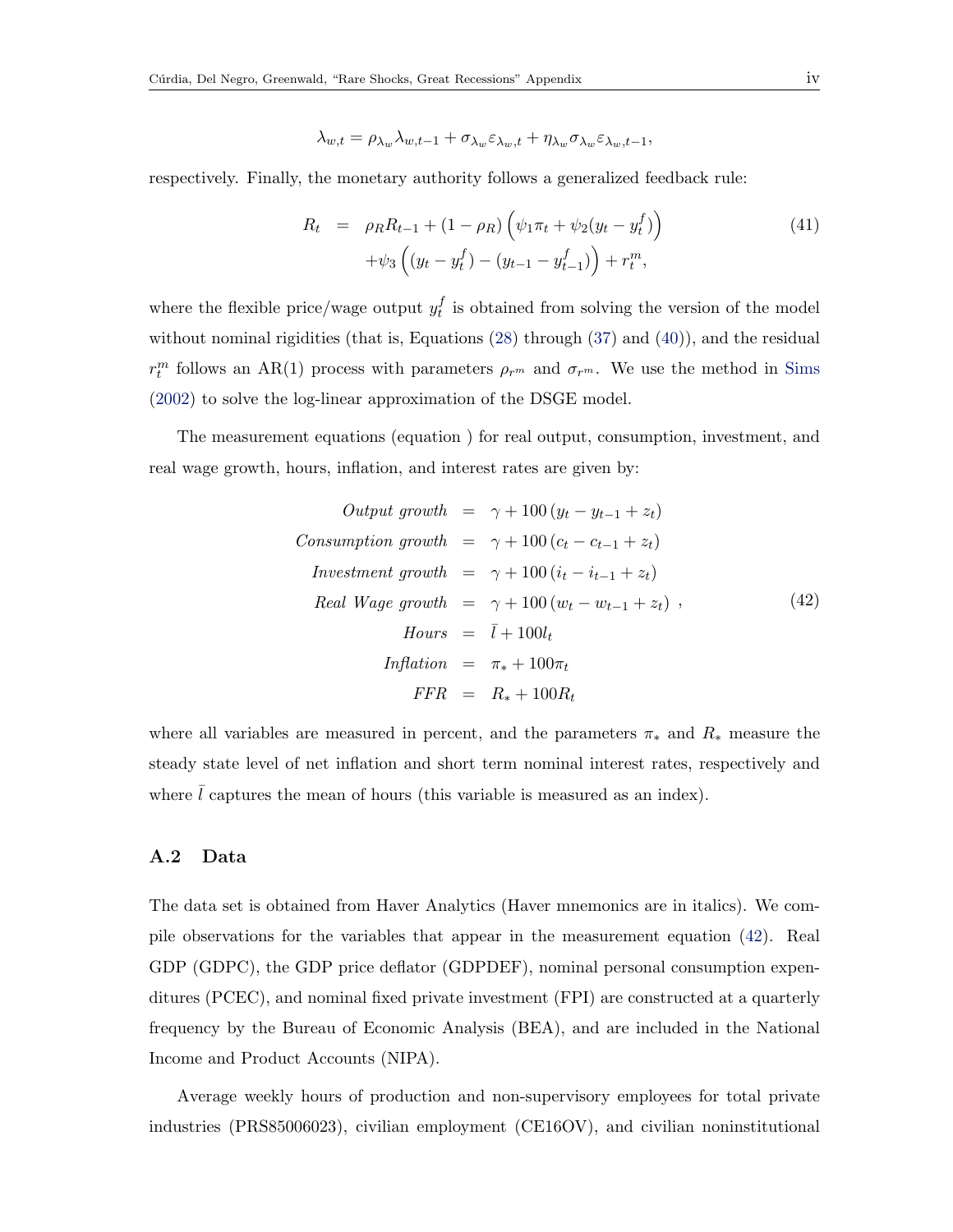population (LNSINDEX) are produced by the Bureau of Labor Statistics (BLS) at the monthly frequency. The first of these series is obtained from the Establishment Survey, and the remaining from the Household Survey. Both surveys are released in the BLS Employment Situation Summary (ESS). Since our models are estimated on quarterly data, we take averages of the monthly data. Compensation per hour for the non-farm business sector (PRS85006103) is obtained from the Labor Productivity and Costs (LPC) release, and produced by the BLS at the quarterly frequency. Last, the federal funds rate is obtained from the Federal Reserve Board's H.15 release at the business day frequency, and is not revised. We take quarterly averages of the annualized daily data.

All data are transformed following [Smets and Wouters](#page--1-0) [\(2007\)](#page--1-0). Specifically:

Output growth = 
$$
LN((GDPC)/LNSINDEX) * 100
$$

\nConsumption growth = 
$$
LN((PCEC/GDPDEF)/LNSINDEX) * 100
$$

\nInvestment growth = 
$$
LN((FPI/GDPDEF)/LNSINDEX) * 100
$$

\nReal Wage growth = 
$$
LN(PRS85006103/GDPDEF) * 100
$$

\nHouse the flow of the following method:

\nHow

\n
$$
Imflation = LN((PRS85006023 * CE16OV/100)/LNSINDEX) * 100
$$
\n
$$
FFR = FEDERAL FUNDS RATE/4
$$

#### A.3 Drawing the stochastic volatilities

#### A.3.1 The KSC Version

The sampler is slightly different depending on the approach for drawing the stochastic volatilities, which are obtained from:

<span id="page-4-0"></span>
$$
p(\varepsilon_{1:T}|\tilde{h}_{1:T}, \tilde{\sigma}_{1:T}, \theta)p(\tilde{\sigma}_{1:T}|\rho_{1:\bar{q}}, \omega_{1:\bar{q}}^2). \tag{43}
$$

In this section we describe the sampler under the KSC approach, and in the next section we consider the JPR approach. The key insight of KSC is that if  $p(\varepsilon_{1:T} | \tilde{h}_{1:T}, \tilde{\sigma}_{1:T}, \theta)$  in [\(43\)](#page-4-0) were linear in  $\tilde{\sigma}_{1:T}$  and Gaussian, one could use standard state-space methods for drawing  $\tilde{\sigma}_{1:T}$ . In fact, taking squares and then logs of [\(3\)](#page--1-4) one can see that  $\varepsilon_{q,t}^* = \log(\sigma_q^{-2} \tilde{h}_{q,t} \varepsilon_{q,t}^2 + c)$ (where  $c = .001$  is an offset constant) is linear in  $\sigma_{q,t}$ :

$$
\varepsilon_{q,t}^* = 2\tilde{\sigma}_{q,t} + \eta_{q,t}^*, \ \eta_{q,t}^* \simeq \log(\eta_{q,t}^2),\tag{44}
$$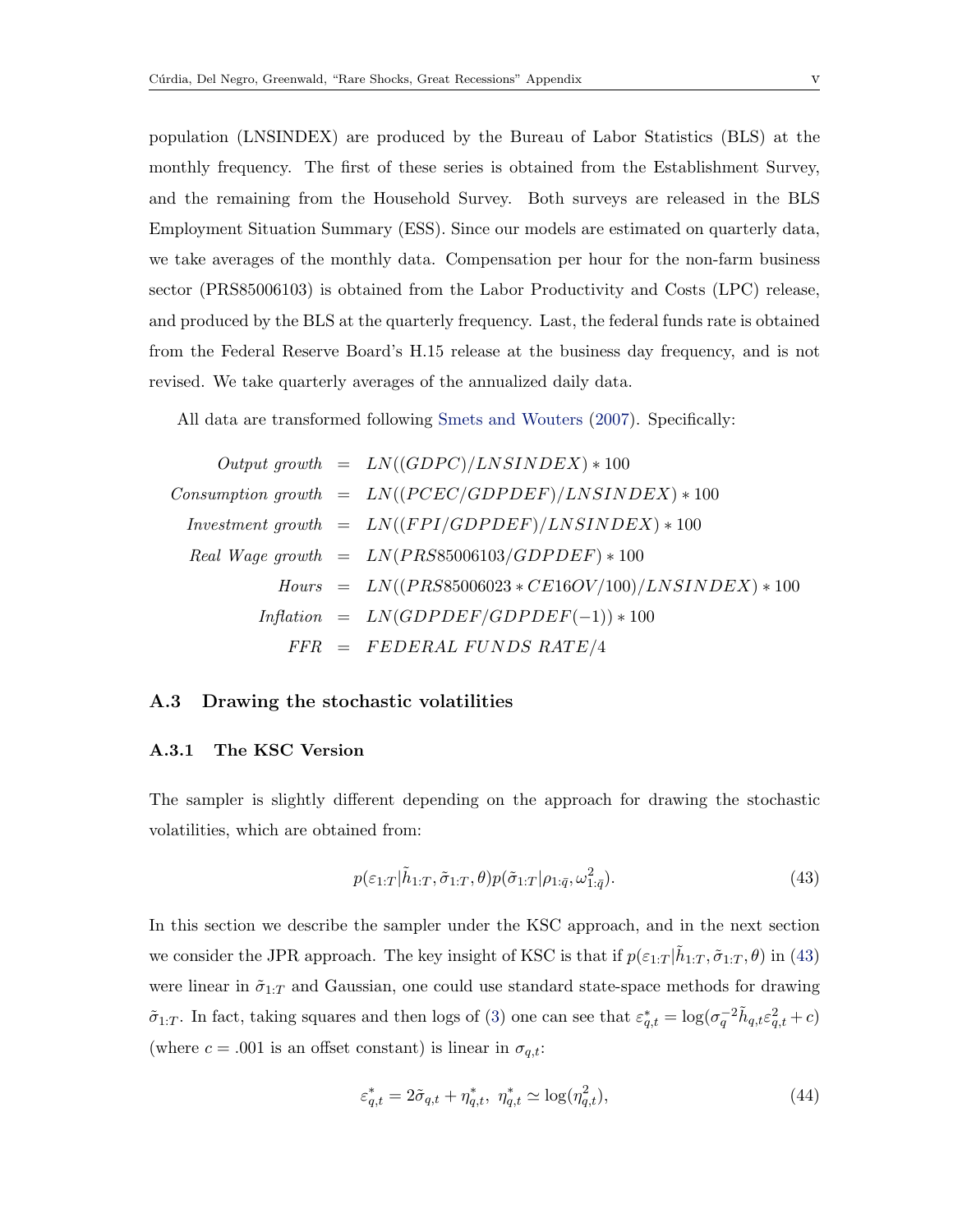but is not Gaussian, since  $\eta_{q,t}^* \sim \log(\chi_1^2)$ . KSC suggest approximating the distribution of  $\eta_{q,t}^*$  using a mixture of normals:<sup>[30](#page-5-0)</sup>

$$
p(\eta_{q,t}^*) \simeq \sum_{k=1}^K \pi_k^* \mathcal{N}(m_k^*, \nu_k^{*2}), \tag{45}
$$

or equivalently,  $\eta_{q,t}^* \mid \zeta_{q,t} = k \sim \mathcal{N}(m_k^* - 1.2704, \nu_k^{*2}), \ Pr(\zeta_{q,t} = k) = \pi_k^*$ .

Call  $\vartheta = \{\theta, s_{1:T}, \tilde{h}_{1:T}, \lambda_{1:\bar{q}}, \rho_{1:\bar{q}}, \omega_{1:\bar{q}}^2, \varepsilon_{1:T}\}\$ all unobservables other than  $\varsigma_{1:T}$  and  $\tilde{\sigma}_{1:T}$ . [Del Negro and Primiceri](#page--1-5) [\(2013\)](#page--1-5) recognize that in standard macro models it is often difficult to draw from  $p(\vartheta|\tilde{\sigma}_{1:T}, s_{1:T}, y_{1:T})$ , and that therefore a Gibbs sampler such as the following one would not work: i) draw  $\vartheta$  from  $\vartheta | \tilde{\sigma}_{1:T}, \varsigma_{1:T}, y_{1:T},$  ii) draw  $\tilde{\sigma}_{1:T}$  from  $\tilde{\sigma}_{1:T} | \vartheta, \varsigma_{1:T}, y_{1:T},$ iii) draw  $\varsigma_{1:T}$  from  $\varsigma_{1:T}|\tilde{\sigma}_{1:T},\vartheta,y_{1:T}.^{31}$  $\varsigma_{1:T}|\tilde{\sigma}_{1:T},\vartheta,y_{1:T}.^{31}$  $\varsigma_{1:T}|\tilde{\sigma}_{1:T},\vartheta,y_{1:T}.^{31}$  They suggest the following sampler instead:

- (1) draw  $\tilde{\sigma}_{1:T}$  from  $\tilde{\sigma}_{1:T}|\vartheta, \varsigma_{1:T}, y_{1:T};$
- (2) draw  $\vartheta$ ,  $\varsigma_{1:T}$  from  $\vartheta$ ,  $\varsigma_{1:T}$  | $\tilde{\sigma}_{1:T}$ ,  $y_{1:T}$ , which can be divided into two substeps:
	- (2-1) draw  $\vartheta$  from the marginal  $\vartheta$ | $\tilde{\sigma}_{1:T}$ ,  $y_{1:T}$ ;
	- (2-2) draw  $\zeta_{1:T}$  from the conditional  $\zeta_{1:T}|\vartheta,\tilde{\sigma}_{1:T},y_{1:T}$ .

#### A.3.2 The JPR Version

Under the JPR approach the volatilities can be drawn directly from [\(43\)](#page-4-0). The Gibbs sampler is therefore simply:

- (1) draw  $\tilde{\sigma}_{1:T}$  from  $\tilde{\sigma}_{1:T}|\vartheta, y_{1:T};$
- (2) draw  $\vartheta$  from  $\vartheta$ | $\tilde{\sigma}_{1:T}, y_{1:T}$ .

For step  $(1)$ ,  $\tilde{\sigma}_{1:T}$  is drawn in an additional Gibbs step, in which each  $\tilde{\sigma}_t$  is drawn conditional on  $(\theta, y_{1:T}, \tilde{\sigma}_{-t})$ , where  $\tilde{\sigma}_{-t}$  contains all elements of  $\tilde{\sigma}_{1:T}$  except for  $\tilde{\sigma}_t$ . Each  $\tilde{\sigma}_t$  is drawn from

<span id="page-5-0"></span> $30\,\text{We}$  follow [Omori et al.](#page--1-6) [\(2007\)](#page--1-6) in using a 10-mixture approximation, as opposed to the 7-mixture approximation adopted in [Kim et al.](#page--1-7) [\(1998\)](#page--1-7). The parameters that optimize this approximation, namely  $\{\pi_k^*, m_k^*, \nu_k^*\}_{k=1}^K$ , are given in [Omori et al.](#page--1-6) [\(2007\)](#page--1-6). Note that these parameters are independent of the specific application.

<span id="page-5-1"></span><sup>&</sup>lt;sup>31</sup>In several macro applications, including previous drafts of this paper, the sampling procedure is described in this way except that the step  $\vartheta | \tilde{\sigma}_{1:T}$ ,  $\zeta_{1:T}$ ,  $y_{1:T}$  is mistakenly replaced with  $\vartheta | \tilde{\sigma}_{1:T}$ ,  $y_{1:T}$ .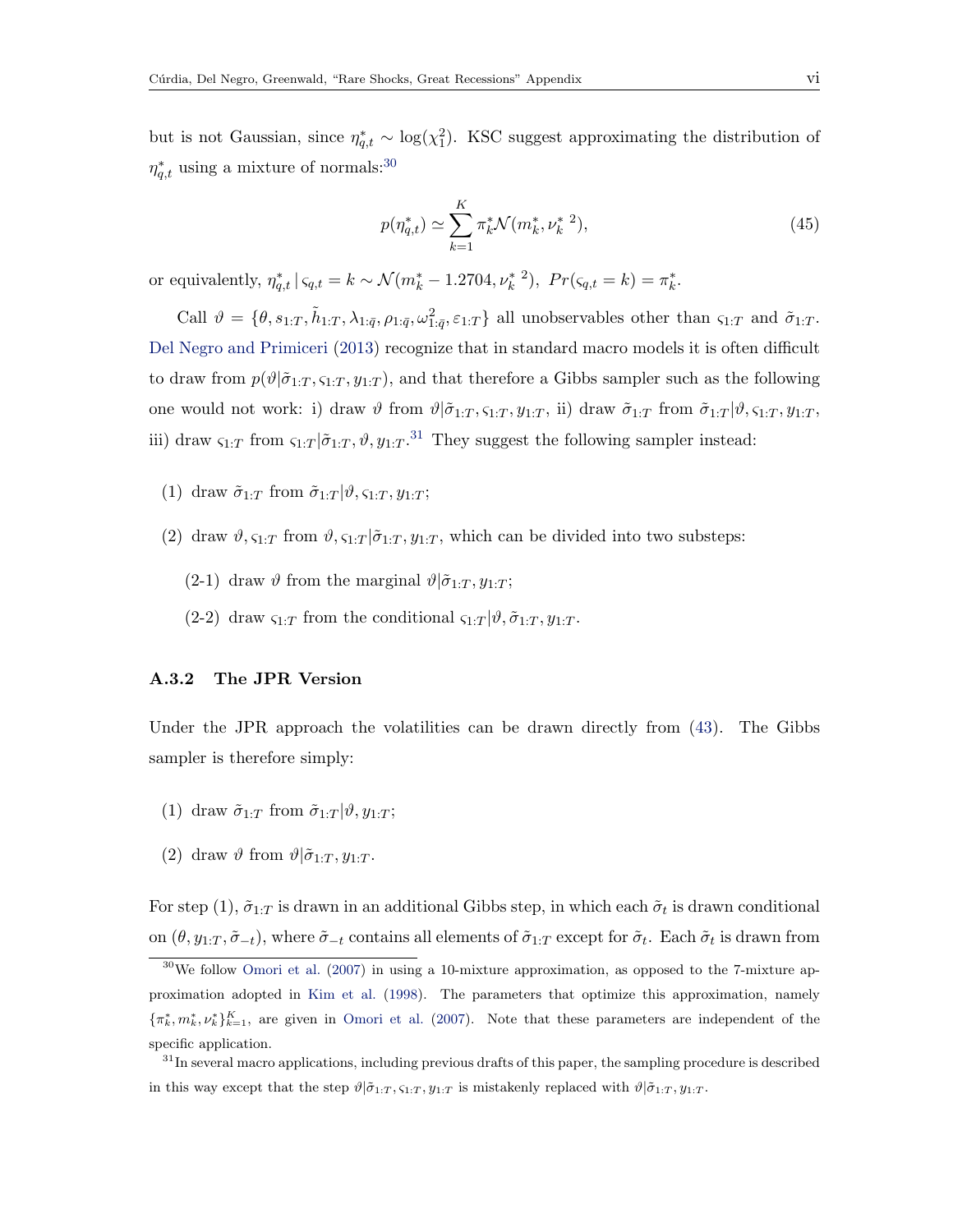an inverse Gamma proposal distribution, and is then accepted or rejected in a Metropolis Hastings step.[32](#page-6-0)

Note that step  $(2-1)$  and  $(2)$  in the KSC and JPR samplers, respectively, are identical. Section [2.1.1](#page--1-8) describes this step in detail.

## A.4 Priors on Degrees of Freedom

Figure A.1: Priors on degrees of freedom of Student's t distribution



Notes: Prior density for  $\lambda = 6$  (solid), 9 (dashed), and 15 (dash-and-dotted). All priors have  $\nu = 4$  degrees of freedom.

#### A.5 Marginal likelihood

The marginal likelihood is the marginal probability of the observed data, and is computed as the integral of [\(12\)](#page--1-9) with respect to the unobserved parameters and latent variables:

$$
p(y_{1:T}) = \int p(y_{1:T}|s_{1:T}, \theta) p(s_{1:T}|\varepsilon_{1:T}, \theta) p(\varepsilon_{1:T}|\tilde{h}_{1:T}, \tilde{\sigma}_{1:T}, \theta) p(\tilde{h}_{1:T}|\lambda_{1:\bar{q}}) p(\tilde{\sigma}_{1:T}|\omega_{1:\bar{q}}^2) p(\lambda_{1:\bar{q}}) p(\omega_{1:\bar{q}}^2) p(\theta) d(s_{1:T}, \varepsilon_{1:T}, \tilde{h}_{1:T}, \tilde{\sigma}_{1:T}, \lambda_{1:\bar{q}}, \rho_{1:\bar{q}}, \omega_{1:\bar{q}}^2, \theta),
$$
 (46)  

$$
= \int p(y_{1:T}|\tilde{h}_{1:T}, \tilde{\sigma}_{1:T}, \theta) p(\tilde{h}_{1:T}|\lambda_{1:\bar{q}}) p(\tilde{\sigma}_{1:T}|\omega_{1:\bar{q}}^2) p(\lambda_{1:\bar{q}}) p(\omega_{1:\bar{q}}^2) p(\theta) d(\tilde{h}_{1:T}, \tilde{\sigma}_{1:T}, \lambda_{1:\bar{q}}, \rho_{1:\bar{q}}, \omega_{1:\bar{q}}^2, \theta)
$$

<span id="page-6-0"></span><sup>&</sup>lt;sup>32</sup>As noted in [Jacquier et al.](#page--1-10) [\(1994\)](#page--1-10), the posterior  $\tilde{\sigma}_t | \tilde{\sigma}_{-t}, \vartheta, y_{1:T}$  can also be easily sampled using a lognormal density and then applying a Metropolis Hastings step. However, JPR warn that the tails of the lognormal distribution may not be thick enough for good sampling. In line with these results, our experiments with a log-normal proposal produced largely similar results, but substantially worse convergence properties, using the criteria of Section [A.8.](#page-9-0)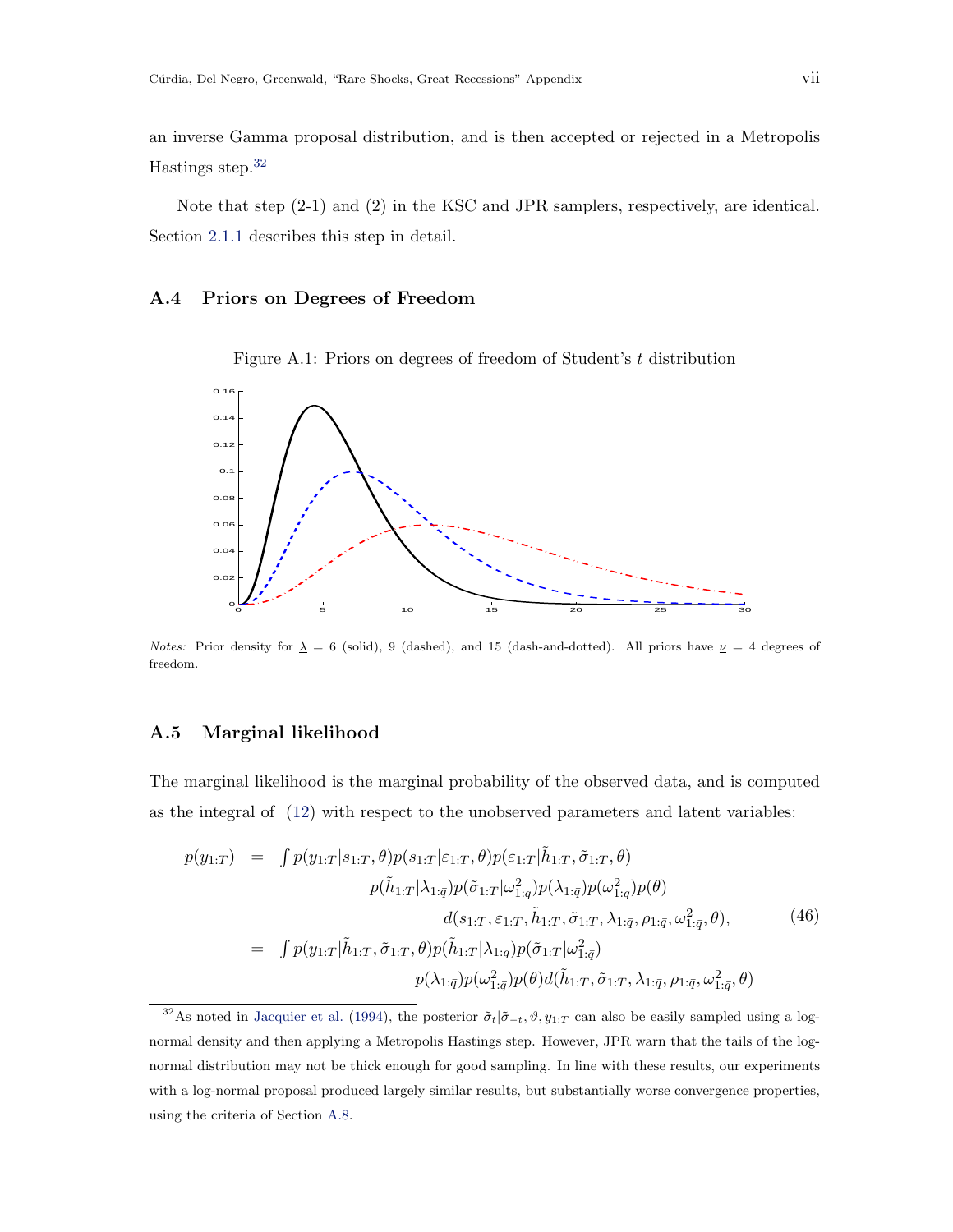where the quantity

$$
p(y_{1:T}|\tilde{h}_{1:T}, \tilde{\sigma}_{1:T}, \theta) = \int p(y_{1:T}|s_{1:T}, \theta) p(s_{1:T}|\varepsilon_{1:T}, \theta)
$$

$$
p(\varepsilon_{1:T}|\tilde{h}_{1:T}, \tilde{\sigma}_{1:T}, \theta) \cdot d(s_{1:T}, \varepsilon_{1:T})
$$

is computed at step [1a](#page--1-11) of the Gibb-sampler described above.

We obtain the marginal likelihood using [Geweke](#page--1-0) [\(1999\)](#page--1-0)'s modified harmonic mean method. If  $f(\theta, \tilde{h}_{1:T}, \tilde{\sigma}_{1:T}, \lambda_{1:\bar{q}}, \rho_{1:\bar{q}}, \omega_{1:\bar{q}}^2)$  is any distribution with support contained in the support of the posterior density such that

$$
\int f(\theta, \tilde{h}_{1:T}, \tilde{\sigma}_{1:T}, \lambda_{1:\bar{q}}, \rho_{1:\bar{q}}, \omega_{1:\bar{q}}^2) \cdot d(\theta, \tilde{h}_{1:T}, \tilde{\sigma}_{1:T}, \lambda_{1:\bar{q}}, \rho_{1:\bar{q}}, \omega_{1:\bar{q}}^2) = 1,
$$

it follows from the definition of the posterior density that:

$$
\frac{1}{p(y_{1:T})} = \int \frac{f(\theta, \tilde{h}_{1:T}, \tilde{\sigma}_{1:T}, \lambda_{1:\bar{q}}, \rho_{1:\bar{q}}, \omega_{1:\bar{q}}^2)}{p(y_{1:T}|\tilde{h}_{1:T}, \tilde{\sigma}_{1:T}, \theta)p(\tilde{h}_{1:T}|\lambda_{1:\bar{q}})p(\tilde{\sigma}_{1:T}|\omega_{1:\bar{q}}^2)p(\lambda_{1:\bar{q}})p(\omega_{1:\bar{q}}^2)p(\theta)}\n\qquad \qquad p(\theta, \tilde{h}_{1:T}, \tilde{\sigma}_{1:T}, \lambda_{1:\bar{q}}, \rho_{1:\bar{q}}, \omega_{1:\bar{q}}^2|y_{1:T}) \cdot d(\theta, \tilde{h}_{1:T}, \tilde{\sigma}_{1:T}, \lambda_{1:\bar{q}}, \rho_{1:\bar{q}}, \omega_{1:\bar{q}}^2)
$$

We follow JP in choosing

<span id="page-7-0"></span>
$$
f(\theta, \tilde{h}_{1:T}) = f(\theta) \cdot p(\tilde{h}_{1:T}|\lambda_{1:\bar{q}}) p(\tilde{\sigma}_{1:T}|\omega_{1:\bar{q}}^2) p(\lambda_{1:\bar{q}}) p(\omega_{1:\bar{q}}^2), \qquad (47)
$$

where  $f(\theta)$  is a truncate multivariate distribution as proposed by [Geweke](#page--1-0) [\(1999\)](#page--1-0). Hence we approximate the marginal likelihood as:

$$
\hat{p}(y_{1:T}) = \left[ \frac{1}{n_{sim}} \sum_{j=1}^{n_{sim}} \frac{f(\theta^j)}{p(y_{1:T} | \tilde{h}_{1:T}^j, \tilde{\sigma}_{1:T}^j, \theta^j) p(\theta^j)} \right]^{-1}
$$
(48)

where  $\theta^j$ ,  $\tilde{h}^j_{1:T}$ , and  $\tilde{\sigma}^j_1$  $\frac{1}{1}$  are draws from the posterior distribution, and  $n_{sim}$  is the total number of draws. We are aware of the problems with [\(47\)](#page-7-0), namely that it does not ensure that the random variable

$$
\frac{f(\theta,\tilde{h}_{1:T},\tilde{\sigma}_{1:T},\lambda_{1:\bar{q}},\rho_{1:\bar{q}},\omega_{1:\bar{q}}^2)}{p(y_{1:T}|\tilde{h}_{1:T},\tilde{\sigma}_{1:T},\theta)p(\tilde{h}_{1:T}|\lambda_{1:\bar{q}})p(\tilde{\sigma}_{1:T}|\omega_{1:\bar{q}}^2)p(\lambda_{1:\bar{q}})p(\omega_{1:\bar{q}}^2)p(\theta)}
$$

has finite variance. Nonetheless, like JP we found that this method delivers very similar results across different chains.

#### A.6 Parameter Estimates

Does accounting for Student's  $t$  shocks and/or stochastic volatility affect the posterior distributions for the DSGE model parameter estimates? JP find that the answer is generally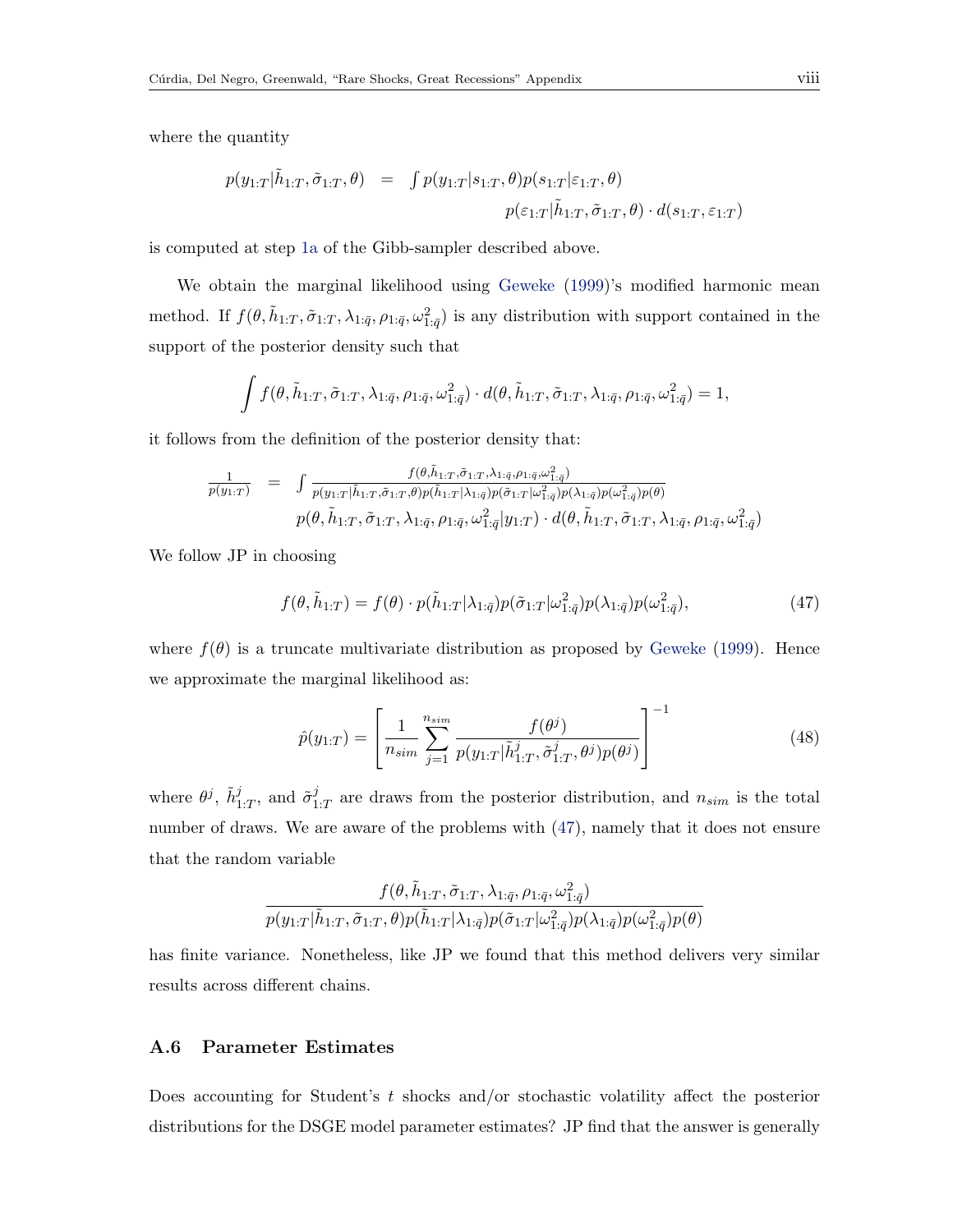no as far as stochastic volatility is concerned. In our application we broadly reach similar conclusions. Table [A.2](#page-12-0) shows the posterior means for the parameters estimated in the following four cases: 1) Gaussian shocks and constant volatility (Baseline), 2) Gaussian shocks with stochastic volatility (SV), 3) Student's t shocks (St-t), and 4) Student's t shocks with stochastic volatility (St-t+SV). For reference, we also report the prior mean and standard deviation. We find that the parameter capturing investment adjustment costs  $(S'')$  is lower in the baseline specifications relative to the alternatives. Interestingly, JP also find that this parameter is sensitive to changing the specification of the shock distribution, in spite of using a slightly different model and a different sample. Unlike JP, we find that other parameters are also sensitive to the specification of the shock distribution. Namely, we also find that the labor disutility is somewhat more convex when we depart from Gaussianity. We find that the price rigidities parameter  $(\zeta_p)$  has a higher posterior mean when we account for fat-tails than when we do not (it is about 0.73 in the Gaussian case and 0.85 in the case with both fat tails and stochastic volatility). Additionally, the estimates of the persistency of the shocks are also influenced by the inclusion of stochastic volatility and/or fat tails. Finally, Table [A.25](#page-41-0) compares the posterior means of the DSGE parameters under the various specifications for the full sample and the sample ending in 2004Q4. The posterior estimates appear to change with the sample for all specifications, hence it is not clear that specifications with SV or TD provide more "robust" parameters estimates with respect to changes in the sample. Admittedly, this issue deserves a more detailed assessment.

# A.7 Posterior estimates of the shocks  $(\varepsilon_{q,t})$ , stochastic volatilities  $(\tilde{\sigma}_t)$ , Student's  $t$  scale component  $(\tilde{h}_t),$  "tamed" shocks  $(\eta_t),$  and Stochastic Volatility Innovation Variance  $\omega_q^2$

As discussed in Section [2,](#page--1-12) our model makes a strong assumption: we assume that changes in volatility are either very persistent or i.i.d. (Student's  $t$ ). It is worth looking at, and analyzing, the posterior estimates of the Student's t scale components  $\tilde{h}_{q,t}^{-1/2}$  and the "tamed" shocks  $\eta_{q,t}$  to assess whether these are indeed i.i.d., as they ought to be, or whether there is still residual autocorrelation. Figures [A.5](#page-21-0) and [A.6](#page-23-0) in appendix [A](#page-0-3) show precisely these quantities (the  $\eta_{q,t}$  are in absolute value) for the SVTD( $\underline{\lambda} = 6$ ) specification. In addition, tables [A.13](#page-24-0) and [A.14](#page-24-1) show the posterior mean of autocorrelation of the "raw" shocks  $(\varepsilon_{q,t})$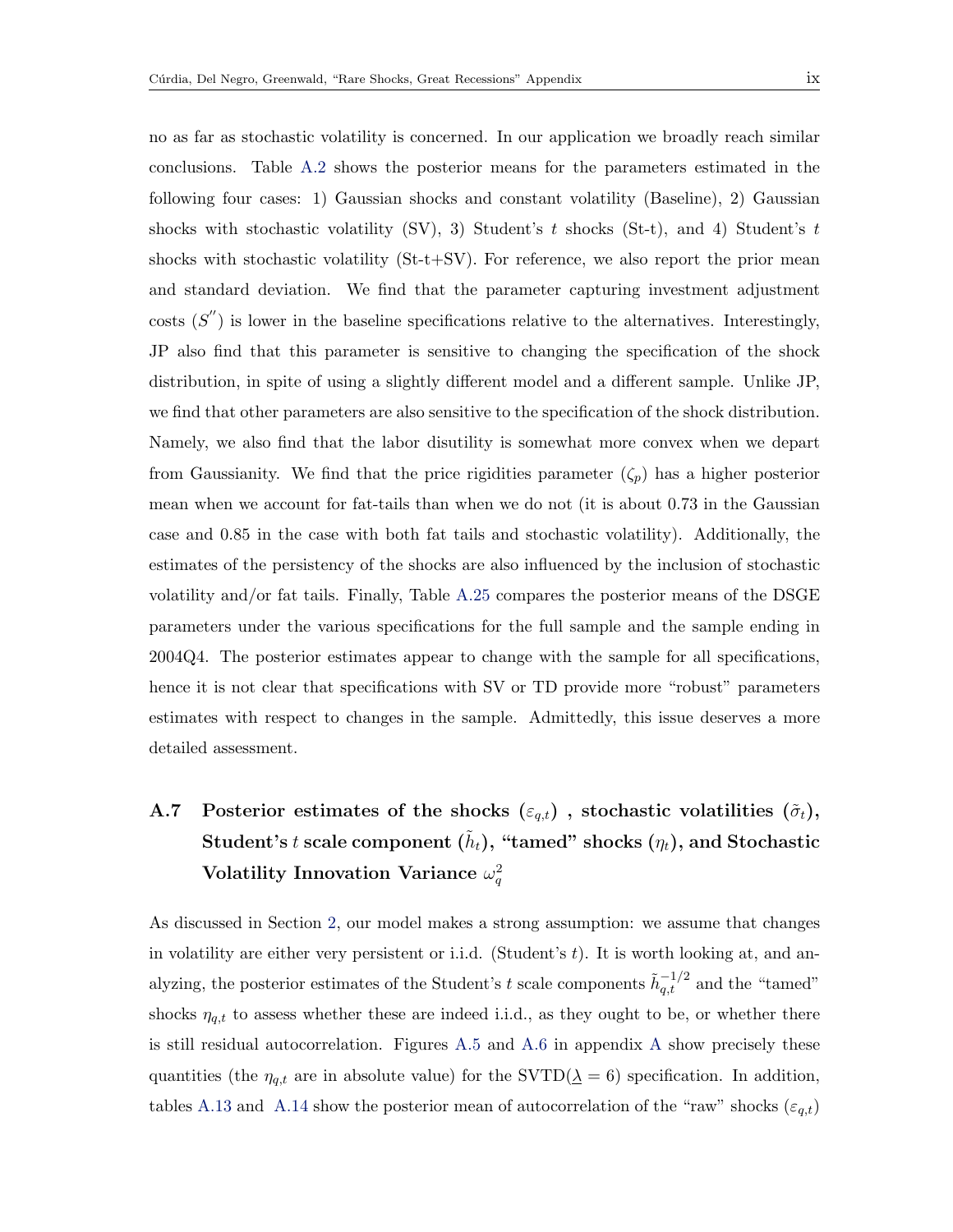and the "tamed" shocks  $(\eta_{q,t})$ , respectively, across different specifications. While the autocorrelation of the "raw" shocks  $(\varepsilon_{q,t})$  is non-negligible (and often higher for the Student's t case) the autocorrelation of the  $\eta_{q,t}$ s is always smaller in the SVTD specification, and often substantially so. In addition, the autocorrelation of the  $\eta_{q,t}$  for the specification with SV only is always larger than in the SVTD specification for those shocks where the autocorrelation is non-negligible, such as the price markup  $(\lambda_f)$  and the policy  $(r^m)$  shocks.

Another important assumption is that both the  $\eta_{q,t}$  and the  $\tilde{h}_{q,t}$  are uncorrelated across different shocks q. Table [A.15](#page-25-0) shows the cross-correlation in the "tamed" shocks  $(\eta_{q,t})$ . The table shows that the cross-correlations are sometimes quite large for the Gaussian and SV case (e.g., up to .47 and .38, respectively, for policy  $r^m$  and discount rate b shocks) but is generally much smaller for the SVTD specification (at most .18). One may be concerned that with Student's t shocks the auto/cross correlations have migrated to the  $\tilde{h}^{-1/2}$ . Tables [A.16](#page-26-0) and [A.17](#page-26-1) suggest that this is not the case: all autocorrelations and cross-correlations are very small, less than .035.

Finally, figure [A.7](#page-27-0) shows the posterior estimates of the shocks  $\varepsilon_{q,t}$  (in absolute value) and the shock volatilities  $\sigma_{q,t}$  in the SV and SVTD specifications. The figure shows that the time series of  $\sigma_{q,t}$  broadly reflects the time variation in the volatility of the shocks, and how allowing for fat tails affects the estimates of  $\sigma_{q,t}$ . Table [A.3](#page-13-0) shows the posterior of the SV innovation variance  $\omega_q^2$ . One should bear in mind that the effect of SV shocks on  $\sigma_{q,t}$  depends on the size of the non-time varying components  $\sigma_q$ , which is different across specifications (see Table [A.2\)](#page-12-0). Therefore  $\omega_q^2$  is sometimes smaller in the SV than the SVTD specification, but this is often because the corresponding estimate of  $\sigma_q$  is larger, and hence movements in  $\sigma_{q,t}$  may well be larger.

#### <span id="page-9-0"></span>A.8 Computational Issues and Convergence

Our results are based on 4 chains, each beginning from a different starting point, with 220,000 draws each, of which we discard the first 20,000 draws. The computational cost of using time-variation in volatility is substantial but not overwhelming. In our experiments, we found that, relative to the baseline Gaussian model, the TD, SV and SVTD estimations took roughly 2-4 times as long to sample the same number of draws. The TD, SV, and SVTD estimations all took roughly the same amount of time. The reason for this is that the main computational cost is related to drawing the disturbances on each iteration of the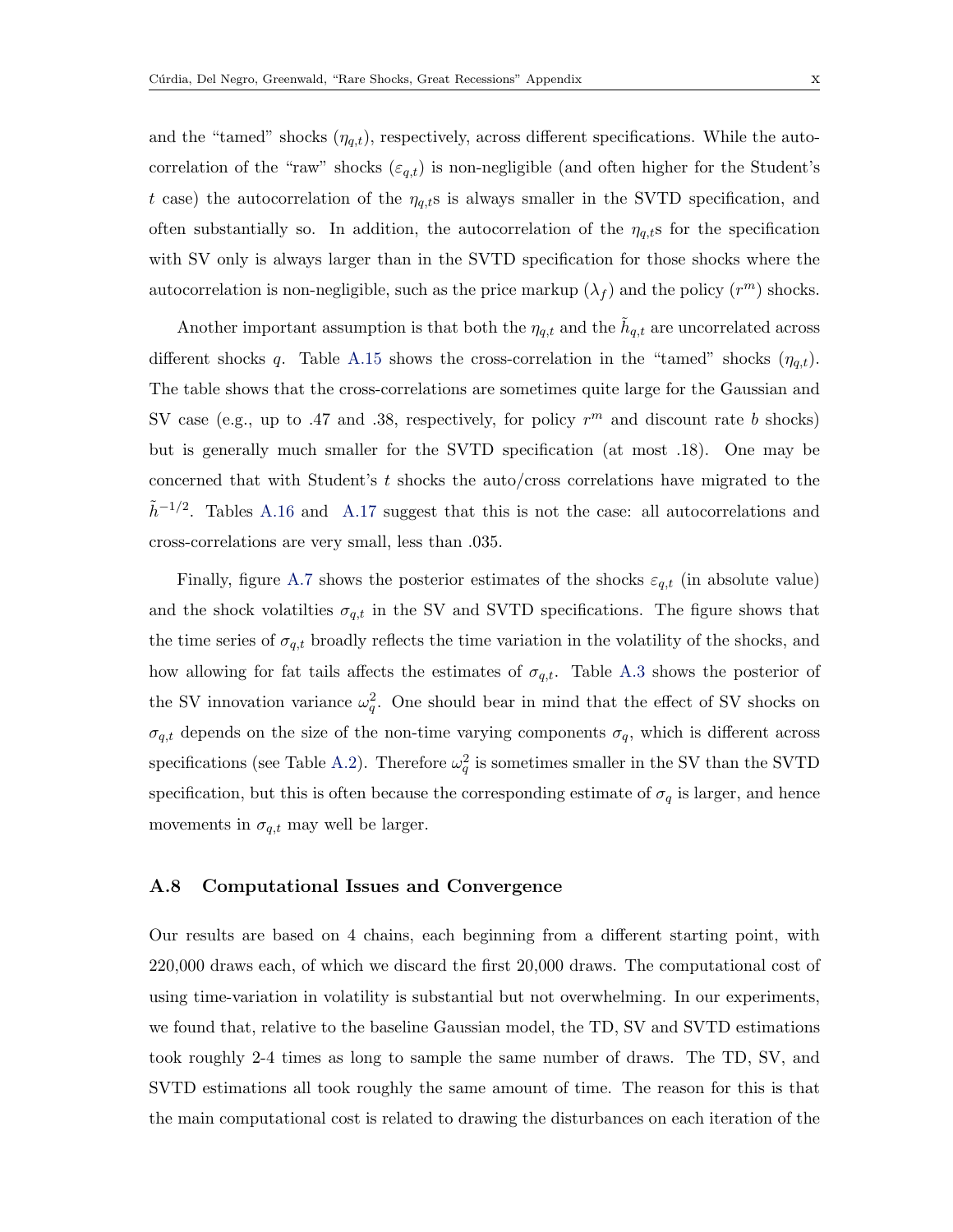Gibbs sampler (which is not necessary in a Gaussian model) rather than the drawing of the time-varying volatilities or the volatility parameters. For this (expensive) step of drawing the disturbances, we recommend the simulation smoother of [Durbin and Koopman](#page--1-13) [\(2002\)](#page--1-13), which we have found to be highly efficient relative to alternative methods.

We provide a formal assessment of convergence in Tables [A.5](#page-15-0) through [A.12](#page-18-0) of ap-pendix [A.](#page-0-3) We present convergence results for our main specification (SVTD( $\bar{\lambda} = 6$ )). The same convergence results are available for all the samples and sub-samples and all the different specifications. We use four metrics to assess convergence, aside from plots of the evolution of the MCMC draws in each chain and comparing histograms across chains for each parameter. First, the R statistic of [Gelman and Rubin](#page--1-14)  $(1992)$ , which compares the variance of each parameter estimate between and within chains and estimates the factor by which these could be reduced by continuing to take draws. This statistic is always larger or equal than one, and a cut-off of 1.01 is often used. Second, the number of effective draws in each chain for each parameter, which corrects for the serial correlation across draws following [Geweke et al.](#page--1-15) [\(1992\)](#page--1-15). Third, the number of effective draws in total, which combines the previous two corrections applied to the mixed simulations from the four chains [\(Gelman](#page--1-16) [et al.](#page--1-16) [\(2004\)](#page--1-16), page 298). Finally, we show the separated partial means test of [Geweke et al.](#page--1-15) [\(1992\)](#page--1-15) in which few rejections implies being closer to convergence.

We focus on showing convergence for the objects of interest in this paper: namely the value of the posterior, estimates of the degrees of freedom  $\lambda$  of the Student's t distribution, the variance of SV innovations, and the ratios of pre/post Great Moderation volatility. Overall, we were very satisfied with convergence for our most important specifications. As shown in the tables of Section [A.9.2,](#page-15-1) the R-squared statistic for the posterior and for the parameters governing the SV and TD components all exhibit low  $R$  statistics, high numbers of effective observations, and few rejections of the separated partial means test. Convergence for the DSGE parameters  $\theta$  was also generally quite good, although some parameters have only a few hundred effective draws. We found the convergence properties of our alternative specifications to be satisfactory. All convergence results are available upon request. We found that the convergence speed for our main SVTD specification and the baseline Gaussian specification were similar, as measured by the number of effective draws out of samples of the same size.

We were frequently able to improve the convergence properties of our samples by re-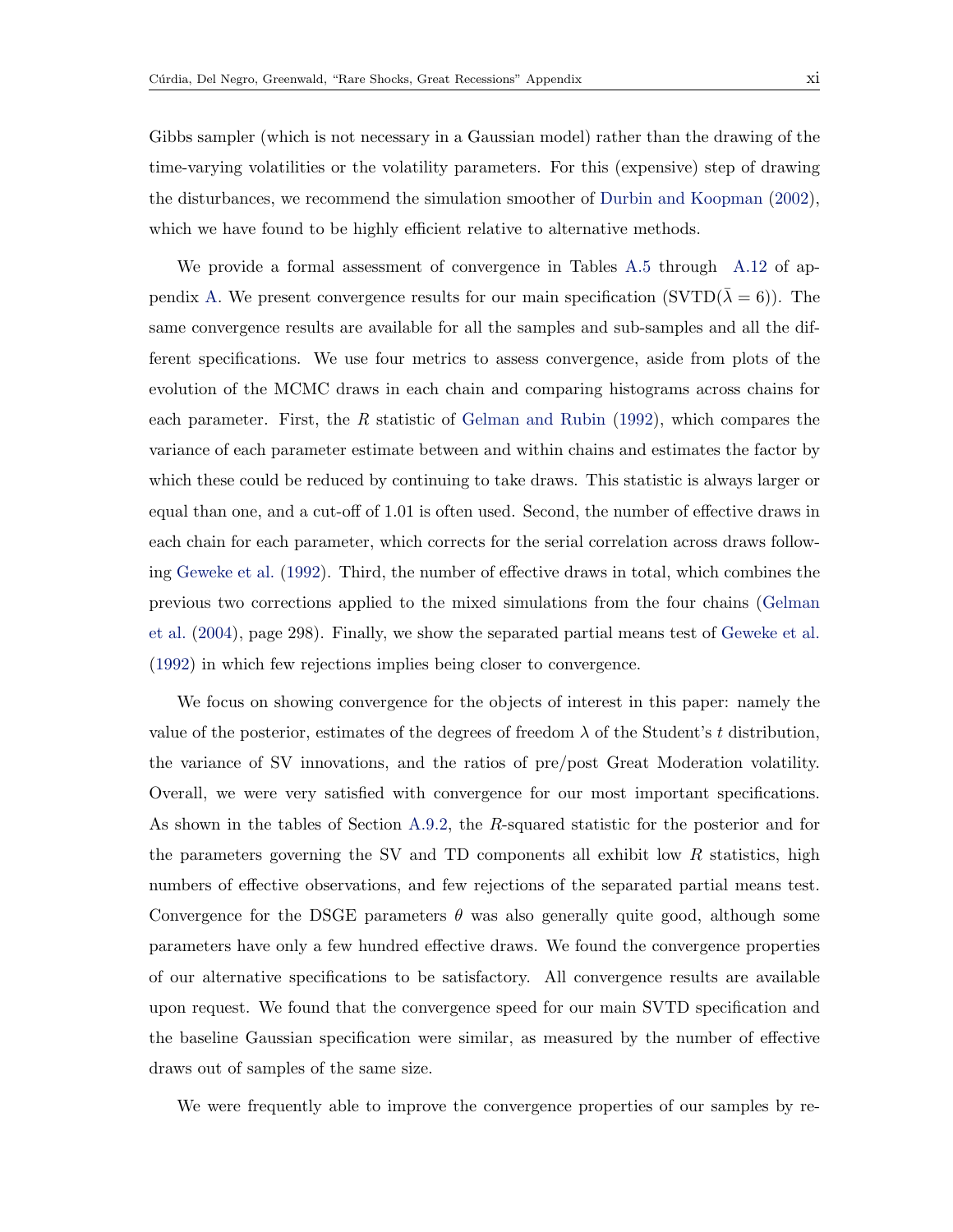running the estimation. In particular, using the previous run's realized covariance matrix of the  $\theta$  parameters as the covariance of our proposal density for  $\theta$  often yielded much better convergence properties.

## A.9 Additional Results for Baseline Estimation

## A.9.1 Parameters and Variance Decomposition

|                      |                                      |      | Density Mean St. Dev.         |                                                            |                     |      | Density Mean St. Dev. |
|----------------------|--------------------------------------|------|-------------------------------|------------------------------------------------------------|---------------------|------|-----------------------|
|                      | <b>Policy Parameters</b>             |      |                               |                                                            |                     |      |                       |
| $\psi_1$             | Normal                               | 1.50 | 0.25                          | $\rho_R$                                                   | Beta                | 0.75 | 0.10                  |
| $\psi_2$             | Normal                               | 0.12 | 0.05                          | $\rho_{rm}$                                                | <b>B</b> eta        | 0.50 | 0.20                  |
| $\psi_3$             | Normal                               | 0.12 | 0.05                          |                                                            | $\sigma_{r^m}$ InvG | 0.10 | 2.00                  |
|                      |                                      |      | Nominal Rigidities Parameters |                                                            |                     |      |                       |
| $\zeta_p$            | <b>Beta</b>                          | 0.50 | 0.10                          | $\zeta_w$                                                  | Beta                | 0.50 | 0.10                  |
|                      |                                      |      |                               | Other "Endogenous Propagation and Steady State" Parameters |                     |      |                       |
| $\alpha$             | Normal                               | 0.30 | 0.05                          | $\pi^*$                                                    | Gamma               | 0.62 | 0.10                  |
| Φ                    | Normal                               | 1.25 | 0.12                          | $\gamma$                                                   | Normal              | 0.40 | 0.10                  |
| $\hbar$              | Beta                                 | 0.70 | 0.10                          | S''                                                        | Normal              | 4.00 | 1.50                  |
| $\nu_l$              | Normal                               | 2.00 | 0.75                          | $\sigma_c$                                                 | Normal              | 1.50 | 0.37                  |
| $\iota_p$            | Beta                                 | 0.50 | 0.15                          | $\iota_w$                                                  | <b>Beta</b>         | 0.50 | 0.15                  |
| $r_{*}$              | Gamma                                | 0.25 | 0.10                          | $\psi$                                                     | <b>Beta</b>         | 0.50 | 0.15                  |
|                      | $\rho s$ , $\sigma s$ , and $\eta s$ |      |                               |                                                            |                     |      |                       |
| $\rho_z$             | Beta                                 | 0.50 | 0.20                          | $\sigma_z$                                                 | InvG                | 0.10 | 2.00                  |
| $\rho_b$             | Beta                                 | 0.50 | 0.20                          | $\sigma_b$                                                 | InvG                | 0.10 | 2.00                  |
| $\rho_{\lambda_f}$   | Beta                                 | 0.50 | 0.20                          | $\sigma_{\lambda_f}$                                       | InvG                | 0.10 | 2.00                  |
| $\rho_{\lambda_{w}}$ | Beta                                 | 0.50 | 0.20                          | $\sigma_{\lambda_w}$                                       | InvG                | 0.10 | 2.00                  |
| $\rho_\mu$           | Beta                                 | 0.50 | 0.20                          | $\sigma_{\mu}$                                             | InvG                | 0.10 | 2.00                  |
| $\rho_g$             | Beta                                 | 0.50 | 0.20                          | $\sigma_q$                                                 | InvG                | 0.10 | 2.00                  |
| $\eta_{\lambda_f}$   | <b>Beta</b>                          | 0.50 | 0.20                          | $\eta_{\lambda_w}$                                         | <b>B</b> eta        | 0.50 | 0.20                  |
| $\eta_{gz}$          | Beta                                 | 0.50 | 0.20                          |                                                            |                     |      |                       |

Table A.1: Priors for the Medium-Scale Model

*Notes:* Note that  $\beta = (1/(1 + r_*)100)$ . The following parameters are fixed in [Smets and Wouters](#page--1-0) [\(2007\)](#page--1-0):  $\delta = 0.025$ ,  $g_* = 0.18$ ,  $\lambda_w = 1.50$ ,  $\varepsilon_w = 10.0$ , and  $\varepsilon_p = 10$ . The columns "Mean" and "St. Dev." list the means and the standard deviations for Beta, Gamma, and Normal distributions, and the values s and  $\nu$  for the Inverse Gamma (InvG) distribution, where  $p_{\mathcal{IG}}(\sigma|\nu, s) \propto \sigma^{-\nu-1} e^{-\nu s^2/2\sigma^2}$ . The effective prior is truncated at the boundary of the determinacy region. The prior for  $\overline{l}$  is  $\mathcal{N}(-45, 5^2)$ .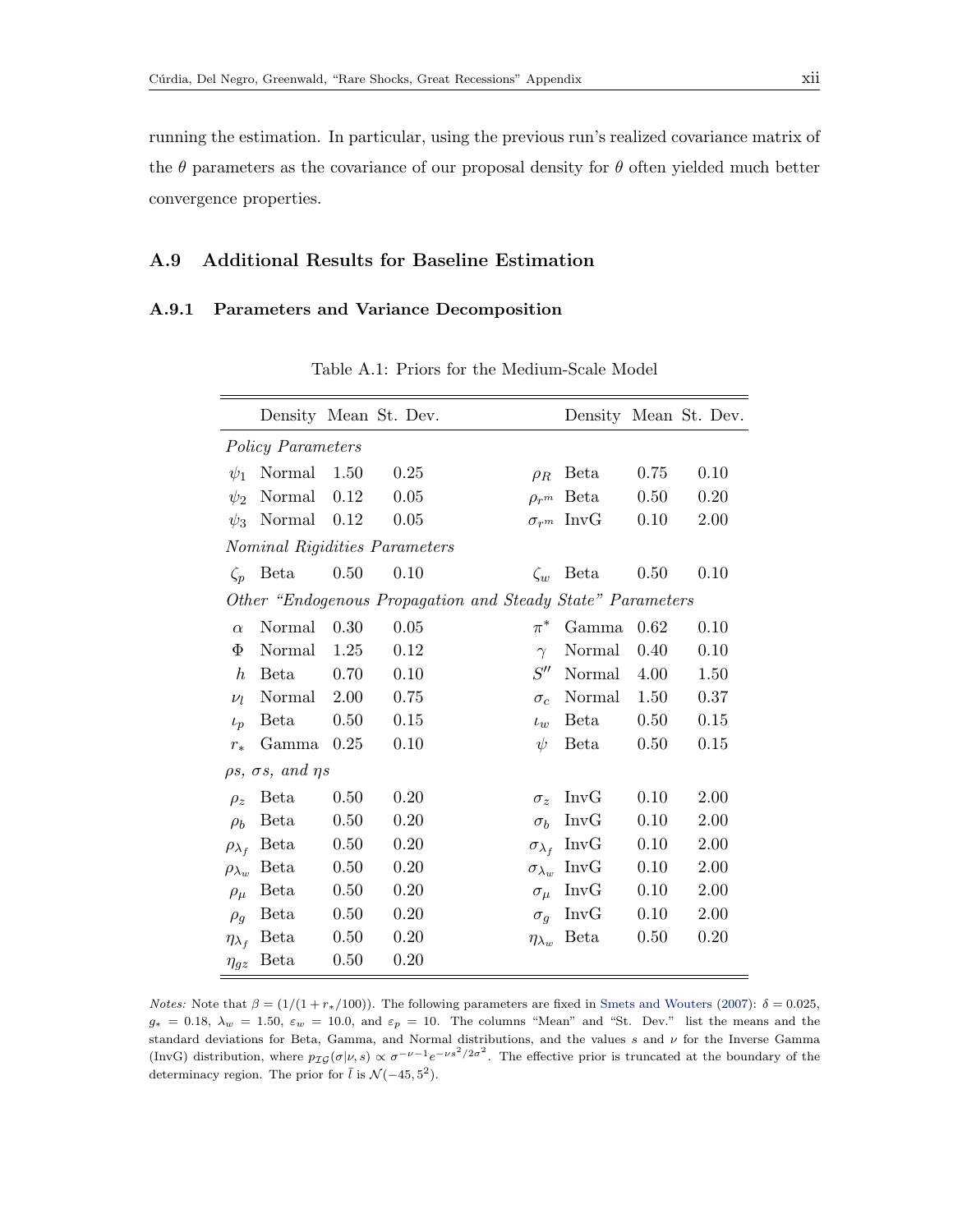|                      | Prior Mean Prior SD Baseline |           |           | $\mathrm{SV}$              |       | $St-t$ $St-t+SV$ |
|----------------------|------------------------------|-----------|-----------|----------------------------|-------|------------------|
| $\alpha$             | 0.300                        | 0.050     | 0.150     | 0.134                      | 0.150 | $0.135\,$        |
| $\zeta_p$            | 0.500                        | 0.100     | 0.734     | 0.780                      | 0.808 | 0.846            |
| $\iota_p$            | 0.500                        | $0.150\,$ | 0.315     | 0.344                      | 0.383 | 0.286            |
| $\Phi$               | 1.250                        | 0.120     | 1.580     | 1.518                      | 1.575 | 1.551            |
| S''                  | 4.000                        | 1.500     | 4.686     | 5.013                      | 5.070 | 5.651            |
| $\boldsymbol{h}$     | 0.700                        | 0.100     | 0.611     | 0.609                      | 0.582 | 0.571            |
| $\psi$               | 0.500                        | 0.150     | 0.714     | 0.734                      | 0.670 | 0.666            |
| $\nu_l$              | 2.000                        | 0.750     | 2.088     | 2.212                      | 2.300 | 2.476            |
| $\zeta_w$            | 0.500                        | 0.100     | 0.803     | 0.826                      | 0.830 | 0.843            |
| $\iota_w$            | 0.500                        | 0.150     | 0.541     | 0.547                      | 0.495 | 0.511            |
| $\beta$              | 0.250                        | 0.100     | 0.206     | 0.184                      | 0.202 | 0.175            |
| $\psi_1$             | 1.500                        | 0.250     | 1.953     | 1.866                      | 1.820 | 1.884            |
| $\psi_2$             | 0.120                        | 0.050     | 0.083     | 0.073                      | 0.115 | 0.116            |
| $\psi_3$             | 0.120                        | 0.050     | $0.245\,$ | 0.217                      | 0.213 | 0.184            |
| $\pi^*$              | 0.620                        | 0.100     | 0.683     | 0.719                      | 0.706 | 0.808            |
| $\sigma_c$           | 1.500                        | 0.370     | 1.236     | 1.109                      | 1.248 | 1.274            |
| $\rho$               | 0.750                        | 0.100     | 0.835     | 0.854                      | 0.875 | 0.875            |
| $\gamma$             | 0.400                        | 0.100     | 0.306     | 0.321                      | 0.356 | 0.389            |
| $\bar{L}$            | $-45.00$                     | 5.000     |           | $-44.17$ $-46.67$ $-43.38$ |       | $-44.73$         |
| $\rho_g$             | 0.500                        | 0.200     | 0.977     | 0.977                      | 0.982 | 0.988            |
| $\rho_b$             | 0.500                        | 0.200     | 0.758     | 0.845                      | 0.844 | 0.852            |
| $\rho_\mu$           | 0.500                        | 0.200     | 0.748     | 0.753                      | 0.791 | 0.806            |
| $\rho_z$             | 0.500                        | 0.200     | 0.994     | 0.991                      | 0.987 | 0.981            |
| $\rho_{\lambda_f}$   | 0.500                        | 0.200     | 0.791     | 0.797                      | 0.811 | 0.830            |
| $\rho_{\lambda_w}$   | 0.500                        | 0.200     | 0.981     | 0.952                      | 0.962 | 0.923            |
| $\rho_{rm}$          | 0.500                        | 0.200     | 0.154     | 0.219                      | 0.219 | 0.227            |
| $\sigma_g$           | 0.100                        | 2.000     | 2.892     | 3.169                      | 2.387 | 2.665            |
| $\sigma_b$           | 0.100                        | 2.000     | 0.125     | 0.122                      | 0.072 | 0.100            |
| $\sigma_{\mu}$       | 0.100                        | $2.000\,$ |           | $0.430$ $0.454$ $0.325$    |       | 0.300            |
| $\sigma_z$           | 0.100                        | 2.000     | 0.493     | 0.869                      | 0.362 | 0.473            |
| $\sigma_{\lambda_f}$ | 0.100                        | 2.000     | 0.164     | 0.191                      | 0.163 | 0.127            |
| $\sigma_{\lambda_w}$ | 0.100                        | 2.000     | 0.281     | 0.203                      | 0.213 | 0.151            |
| $\sigma_{rm}$        | 0.100                        | 2.000     | 0.228     | 0.243                      | 0.133 | 0.095            |
| $\eta_{gz}$          | 0.500                        | 0.200     | 0.787     | 0.775                      | 0.786 | 0.765            |
| $\eta_{\lambda_f}$   | 0.500                        | 0.200     | 0.670     | 0.749                      | 0.815 | 0.734            |
| $\eta_{\lambda_w}$   | 0.500                        | 0.200     | 0.948     | 0.914                      | 0.924 | 0.865            |

<span id="page-12-0"></span>Table A.2: Posterior Means of the DSGE Model Parameters

Notes: We use a prior mean of 6 degrees of freedom for the Student's t distributed component. The stochastic volatility component assumes a prior mean for the size of the shocks to volatility of  $(0.01)^2$ .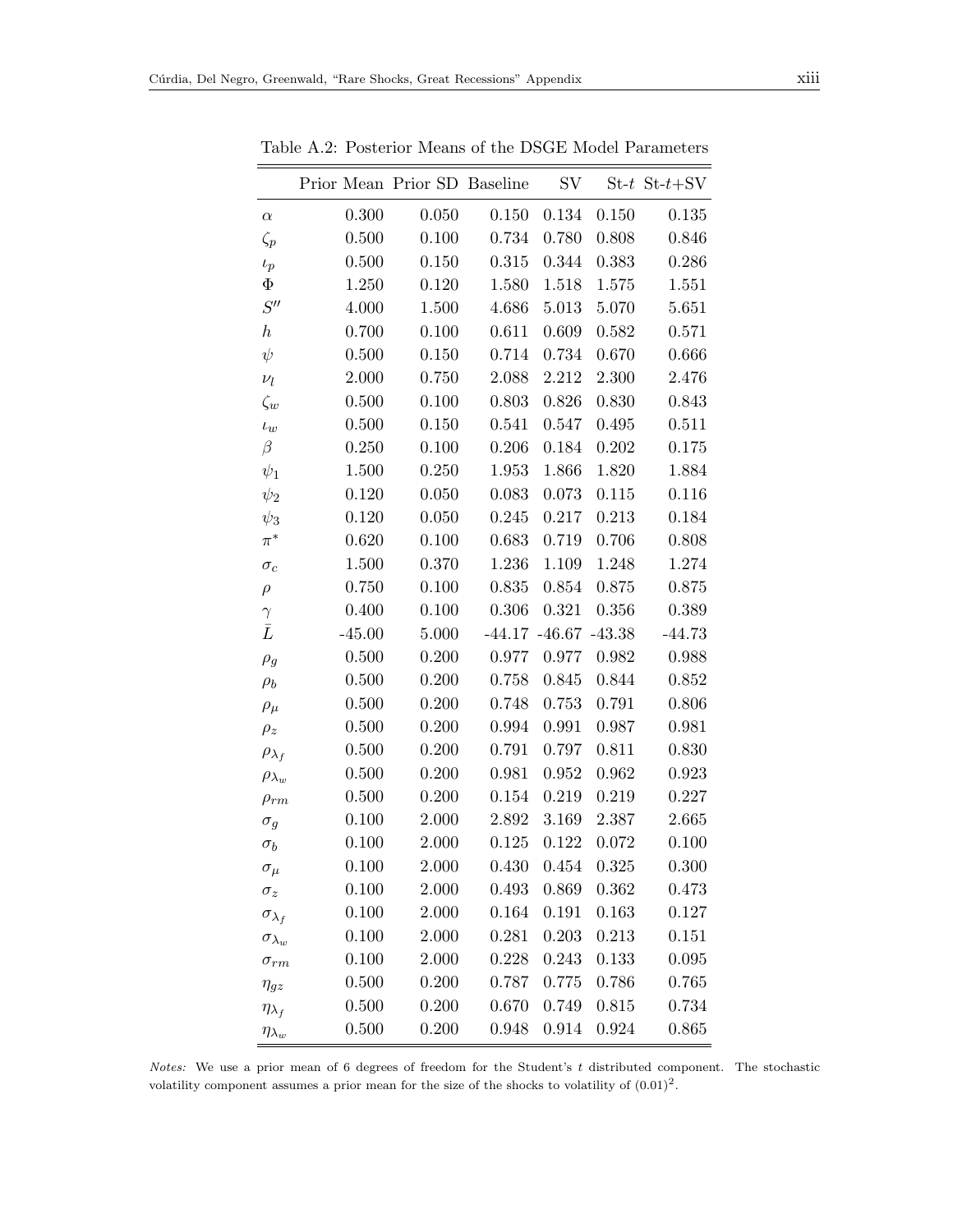

Figure A.2: Prior on Innovation Variance  $(\omega^2)$  for Stochastic Volatility

Table A.3: Posterior of the Stochastic Volatility Innovation Variance

<span id="page-13-0"></span>

|                | Without Student's t     | With Student's t         |
|----------------|-------------------------|--------------------------|
| $\mathfrak{g}$ | 0.001<br>(0.000, 0.002) | 0.007<br>(0.000, 0.015)  |
| b              | 0.003<br>(0.000, 0.006) | 0.005<br>(0.000, 0.0012) |
| $\mu$          | 0.000<br>(0.000, 0.001) | 0.002<br>(0.000, 0.005)  |
| $\tilde{z}$    | 0.002<br>(0.000, 0.004) | 0.003<br>(0.000, 0.007)  |
| $\lambda_f$    | 0.001<br>(0.000, 0.003) | 0.008<br>(0.001, 0.016)  |
| $\lambda_{w}$  | 0.001<br>(0.000, 0.002) | 0.002<br>(0.002, 0.005)  |
| $r^m$          | 0.006<br>(0.000, 0.011) | 0.022<br>(0.005, 0.039)  |

Notes: Numbers shown for the posterior mean and the 90% intervals of the stochastic volatility innovation variance.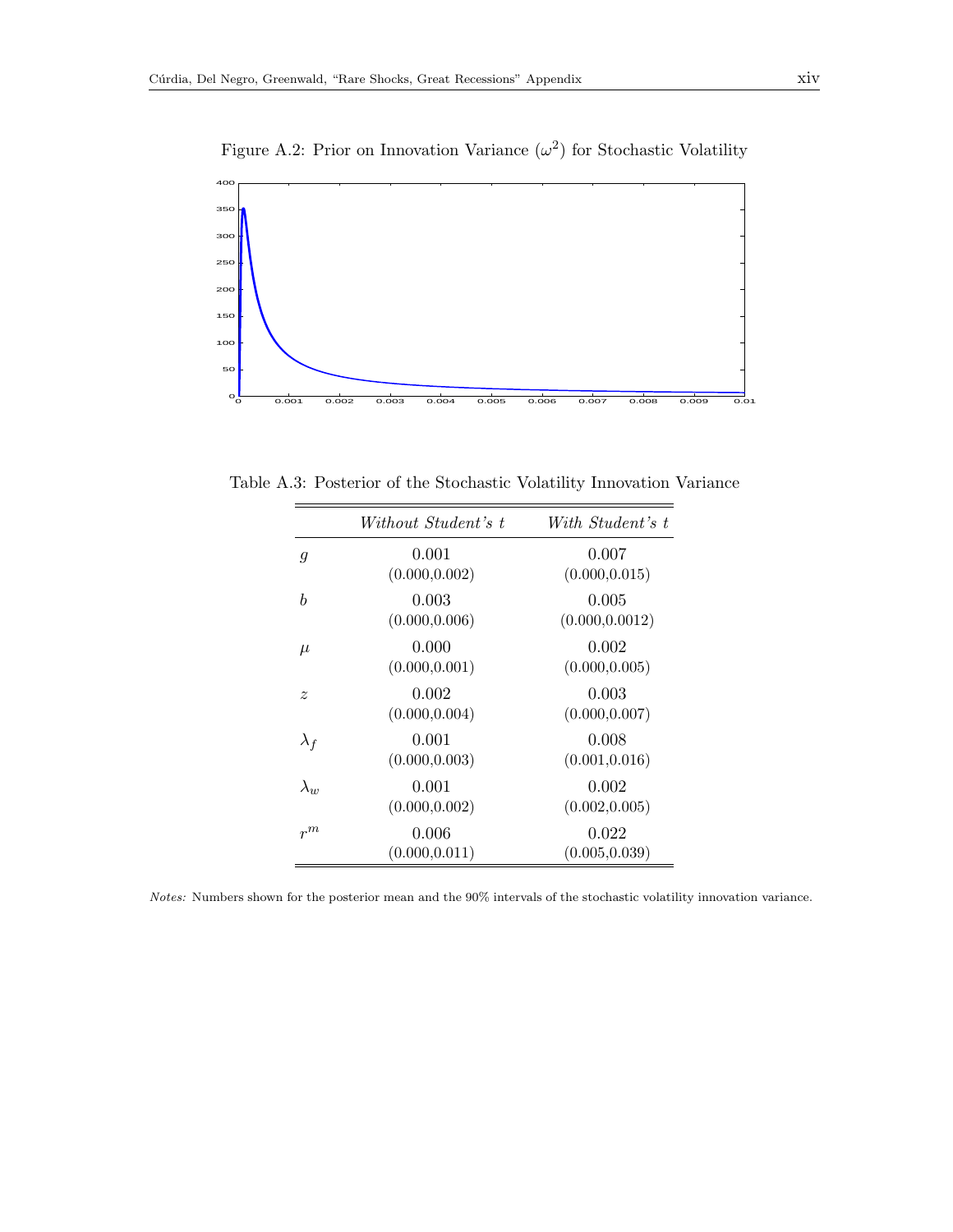J.

|                               |   |   | Gaussian Shocks    |                |                                           |             |                                                           |
|-------------------------------|---|---|--------------------|----------------|-------------------------------------------|-------------|-----------------------------------------------------------|
|                               | g | b | $\mu$              | $\overline{z}$ | $\lambda_f$                               | $\lambda_w$ | $r^m$                                                     |
| Without Stochastic Volatility |   |   |                    |                |                                           |             |                                                           |
|                               |   |   |                    |                | 0.225 0.354 0.095 0.140 0.041 0.036 0.109 |             |                                                           |
| With Stochastic Volatility    |   |   |                    |                |                                           |             |                                                           |
|                               |   |   |                    |                |                                           |             | $\sigma_{1964}$ 0.162 0.359 0.062 0.252 0.031 0.012 0.123 |
| $\sigma$ <sub>1981</sub>      |   |   |                    |                |                                           |             | 0.160 0.438 0.052 0.075 0.027 0.016 0.233                 |
| $\sigma_{1994}$               |   |   |                    |                |                                           |             | $0.240$ $0.306$ $0.120$ $0.136$ $0.052$ $0.057$ $0.089$   |
| $\sigma$ 2007                 |   |   |                    |                |                                           |             | 0.189 0.312 0.106 0.156 0.062 0.068 0.106                 |
| $\sigma$ <sub>2011</sub>      |   |   |                    |                |                                           |             | $0.175$ $0.318$ $0.100$ $0.163$ $0.062$ $0.061$ $0.121$   |
|                               |   |   |                    |                |                                           |             |                                                           |
|                               |   |   | Student's t Shocks |                |                                           |             |                                                           |
|                               | g | b | $\mu$              | $z_{-}$        | $\lambda_f$                               | $\lambda_w$ | $r^m$                                                     |
| Without Stochastic Volatility |   |   |                    |                |                                           |             |                                                           |

Table A.4: Variance Decomposition for Real GDP Growth

| Without Stochastic Volatility |  |  |  |                                                           |
|-------------------------------|--|--|--|-----------------------------------------------------------|
|                               |  |  |  | 0.184 0.352 0.083 0.124 0.036 0.020 0.199                 |
| With Stochastic Volatility    |  |  |  |                                                           |
|                               |  |  |  | $\sigma_{1964}$ 0.170 0.417 0.082 0.207 0.034 0.016 0.073 |
|                               |  |  |  | $\sigma_{1981}$ 0.205 0.350 0.075 0.091 0.032 0.021 0.225 |
|                               |  |  |  | $\sigma_{1994}$ 0.178 0.394 0.109 0.142 0.038 0.045 0.094 |
|                               |  |  |  | $\sigma_{2007}$ 0.163 0.361 0.104 0.155 0.044 0.054 0.118 |
|                               |  |  |  | $\sigma_{2011}$ 0.168 0.359 0.105 0.138 0.048 0.051 0.132 |
|                               |  |  |  |                                                           |

Notes: The tables show the relative contribution of the different shocks to the unconditional variance of real GDP. In the case with stochastic volatility we evaluate this contribution at different points in time assuming that volatility will be fixed at that period's level from then on: 1964 (beginning of sample), 1981 (peak of the high volatility period), 1994 (great moderation), 2007 (pre-great recession) and 2011 (end of sample).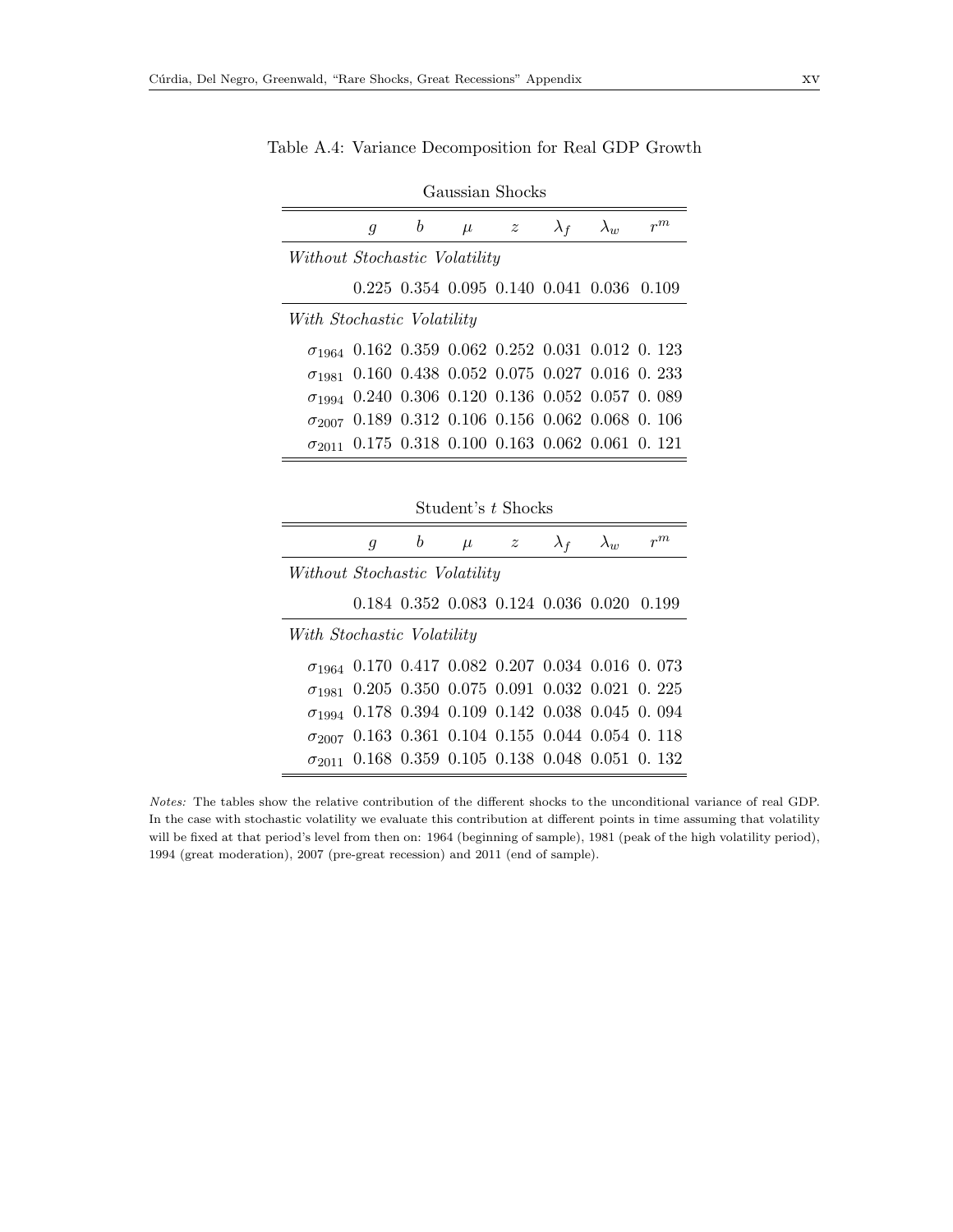#### <span id="page-15-1"></span>A.9.2 Convergence Tables

<span id="page-15-0"></span>

| post 1.0001 16393 4871 4897 4071                   |  | $R = mn^{eff} n^{eff}(1) n^{eff}(2) n^{eff}(3) n^{eff}(4)$ |  |      |
|----------------------------------------------------|--|------------------------------------------------------------|--|------|
|                                                    |  |                                                            |  | 4400 |
|                                                    |  |                                                            |  |      |
|                                                    |  |                                                            |  |      |
|                                                    |  |                                                            |  |      |
| Table A.6: Separated Partial Means Test: Posterior |  |                                                            |  |      |
|                                                    |  |                                                            |  |      |
| $SPM_4(1)$ $SPM_4(2)$ $SPM_4(3)$ $SPM_4(4)$        |  |                                                            |  |      |
|                                                    |  |                                                            |  |      |

The null hypothesis of the SPM test is that the mean in two separate subsamples is the same. \* indicates  $p$ -value less than 5%. \*\* indicates  $p$ -value less than 1%.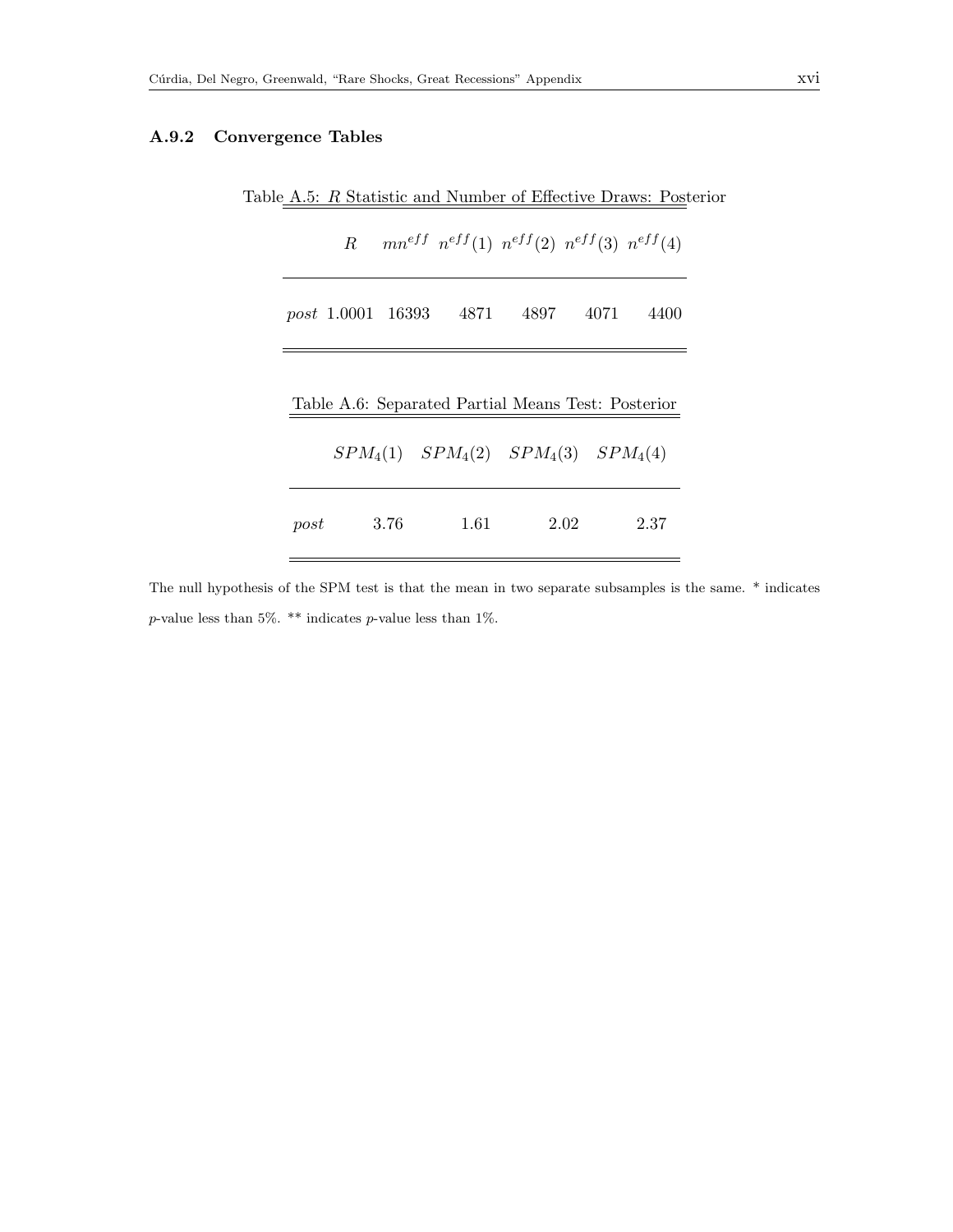|                       | R                  |              |      | $mn^{eff}$ $n^{eff}(1)$ $n^{eff}(2)$ $n^{eff}(3)$ $n^{eff}(4)$ |      |      |
|-----------------------|--------------------|--------------|------|----------------------------------------------------------------|------|------|
|                       |                    |              |      |                                                                |      |      |
|                       |                    |              |      |                                                                |      |      |
| $\boldsymbol{q}$      |                    | 1.0001 28090 | 5781 | 7019                                                           | 5894 | 7309 |
| h                     | 1.0001             | 16072        | 4118 | 2268                                                           | 3113 | 1490 |
| $\mu$                 | 1.0001             | 32383        | 4703 | 4658                                                           | 5683 | 4388 |
| $\tilde{\mathcal{Z}}$ | 1.0002             | 11328        | 1981 | 2657                                                           | 2859 | 2550 |
| $\lambda_f$           | 1.0001             | 19064        | 6741 | 6382                                                           | 4886 | 4382 |
|                       | $\lambda_w$ 1.0001 | 16329        | 9489 | 8524                                                           | 7566 | 3714 |
| $r^m$                 | 1.0002             | 7946         | 3956 | 3716                                                           | 4365 | 3000 |
|                       |                    |              |      |                                                                |      |      |

Table A.7: R Statistic and Number of Effective Draws: Student's  $t$  Degrees of Freedom  $(\lambda)$ 

Table A.8: Separated Partial Means Test: Student's  $t$  Degrees of Freedom  $(\lambda)$ 

|                  | $SPM_4(1)$ | $SPM_4(2)$ | $SPM_4(3)$ | $SPM_4(4)$     |
|------------------|------------|------------|------------|----------------|
|                  |            |            |            |                |
| $\overline{g}$   | 3.12       | 3.99       | 2.59       | 2.99           |
| $\boldsymbol{b}$ | 2.01       | 1.50       | 0.72       | 6.32           |
| $\mu$            | 1.55       | 3.48       | 1.07       | 0.48           |
| $\tilde{z}$      | 7.75       | 4.58       | 0.50       | $\ast$<br>8.56 |
| $\lambda_f$      | 0.06       | 0.21       | 6.16       | 2.31           |
| $\lambda_w$      | 0.65       | 0.82       | 3.89       | 3.86           |
| $r^m$            | 3.98       | 2.09       | 1.44       | 2.72           |
|                  |            |            |            |                |

The null hypothesis of the SPM test is that the mean in two separate subsamples is the same. \* indicates p-value less than 5%. \*\* indicates p-value less than 1%.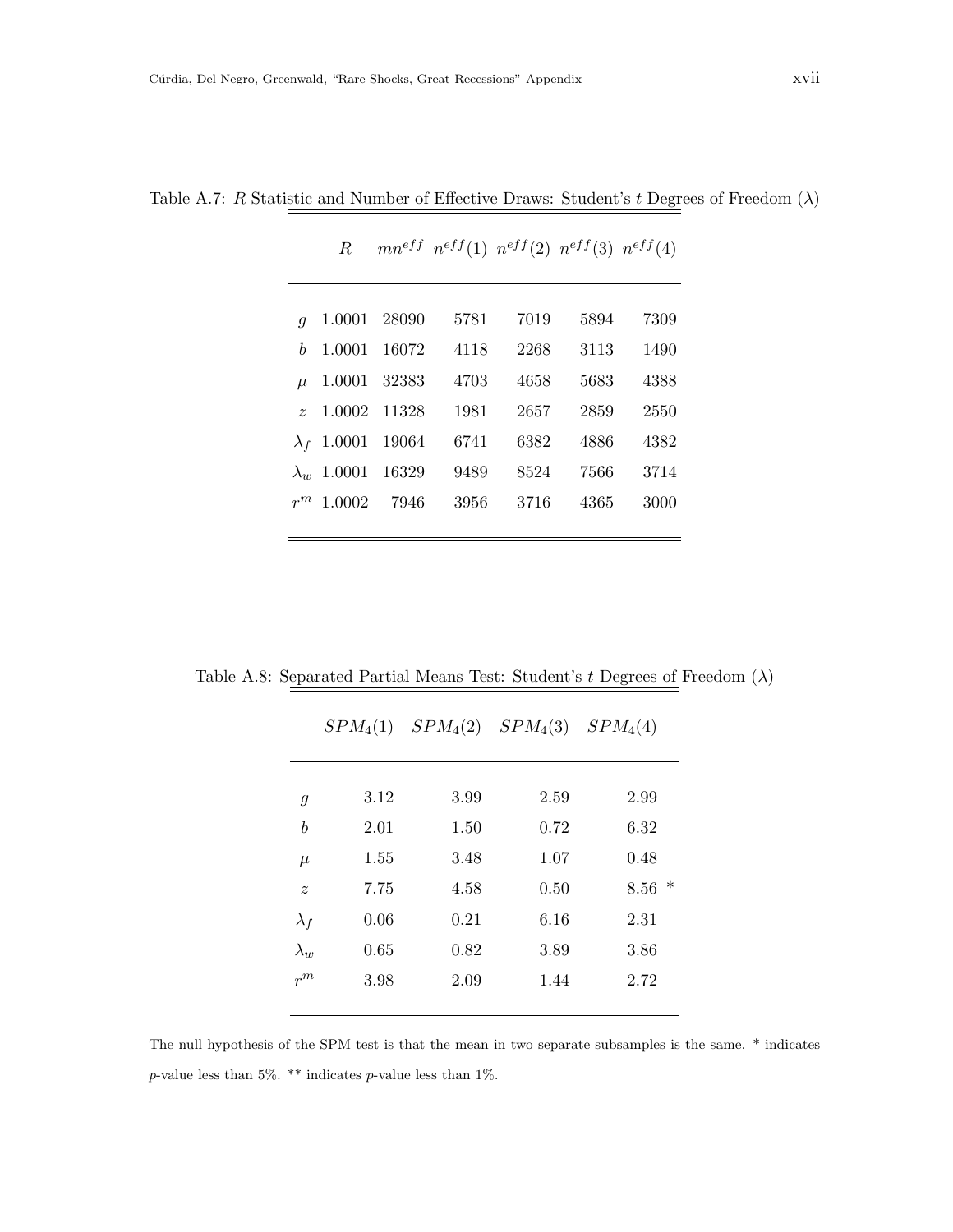$\overline{a}$ 

| $q_{-}$ |                    |                         | 1.0014 1451 1038 | 1739 |      | 1428 1159 |
|---------|--------------------|-------------------------|------------------|------|------|-----------|
|         |                    | $b$ 1.0001 32466        | 4481             | 7342 | 6195 | 4399      |
|         | $\mu$ 1.0003 6324  |                         | 4139             | 5848 | 6985 | 6569      |
|         |                    | $z$ 1.0001 14141        | 2118             | 3256 | 2908 | 2533      |
|         |                    | $\lambda_f$ 1.0013 1549 | 1936             | 1475 | 1780 | 769       |
|         | $\lambda_w$ 1.0018 | 1133                    | 1794             | 2393 | 2429 | 348       |
|         | $r^m$ 1.0003       | 6221                    | 2179             | 2089 | 3343 | 3020      |
|         |                    |                         |                  |      |      |           |

Table A.9:  $R\underline{\text{ Statistic and Number of Effective Draws: SV Innova}}$ tion Variance

 $R = mn^{eff} n^{eff}(1) n^{eff}(2) n^{eff}(3) n^{eff}(4)$ 

|  |  |  |  |  |  | Table A.10: Separated Partial Means Test: SV Innovation Variance |  |
|--|--|--|--|--|--|------------------------------------------------------------------|--|
|--|--|--|--|--|--|------------------------------------------------------------------|--|

|                  | $SPM_4(1)$ | $SPM_4(2)$ | $SPM_4(3)$ | $SPM_4(4)$ |
|------------------|------------|------------|------------|------------|
| $\mathfrak{g}$   | 2.75       | 4.77       | 5.37       | 2.03       |
| b                | 0.96       | 1.98       | 4.17       | 1.63       |
| $\mu$            | 3.94       | 1.96       | 2.37       | 3.14       |
| $\boldsymbol{z}$ | 3.58       | 1.80       | 0.27       | $10.60*$   |
| $\lambda_f$      | 0.23       | 1.95       | 1.00       | 4.40       |
| $\lambda_w$      | 1.47       | 4.15       | 3.22       | 4.72       |
| $r^m$            | 3.65       | 4.02       | 1.58       | 2.09       |
|                  |            |            |            |            |

The null hypothesis of the SPM test is that the mean in two separate subsamples is the same. \* indicates  $p$ -value less than 5%. \*\* indicates  $p$ -value less than 1%.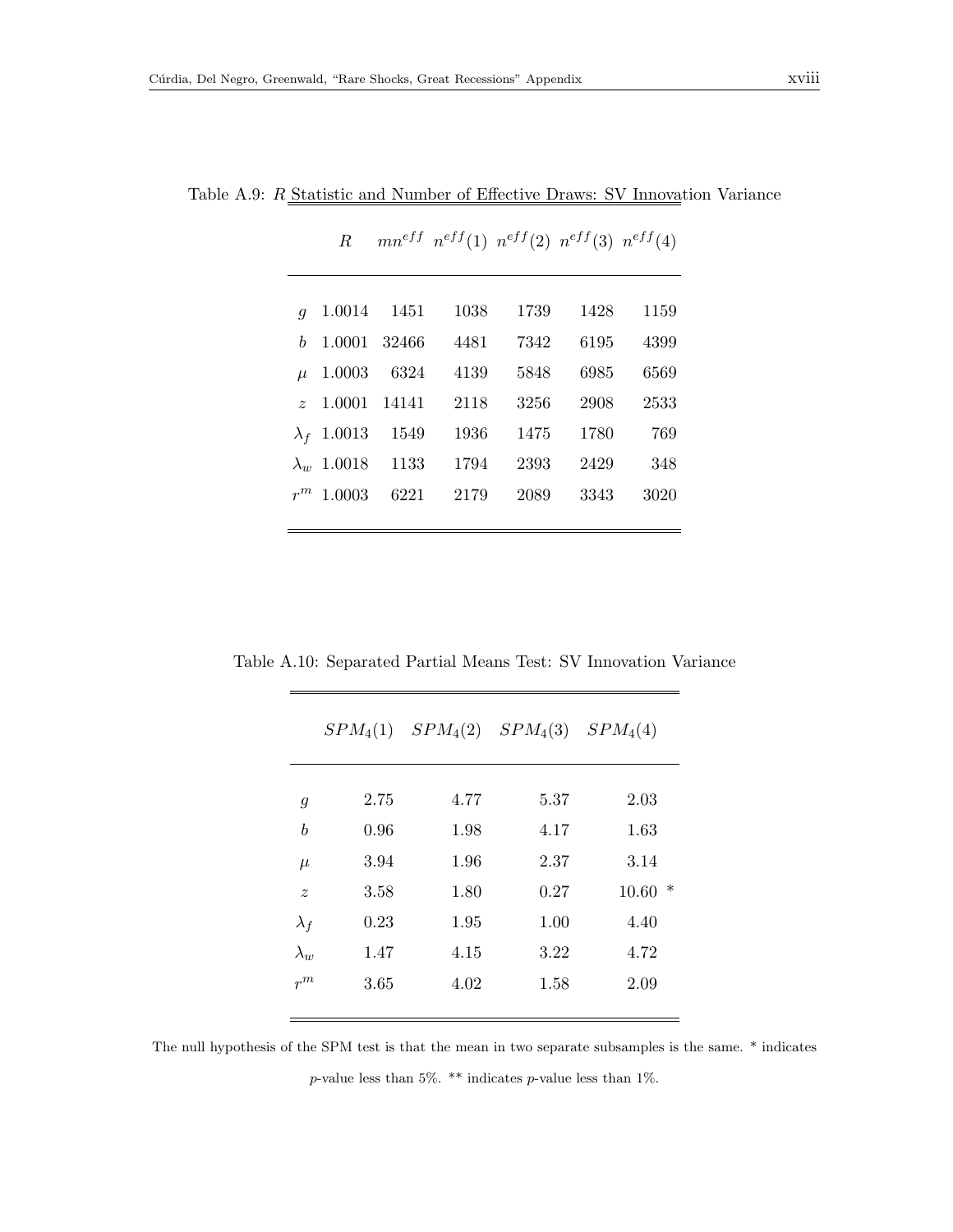|                                           |        |      | R $mn^{eff}$ $n^{eff}(1)$ $n^{eff}(2)$ $n^{eff}(3)$ $n^{eff}(4)$ |      |      |      |
|-------------------------------------------|--------|------|------------------------------------------------------------------|------|------|------|
|                                           |        |      |                                                                  |      |      |      |
| Output Growth                             | 1.0002 | 9654 | 2627                                                             | 6393 | 3794 | 2444 |
| Per Capita Consumption Growth 1.0003 6734 |        |      | -3421                                                            | 1387 | 5583 | 4921 |
| Per Capita Investment Growth 1.0000 57827 |        |      | 2318                                                             | 5256 | 9423 | 8376 |
|                                           |        |      |                                                                  |      |      |      |

|  | Table A.11: R Statistic and Number of Effective Draws: Ratio of 1981 to 1994 Variance |  |  |
|--|---------------------------------------------------------------------------------------|--|--|
|  |                                                                                       |  |  |

<span id="page-18-0"></span>

| Table A.12: Separated Partial Means Test: Ratio of 1981 to 1994 Variance |            |      |                                  |      |
|--------------------------------------------------------------------------|------------|------|----------------------------------|------|
|                                                                          | $SPM_4(1)$ |      | $SPM_4(2)$ $SPM_4(3)$ $SPM_4(4)$ |      |
| Output Growth                                                            | 2.88       | 1.39 | 3.69                             | 0.22 |
| Per Capita Consumption Growth                                            | 2.68       | 4.76 | 4.43                             | 1.31 |
| Per Capita Investment Growth                                             | 1.93       | 5.78 | 0.97                             | 2.70 |

The null hypothesis of the SPM test is that the mean in two separate subsamples is the same. \* indicates  $p\text{-value less than 5\%.}$  \*\* indicates  $p\text{-value less than 1\%.}$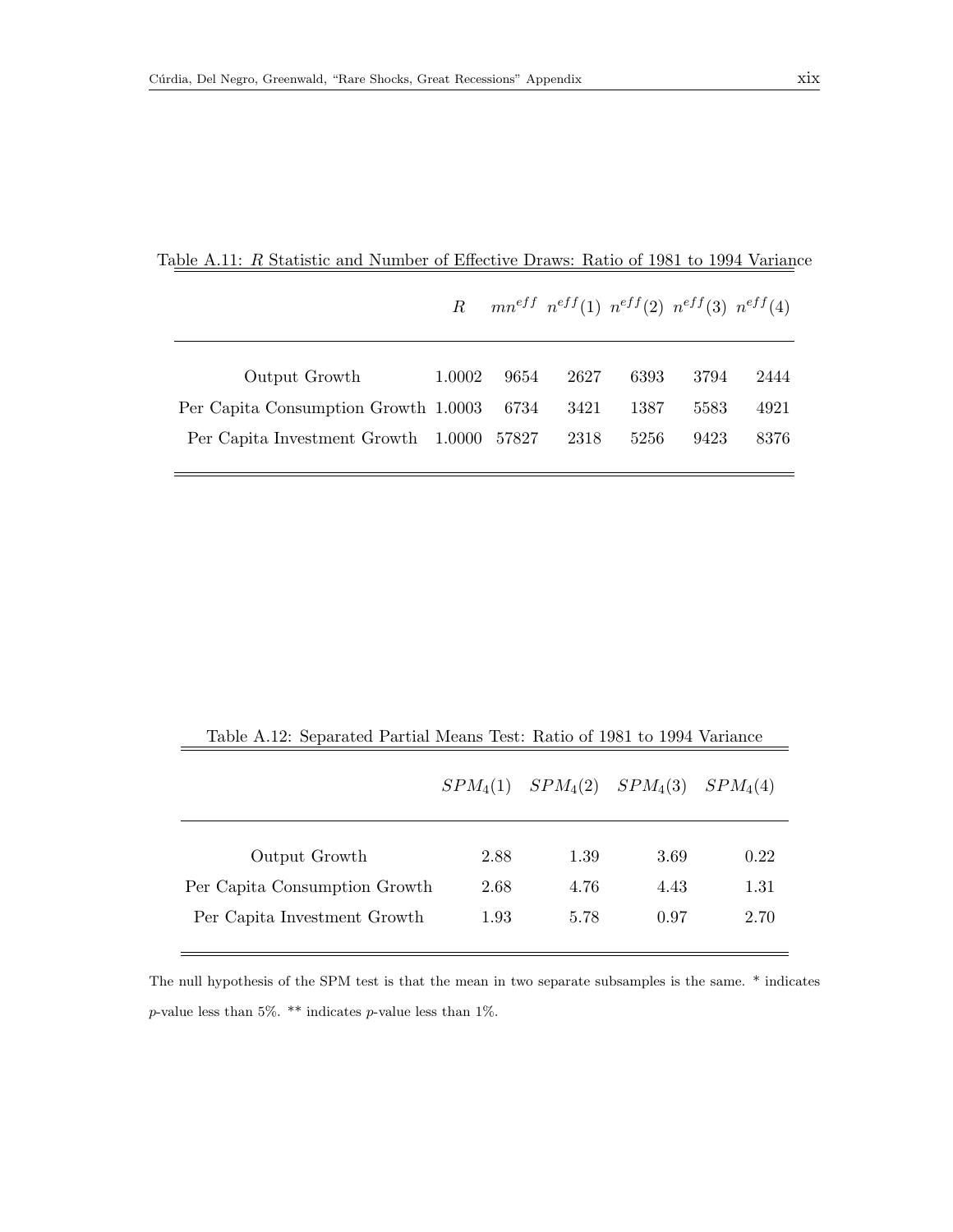#### A.9.3 Robustness to the choice of  $\lambda$



Figure A.3: Results for  $\underline{\lambda}=9$ 

Notes: Top panels: Black lines are the historical evolution of the variable, and magenta lines are the median counterfactual evolution of the same variable if we shut down the Student-t distributed component of all shocks. The rolling window standard deviation uses 20 quarters before and 20 quarters after a given quarter. Southwest panel: Black line is the unconditional standard deviation in the estimation with both stochastic volatility and Student-t components, while the red line is the unconditional variance in the estimation with stochastic volatility component only. Southeast panel: Black bars correspond to the posterior histogram of the ratio of volatility in 1981 over the variance in 1994 for the estimation with both stochastic volatility and Student-t components, while the red bars are for the estimation with with stochastic volatility component only.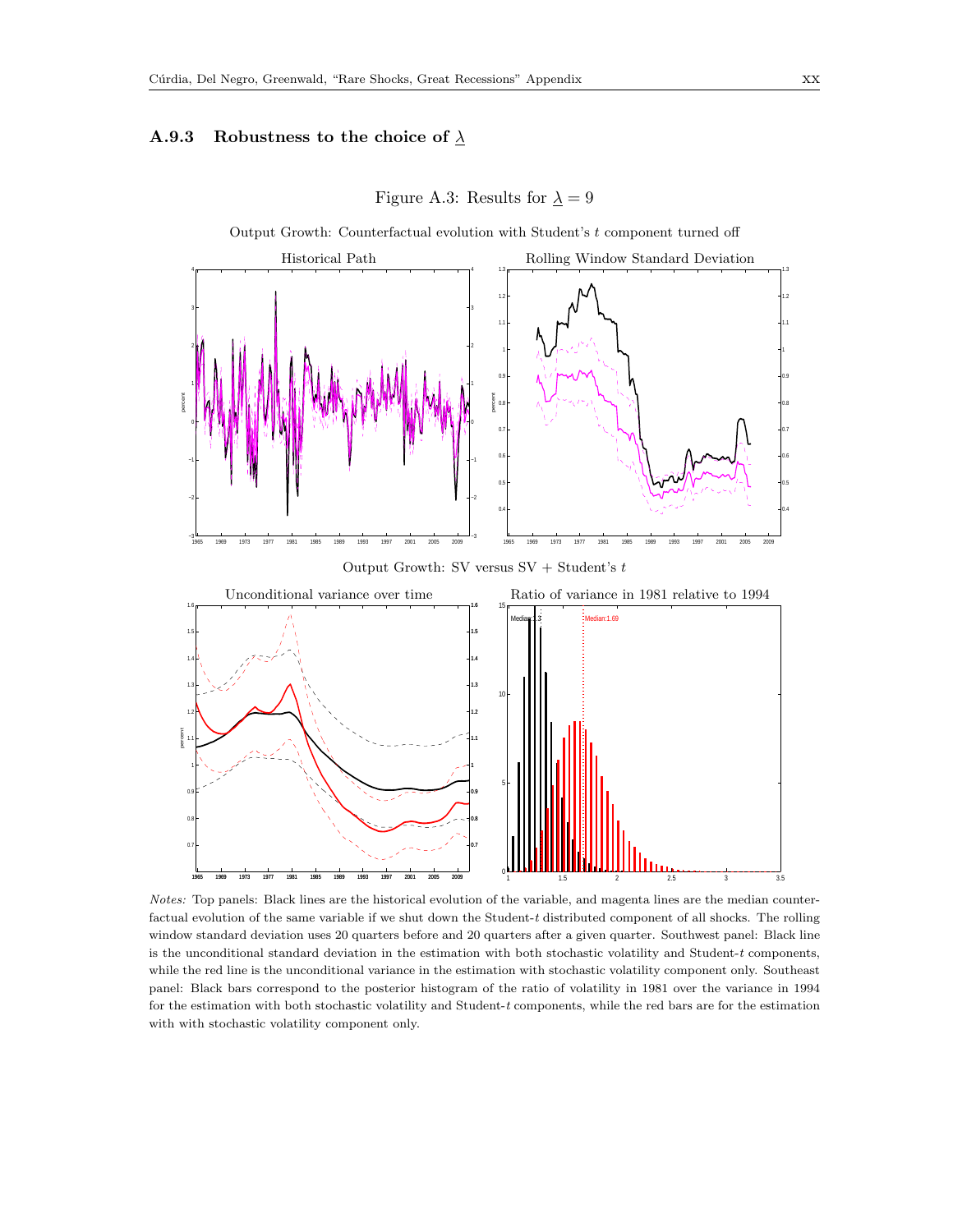Figure A.4: Results for  $\lambda = 15$ 



Output Growth: Counterfactual evolution with Student's  $t$  component turned off

Notes: Top panels: Black lines are the historical evolution of the variable, and magenta lines are the median counterfactual evolution of the same variable if we shut down the Student-t distributed component of all shocks. The rolling window standard deviation uses 20 quarters before and 20 quarters after a given quarter. Southwest panel: Black line is the unconditional standard deviation in the estimation with both stochastic volatility and Student- $t$  components, while the red line is the unconditional variance in the estimation with stochastic volatility component only. Southeast panel: Black bars correspond to the posterior histogram of the ratio of volatility in 1981 over the variance in 1994 for the estimation with both stochastic volatility and Student-t components, while the red bars are for the estimation with with stochastic volatility component only.

1 1.5 2 2.5 3 3.5

1965 1969 1973 1977 1981 1985 1989 1993 1997 2001 2005 2009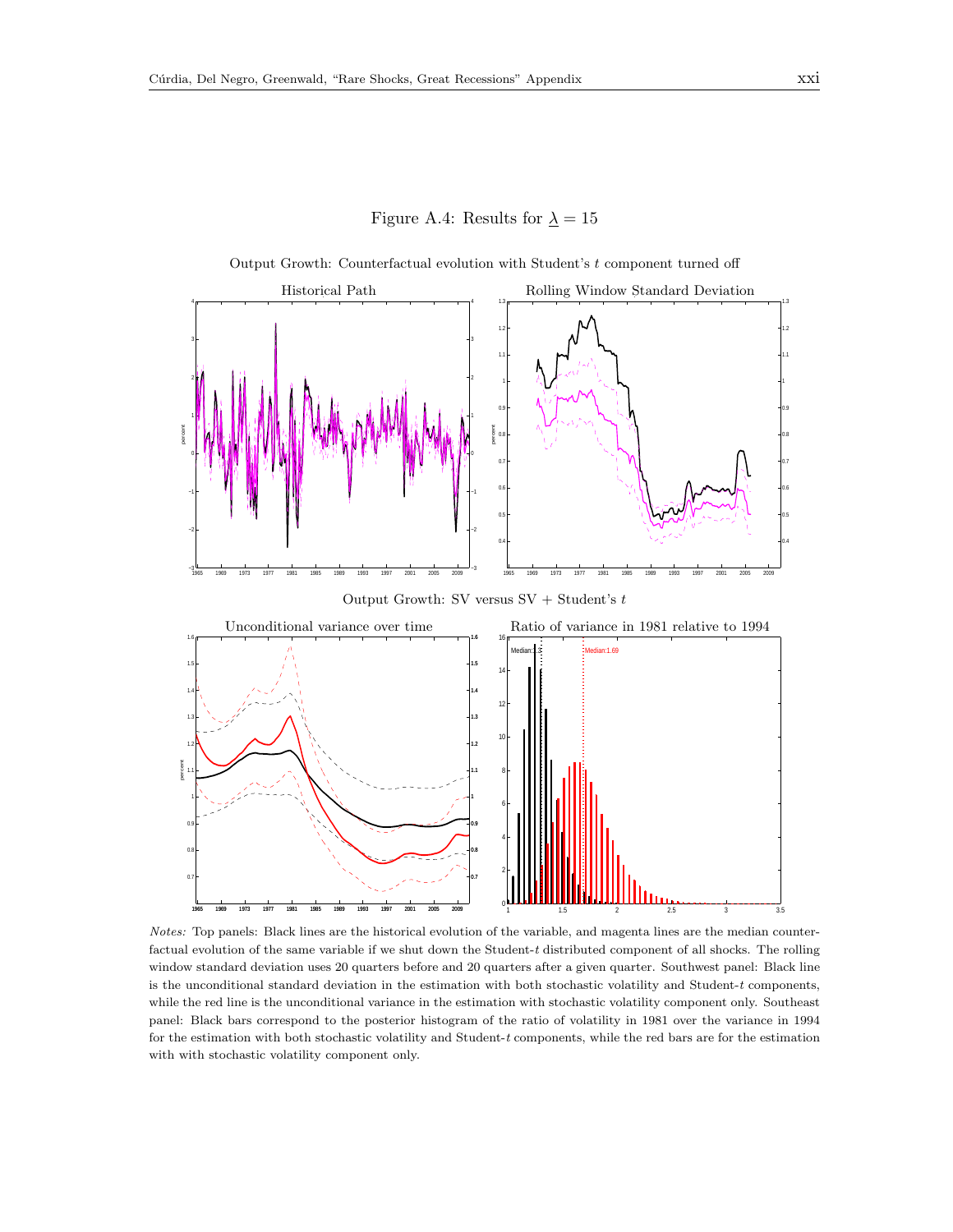A.9.4 Posterior estimates of the shocks  $(\varepsilon_{q,t})$ , stochastic volatilities  $(\tilde{\sigma}_t)$ , Stu- $\textbf{dent's}\;t\;\textbf{scale component}\;(\tilde{h}_t),\,\textbf{and}\; \textbf{``tamed''}\;\textbf{shocks}\;(\eta_t)$ 

<span id="page-21-0"></span>

*Notes:* Estimation with Student's t distribution with  $\lambda = 6$ . The solid line is the median, and the dashed lines are the posterior 90% bands. Black line is the absolute value of the shock, and the red line is the stochastic volatility component.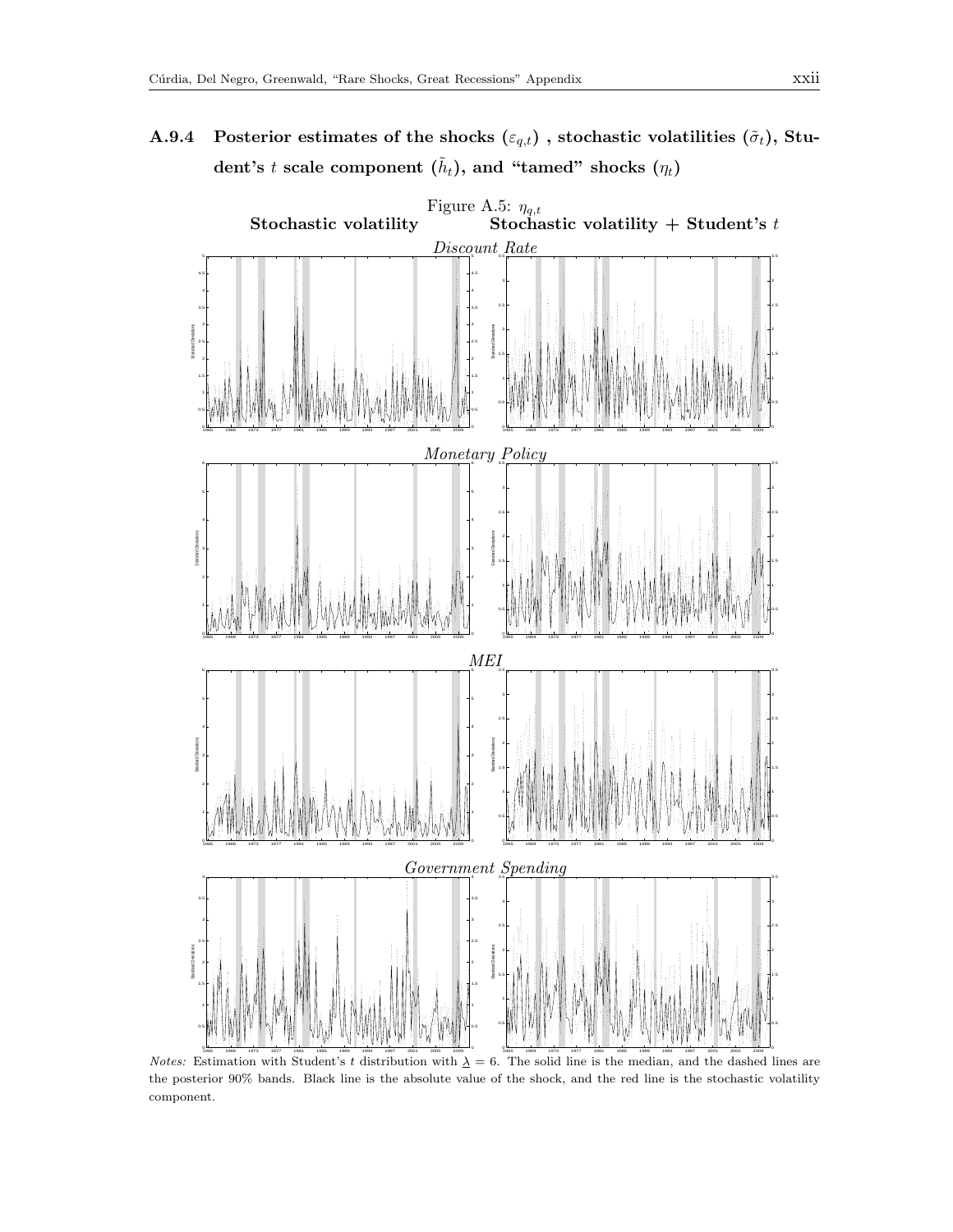

Figure [A.5](#page-21-0) — Continued

Notes: Estimation with Student's t distribution with  $\Delta = 6$ . The solid line is the median, and the dashed lines are the posterior 90% bands. Black line is the absolute value of the shock, and the red line is the stochastic volatility component.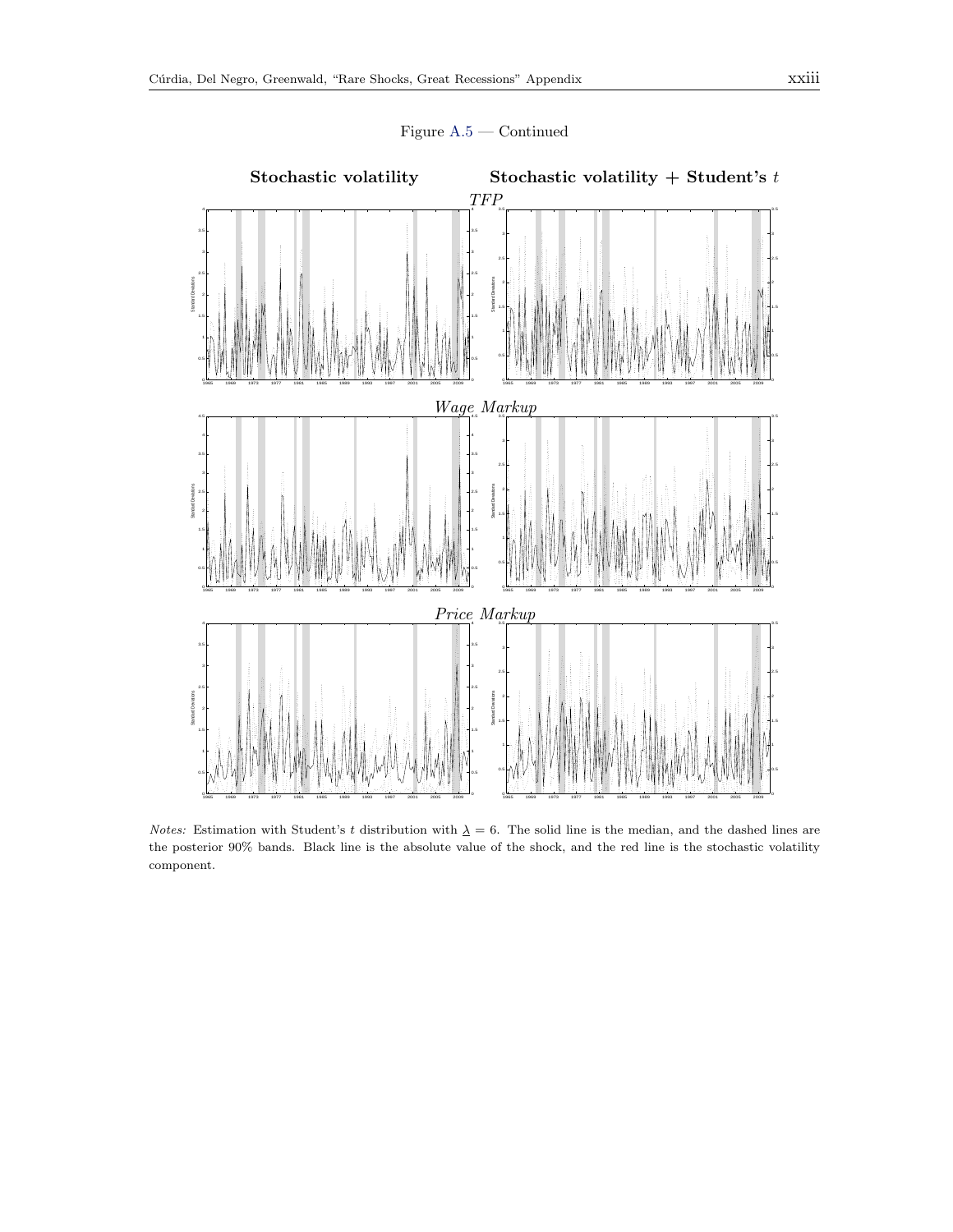<span id="page-23-0"></span>

Notes: Estimation with Student's t distribution with  $\Delta = 6$ . The solid line is the median, and the dashed lines are the posterior 90% bands. Black line is the absolute value of the shock, and the red line is the stochastic volatility component.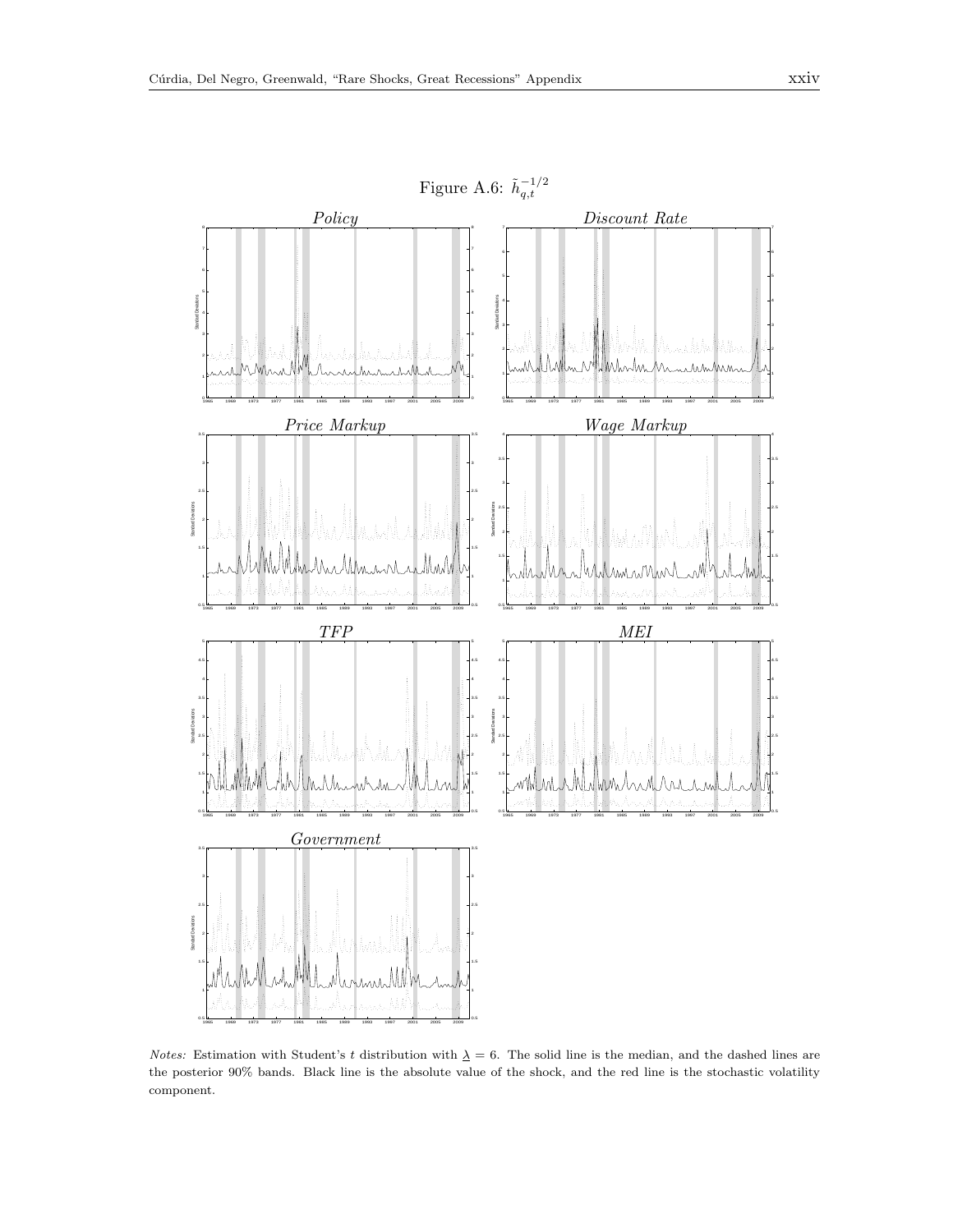<span id="page-24-0"></span>

| Spec.                                               | $\boldsymbol{g}$ |  | b $\mu$ z $\lambda_f$ | $\lambda_w$ |                                           |
|-----------------------------------------------------|------------------|--|-----------------------|-------------|-------------------------------------------|
|                                                     |                  |  |                       |             |                                           |
| Gaussian 0.191 0.054 0.095 0.101 0.282 0.158 0.350  |                  |  |                       |             |                                           |
| Student t 0.216 0.004 0.131 0.106 0.306 0.199 0.263 |                  |  |                       |             |                                           |
| SV –                                                |                  |  |                       |             | 0.221 0.066 0.135 0.534 0.297 0.223 0.322 |
| $SV + t$ 0.303 0.061 0.222 0.256 0.382 0.213 0.290  |                  |  |                       |             |                                           |

Table A.13: Autocorrelation of Squared "Raw" Shocks  $(\varepsilon_{q,t})$ 

Table A.14: Autocorrelation of Squared "Tamed" Shocks  $(\eta_{q,t})$ 

<span id="page-24-1"></span>

| Spec.                                               | $q \qquad b$ |  | $\mu$ z $\lambda_f$ $\lambda_w$                         |  |
|-----------------------------------------------------|--------------|--|---------------------------------------------------------|--|
| Gaussian 0.191 0.054 0.095 0.101 0.282 0.158 0.350  |              |  |                                                         |  |
| Student t 0.178 0.026 0.060 0.072 0.141 0.142 0.175 |              |  |                                                         |  |
| SV.                                                 |              |  | $0.146$ $0.024$ $0.103$ $0.187$ $0.227$ $0.149$ $0.210$ |  |
| $SV + t$ 0.143 0.027 0.074 0.083 0.124 0.122 0.155  |              |  |                                                         |  |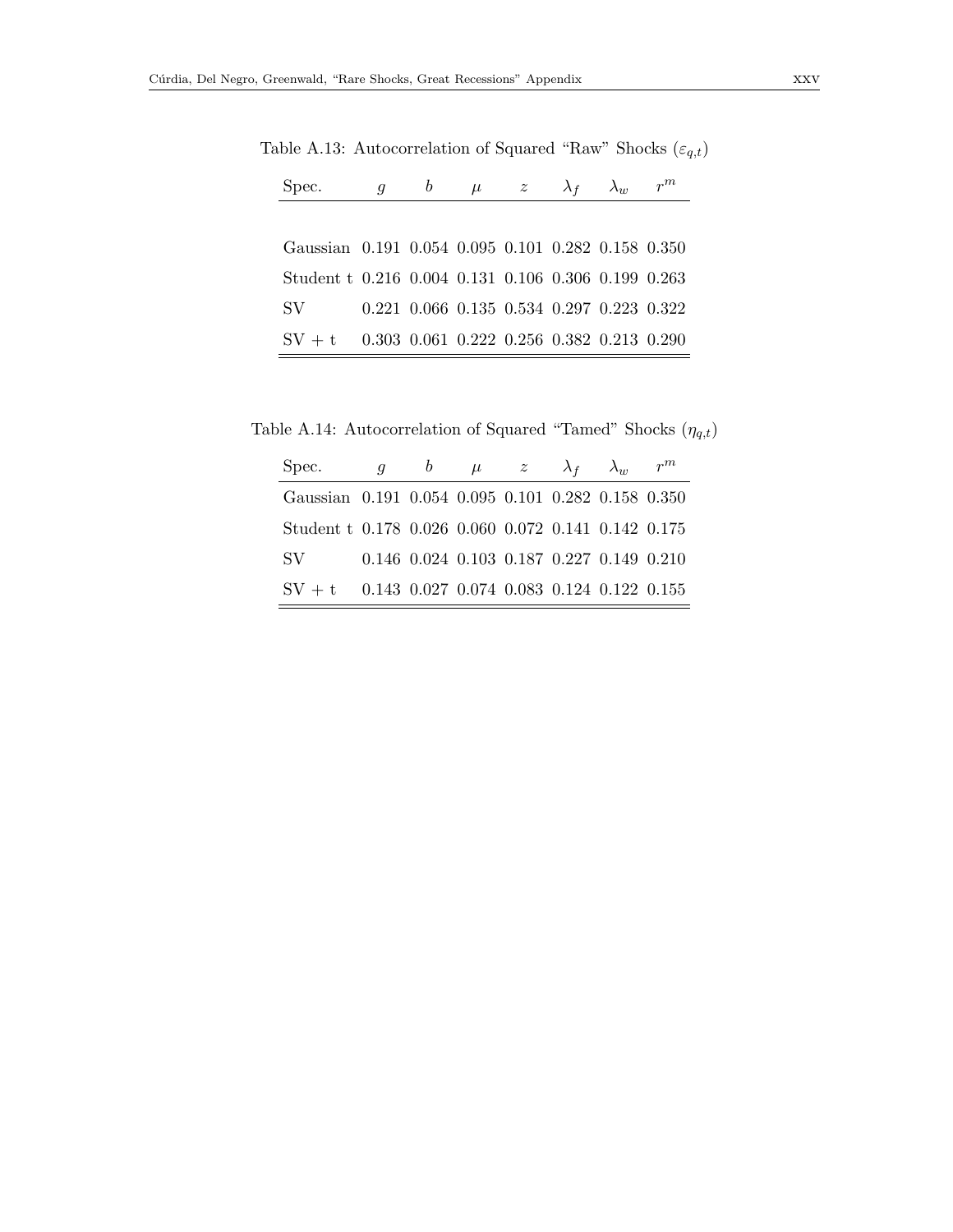|                    |       |                  |          | Gaussian           |             |             |       |
|--------------------|-------|------------------|----------|--------------------|-------------|-------------|-------|
|                    | 9     | $\boldsymbol{b}$ | $\mu$    | $\boldsymbol{z}$   | $\lambda_f$ | $\lambda_w$ | $r^m$ |
| $\mathfrak{g}$     | 1.000 | 0.193            | 0.130    | 0.289              | 0.080       | 0.179       | 0.255 |
| $\boldsymbol{b}$   | 0.193 | 1.000            | 0.200    | $-0.010$           | 0.267       | 0.001       | 0.472 |
| $\mu$              | 0.130 | 0.200            | 1.000    | 0.099              | 0.107       | 0.030       | 0.308 |
| $\boldsymbol{z}$   | 0.289 | $-0.010$         | 0.099    | 1.000              | 0.111       | 0.251       | 0.106 |
| $\lambda_f$        | 0.080 | 0.267            | 0.107    | 0.111              | 1.000       | 0.047       | 0.181 |
| $\lambda_w$        | 0.179 | 0.001            | 0.030    | 0.251              | 0.047       | 1.000       | 0.039 |
| $\boldsymbol{r}^m$ | 0.255 | 0.472            | 0.308    | 0.106              | 0.181       | 0.039       | 1.000 |
|                    |       |                  |          | Student's $t$      |             |             |       |
| $\boldsymbol{g}$   | 1.000 | 0.064            | 0.074    | 0.181              | 0.059       | 0.043       | 0.179 |
| $\boldsymbol{b}$   | 0.064 | 1.000            | 0.102    | $-0.014$           | 0.110       | 0.036       | 0.159 |
| $\mu$              | 0.074 | 0.102            | 1.000    | 0.027              | $-0.010$    | 0.044       | 0.106 |
| $\boldsymbol{z}$   | 0.181 | $-0.014$         | 0.027    | 1.000              | 0.049       | 0.090       | 0.109 |
| $\lambda_f$        | 0.059 | 0.110            | $-0.010$ | 0.049              | 1.000       | 0.029       | 0.094 |
| $\lambda_w$        | 0.043 | 0.036            | 0.044    | 0.090              | 0.029       | 1.000       | 0.040 |
| $r^m$              | 0.179 | 0.159            | 0.106    | 0.109              | 0.094       | 0.040       | 1.000 |
|                    |       |                  |          | SV                 |             |             |       |
| 9                  | 1.000 | 0.089            | 0.096    | 0.299              | 0.021       | 0.231       | 0.152 |
| $\boldsymbol{b}$   | 0.089 | 1.000            | 0.091    | $-0.053$           | 0.308       | 0.027       | 0.380 |
| $\mu$              | 0.096 | 0.091            | 1.000    | 0.110              | 0.047       | 0.068       | 0.251 |
| $\tilde{z}$        | 0.299 | $-0.053$         | 0.110    | 1.000              | 0.052       | 0.297       | 0.153 |
| $\lambda_f$        | 0.021 | 0.308            | 0.047    | 0.052              | 1.000       | 0.075       | 0.162 |
| $\lambda_w$        | 0.231 | 0.027            | 0.068    | 0.297              | 0.075       | 1.000       | 0.107 |
| $\boldsymbol{r}^m$ | 0.152 | 0.380            | 0.251    | 0.153              | 0.162       | 0.107       | 1.000 |
|                    |       |                  |          | $SV + Student's t$ |             |             |       |
| $\mathfrak{g}$     | 1.000 | 0.044            | 0.054    | 0.176              | 0.028       | 0.077       | 0.154 |
| $\boldsymbol{b}$   | 0.044 | 1.000            | 0.114    | $-0.032$           | 0.115       | 0.071       | 0.160 |
| $\mu$              | 0.054 | 0.114            | 1.000    | 0.029              | 0.026       | 0.058       | 0.130 |
| $\boldsymbol{z}$   | 0.176 | $-0.032$         | 0.029    | 1.000              | 0.029       | 0.112       | 0.111 |
| $\lambda_f$        | 0.028 | 0.115            | 0.026    | 0.029              | 1.000       | 0.073       | 0.089 |
| $\lambda_{w}$      | 0.077 | 0.071            | 0.058    | 0.112              | 0.073       | 1.000       | 0.074 |
| $r^m$              | 0.154 | 0.160            | 0.130    | 0.111              | 0.089       | 0.074       | 1.000 |
|                    |       |                  |          |                    |             |             |       |

<span id="page-25-0"></span>Table A.15: Cross Correlation of "Tamed" Shocks  $(\eta_{q,t})$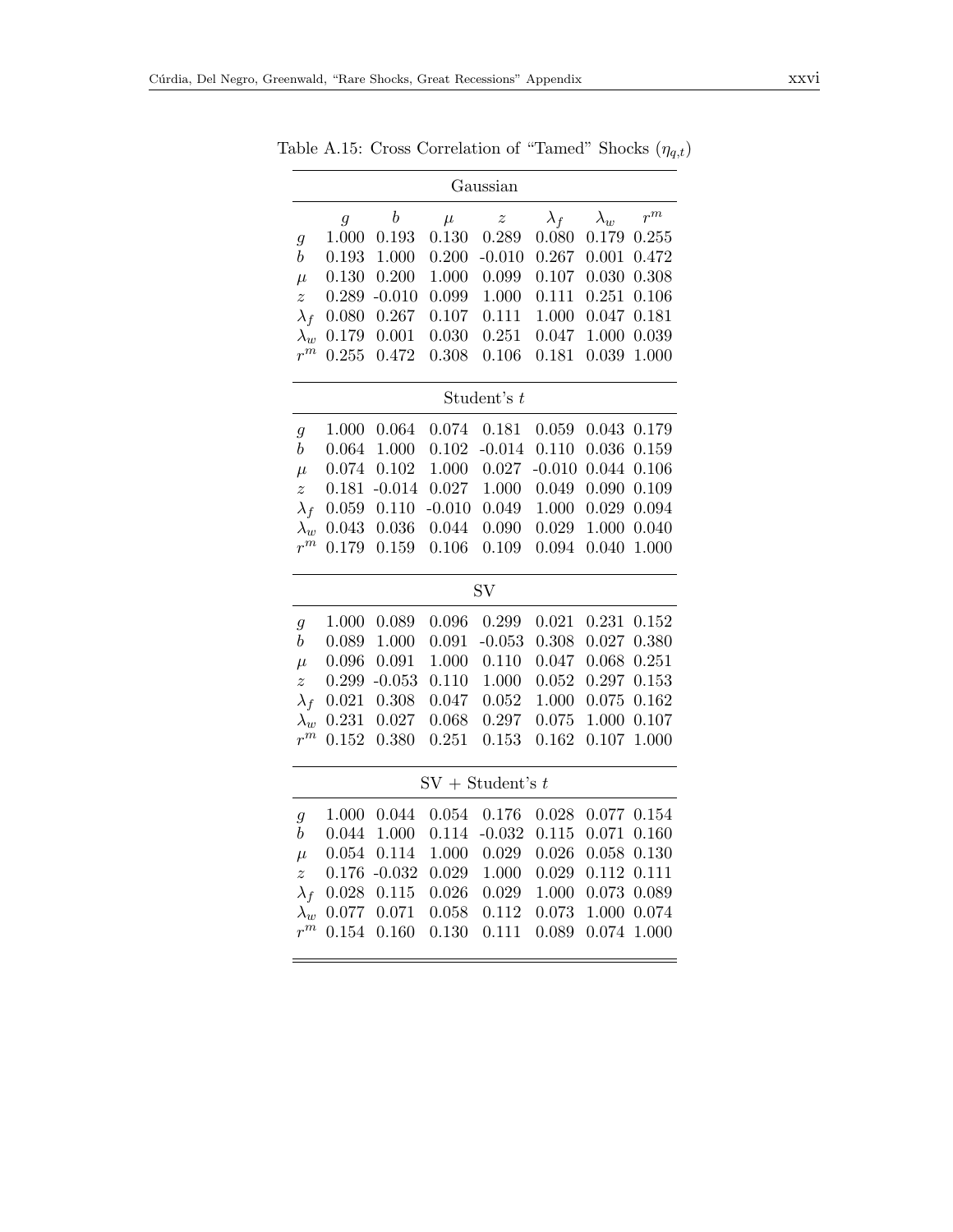<span id="page-26-0"></span>Table A.16: Autocorrelation of  $\tilde{h}^{-1/2}$ 

| Spec.                                           | $\overline{a}$ |  | $\mu$ $z$                                               | $\lambda_f$ | $\lambda_{uv}$ | $r^{m}$ |
|-------------------------------------------------|----------------|--|---------------------------------------------------------|-------------|----------------|---------|
| No SV 0.033 0.005 0.011 0.019 0.023 0.024 0.061 |                |  |                                                         |             |                |         |
| SV -                                            |                |  | $0.022$ $0.004$ $0.013$ $0.018$ $0.018$ $0.018$ $0.032$ |             |                |         |

<span id="page-26-1"></span>Table A.17: Cross Correlation of  $\tilde{h}^{-1/2}$ 

|                  |                |                  |           | Student t        |             |             |       |
|------------------|----------------|------------------|-----------|------------------|-------------|-------------|-------|
|                  | $\mathfrak{g}$ | $\boldsymbol{b}$ | $\mu$     | $\boldsymbol{z}$ | $\lambda_f$ | $\lambda_w$ | $r^m$ |
| 9                | 1.000          | 0.013            | 0.013     | 0.039            | 0.010       | 0.007       | 0.045 |
| b                | 0.013          | 1.000            | 0.022     | $-0.004$         | 0.022       | 0.007       | 0.047 |
| $\mu$            | 0.013          | 0.022            | 1.000     | 0.005            | $-0.002$    | 0.007       | 0.026 |
| $\boldsymbol{z}$ | 0.039          | $-0.004$         | 0.005     | 1.000            | 0.010       | 0.019       | 0.033 |
| $\lambda_f$      | 0.010          | 0.022            | $-0.002$  | 0.010            | 1.000       | 0.005       | 0.022 |
| $\lambda_w$      | 0.007          | 0.007            | 0.007     | 0.019            | 0.005       | 1.000       | 0.009 |
| $r^m$            | 0.045          | 0.047            | 0.026     | 0.033            | 0.022       | 0.009       | 1.000 |
|                  |                |                  |           | $SV + Student t$ |             |             |       |
| $\mathfrak{g}$   | 1.000          | 0.008            | 0.009     | 0.034            | 0.004       | 0.012 0.027 |       |
| b                | 0.008          | 1.000            | 0.023     | $-0.008$         | 0.021       | 0.013       | 0.035 |
| $\mu$            | 0.009          | 0.023            | 1.000     | 0.005            | 0.004       | 0.010       | 0.025 |
| $\boldsymbol{z}$ | 0.034          | $-0.008$         | $0.005\,$ | 1.000            | 0.004       | 0.021       | 0.024 |
| $\lambda_f$      | 0.004          | 0.021            | 0.004     | 0.004            | 1.000       | 0.011       | 0.015 |
| $\lambda_w$      | 0.012          | 0.013            | 0.010     | 0.021            | 0.011       | 1.000       | 0.013 |
| $r^m$            | 0.027          | 0.035            | 0.025     | 0.024            | 0.015       | 0.013       | 1.000 |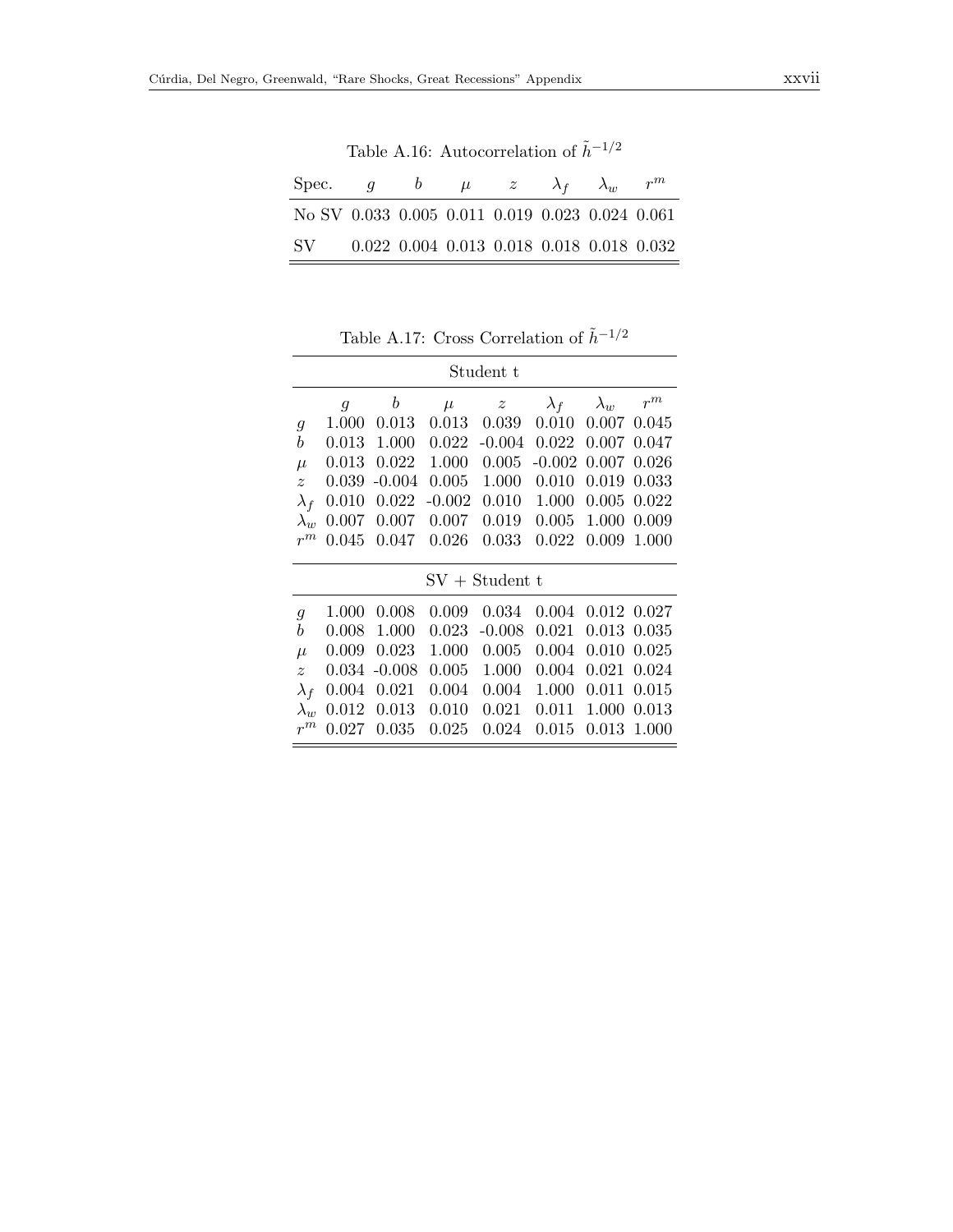

<span id="page-27-0"></span>Figure A.7: Shocks (absolute values) and smoothed stochastic volatility component,  $\sigma_{q,t}$ 

*Notes:* Estimation with Student's t distribution with  $\Delta = 6$ . The solid line is the median, and the dashed lines are the posterior 90% bands. Black line is the absolute value of the shock, and the red line is the stochastic volatility component.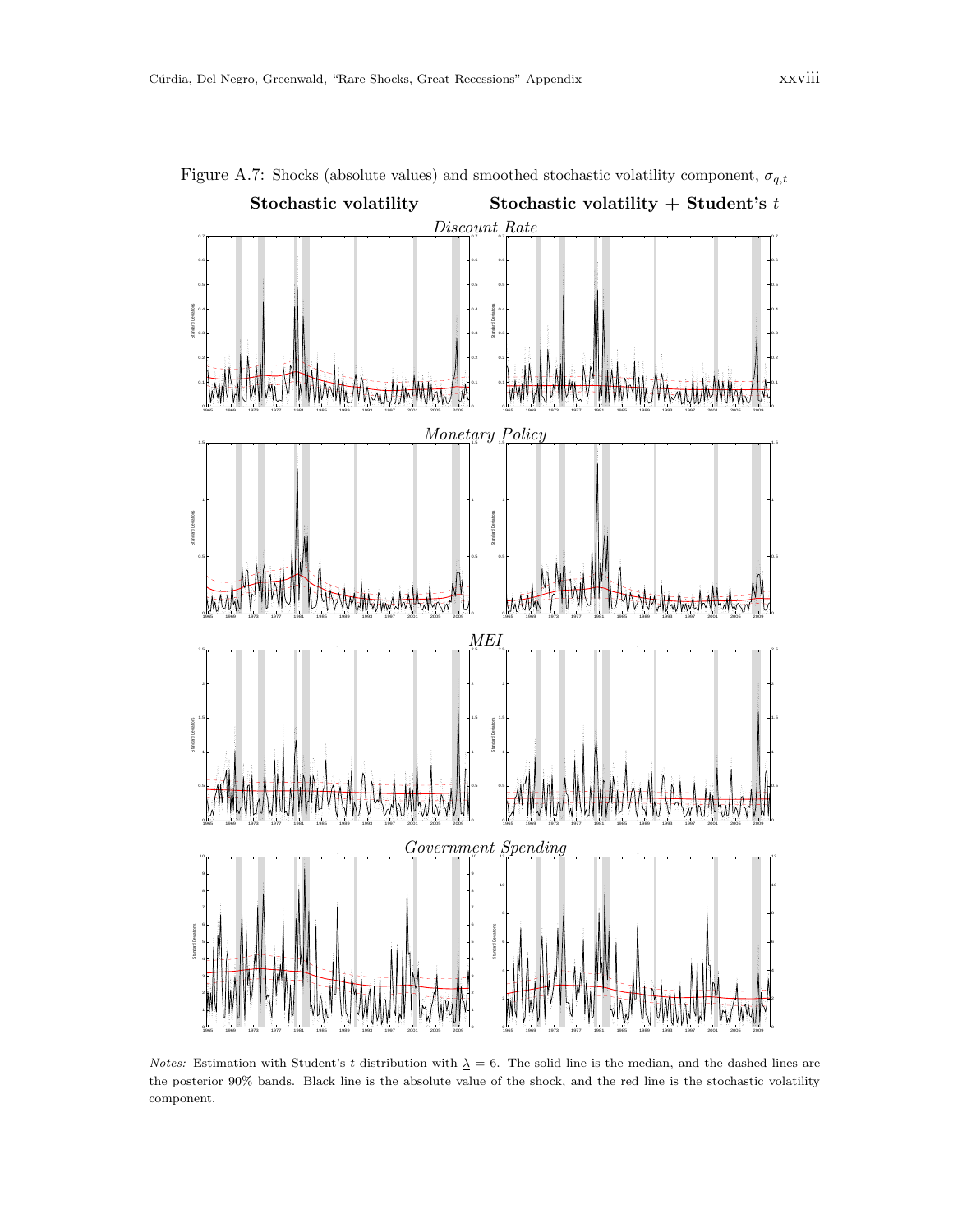



Figure [A.7](#page-27-0) — Continued

Notes: Estimation with Student's t distribution with  $\Delta = 6$ . The solid line is the median, and the dashed lines are the posterior 90% bands. Black line is the absolute value of the shock, and the red line is the stochastic volatility component.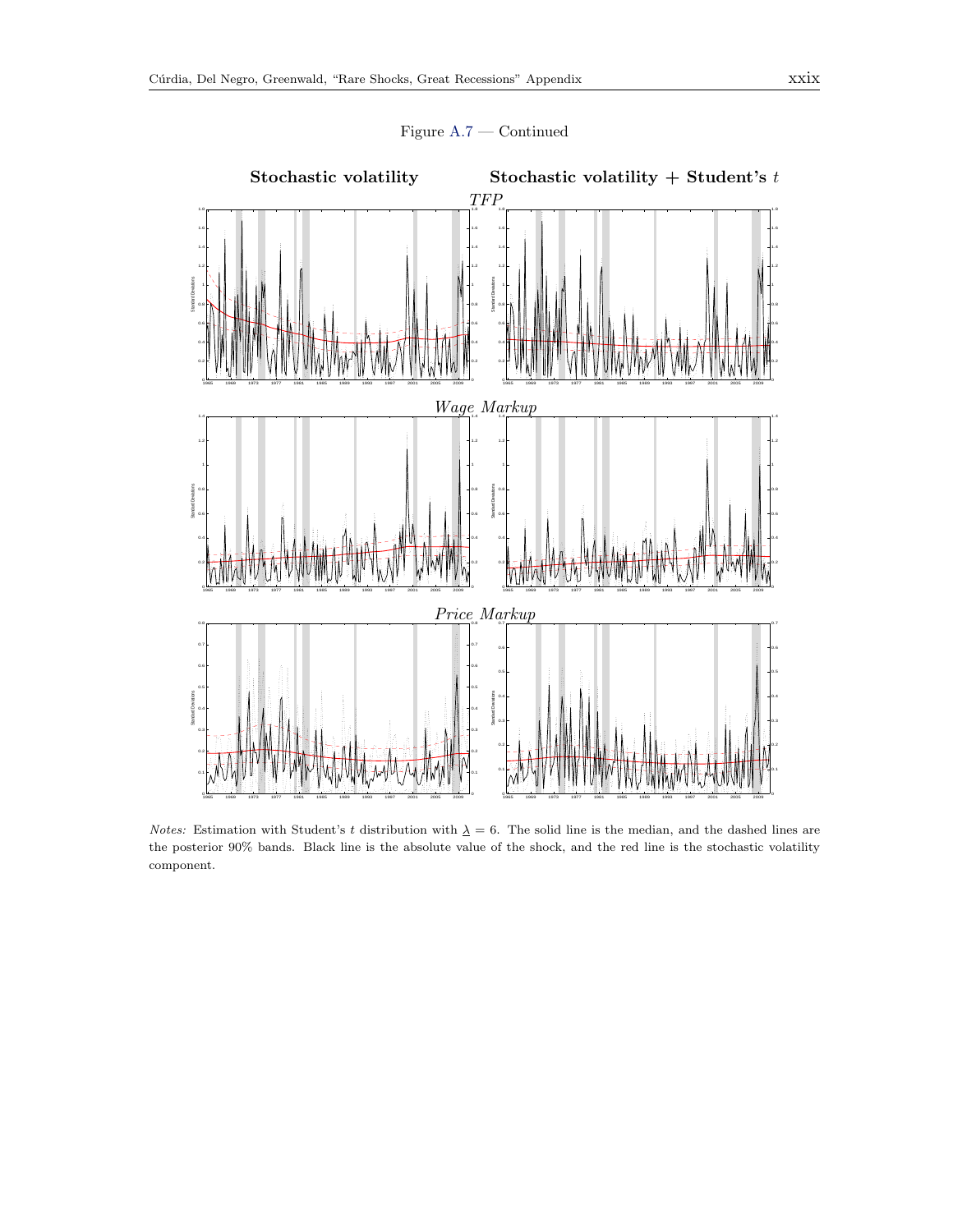# A.10 Robustness to Different Assumptions and Estimation Approches for the Stochastic Volatility Component

## A.10.1 JPR Version of Algorithm

|                 |                                       | Constant Volatility Stochastic Volatility |
|-----------------|---------------------------------------|-------------------------------------------|
| Gaussian shocks |                                       |                                           |
|                 | $-1117.9$                             | $-975.2$                                  |
|                 | <i>Student's t distributed shocks</i> |                                           |
| $\lambda = 15$  | $-999.8$                              | $-945.1$                                  |
| $\lambda = 9$   | -990.6                                | -936.3                                    |
| $\lambda = 6$   | $-975.9$                              | $-928.7$                                  |

|  |  |  | Table A.18: Log-Marginal Likelihoods, JPR Algorithm |
|--|--|--|-----------------------------------------------------|
|--|--|--|-----------------------------------------------------|

*Notes:* The parameter  $\lambda$  represents the prior mean for the degrees of freedom in the Student's t distribution.

|                            |      | Without Stochastic Volatility                              |                   |                                                                                       | With Stochastic Volatility |     |
|----------------------------|------|------------------------------------------------------------|-------------------|---------------------------------------------------------------------------------------|----------------------------|-----|
|                            |      | $\lambda = 15$ $\lambda = 9$ $\lambda = 6$                 |                   | $\lambda = 15$ $\lambda = 9$ $\lambda = 6$                                            |                            |     |
| Government $(q)$           |      | $10.8$ 7.7 6.1<br>$(3.5, 18.4)$ $(3.1, 12.4)$ $(2.8, 9.4)$ |                   | $(4.8, 23.0)$ $(4.2, 15.5)$ $(3.7, 11.6)$                                             | 14.0 9.9 7.6               |     |
| Discount $(b)$             | 8.6  | 6.8<br>$(3.4, 14.0)$ $(3.2, 10.5)$                         | 5.7<br>(2.8, 8.4) | 7.9<br>$(2.6, 13.8)$ $(2.7, 10.2)$ $(2.6, 8.0)$                                       | 6.4                        | 5.4 |
| MEI $(\mu)$                | 11.0 | 8.0<br>$(3.7, 18.4)$ $(3.3, 12.7)$ $(3.1, 9.8)$            | 6.5               | 3.4<br>$(2.9, 17.6)$ $(3.1, 12.0)$ $(2.9, 9.3)$                                       | 7.6                        | 6.2 |
| TFP $(z)$                  | 5.3  | 4.5<br>$(2.0,8.7)$ $(2.0,6.9)$ $(2.0,5.8)$                 | 3.9               | 9.9<br>$(2.9, 17.3)$ $(2.7, 11.5)$ $(2.5, 8.7)$                                       | 7.1                        | 5.6 |
| Price Markup $(\lambda_f)$ | 10.5 | 7.5<br>$(3.4, 17.9)$ $(3.1, 12.0)$ $(2.9, 9.3)$            | 6.1               | 15.3<br>$(5.6, 24.7)$ $(4.6, 16.5)$ $(4.0, 12.3)$                                     | 10.6                       | 8.2 |
| Wage Markup $(\lambda_w)$  | 10.9 | 8.1<br>$(3.8, 18.1)$ $(3.5, 12.6)$                         | 6.5<br>(3.2, 9.7) | 11.9<br>$(4.1, 19.9)$ $(3.6, 13.4)$ $(3.4, 10.3)$                                     | 8.6                        | 6.9 |
| Policy $(r^m)$             | 3.2  | 3.0                                                        | 2.9               | 15.0<br>$(1.7,4.6)$ $(1.7,4.3)$ $(1.7,4.1)$ $(5.4, 24.5)$ $(4.5, 16.4)$ $(3.9, 12.2)$ | $10.5\,$                   | 8.1 |

Table A.19: Posterior of the Student's t Degrees of Freedom, JPR Algorithm

Notes: Numbers shown for the posterior mean and the 90% intervals of the degrees of freedom parameter.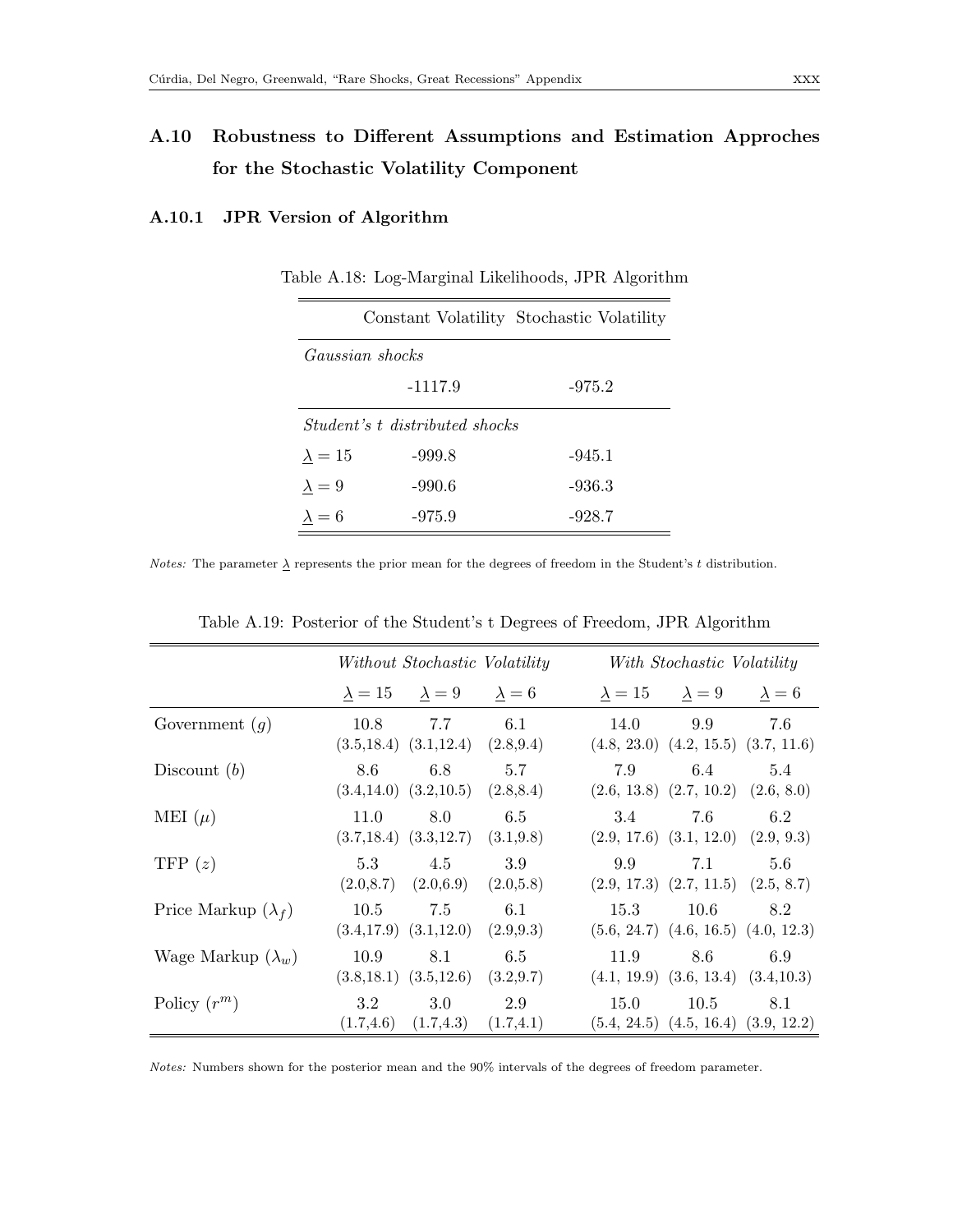

Figure A.8: Results using JPR Algorithm

Notes: Top panels: Black lines are the historical evolution of the variable, and magenta lines are the median counterfactual evolution of the same variable if we shut down the Student-t distributed component of all shocks. The rolling window standard deviation uses 20 quarters before and 20 quarters after a given quarter. Southwest panel: Black line is the unconditional standard deviation in the estimation with both stochastic volatility and Student- $t$  components, while the red line is the unconditional variance in the estimation with stochastic volatility component only. Southeast panel: Black bars correspond to the posterior histogram of the ratio of volatility in 1981 over the variance in 1994 for the estimation with both stochastic volatility and Student-t components, while the red bars are for the estimation with with stochastic volatility component only.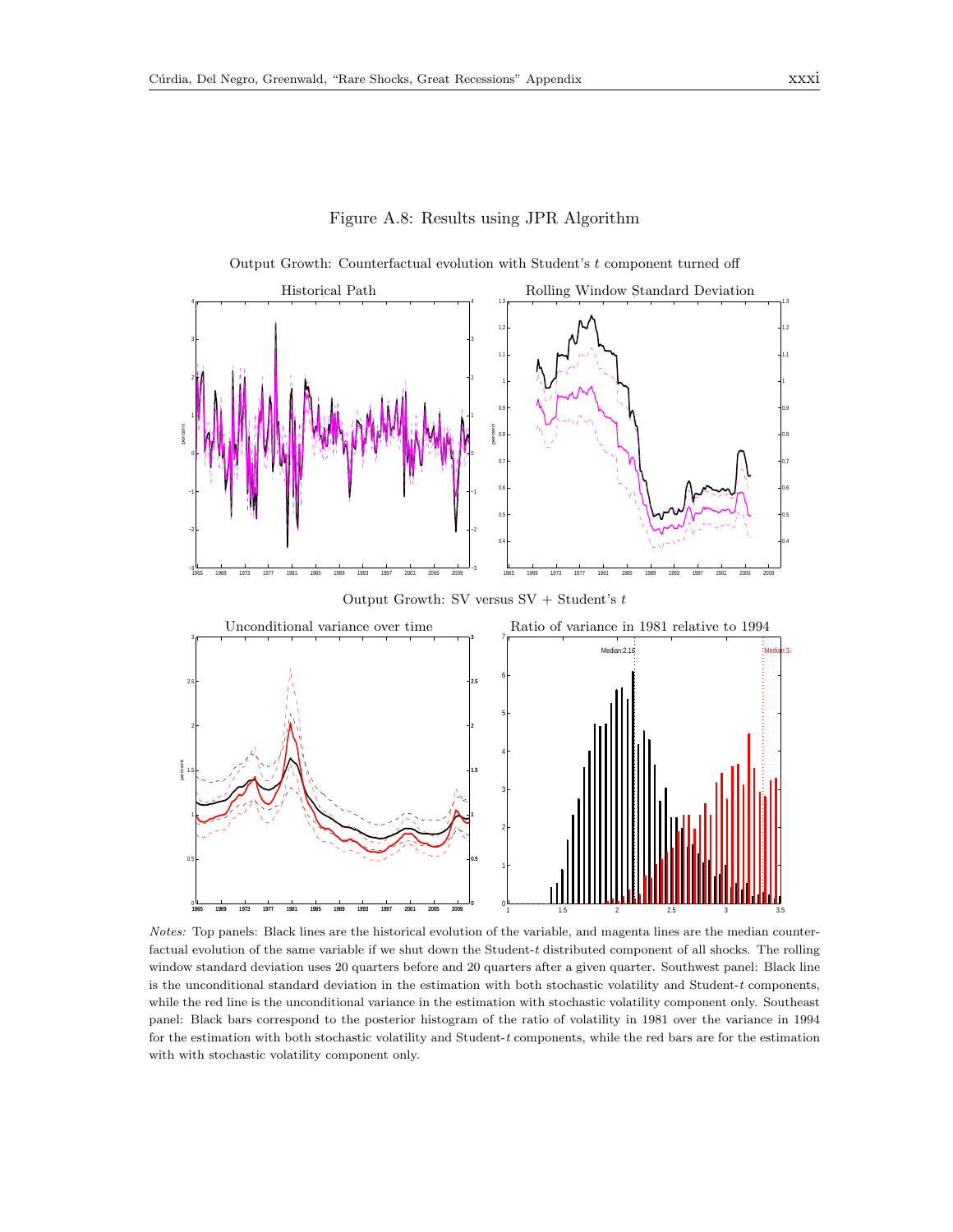## A.10.2 SV-S Specification

|  |  | Table A.20: Log-Marginal Likelihoods, SV-S Specification |  |  |  |
|--|--|----------------------------------------------------------|--|--|--|
|--|--|----------------------------------------------------------|--|--|--|

|                 |                                       | Constant Volatility Stochastic Volatility |
|-----------------|---------------------------------------|-------------------------------------------|
| Gaussian shocks |                                       |                                           |
|                 | $-1117.9$                             | $-1100.2$                                 |
|                 | <i>Student's t distributed shocks</i> |                                           |
| $\lambda = 6$   | $-975.9$                              | $-971.0$                                  |

*Notes:* The parameter  $\underline{\lambda}$  represents the prior mean for the degrees of freedom in the Student's t distribution.

|                            | Without Stochastic Volatility | With Stochastic Volatility |
|----------------------------|-------------------------------|----------------------------|
|                            | $\lambda = 6$                 | $\lambda = 6$              |
| Government $(g)$           | 6.1<br>(2.8, 9.4)             | 7.2<br>(3.4, 11.0)         |
| Discount $(b)$             | 5.7<br>(2.8, 8.4)             | 4.1<br>(2.3, 5.8)          |
| MEI $(\mu)$                | 6.5<br>(3.1, 9.8)             | 5.7<br>(2.8, 8.6)          |
| TFP $(z)$                  | 3.9<br>(2.0,5.8)              | 4.2<br>(2.1, 6.4)          |
| Price Markup $(\lambda_f)$ | 6.1<br>(2.9, 9.3)             | 6.6<br>(3.2, 10.0)         |
| Wage Markup $(\lambda_w)$  | 6.5<br>(3.2, 9.7)             | 6.1<br>(3.0, 9.0)          |
| Policy $(r^m)$             | 2.9<br>(1.7, 4.1)             | 3.2<br>(1.7, 4.6)          |

Table A.21: Posterior of the Student's t Degrees of Freedom, SV-S Specification

Notes: Numbers shown for the posterior mean and the 90% intervals of the degrees of freedom parameter.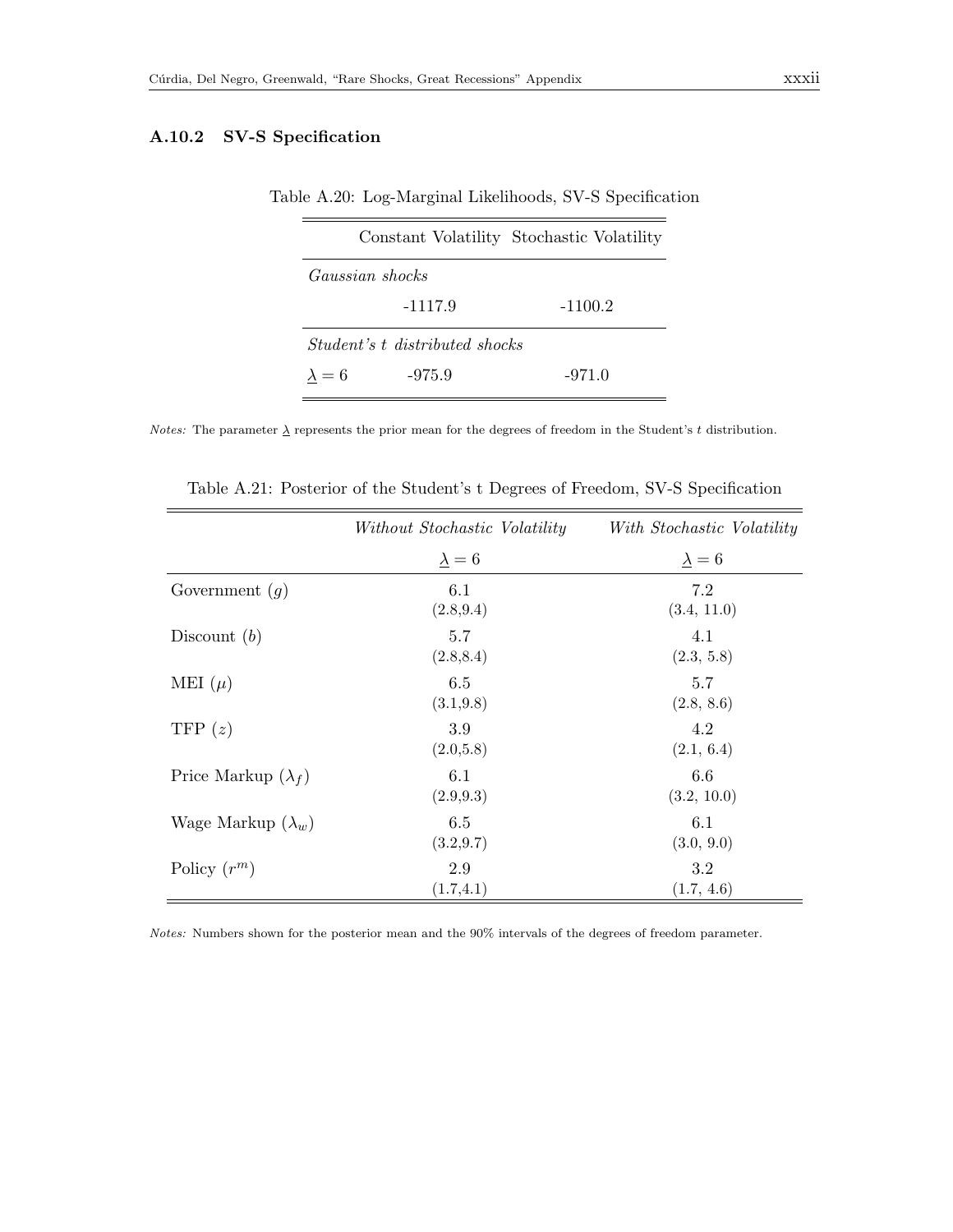|                            | Without Student t       | With Student t          |
|----------------------------|-------------------------|-------------------------|
| Government $(g)$           | 0.495<br>(0.091, 0.803) | 0.879<br>(0.470, 1.000) |
| Discount $(b)$             | 0.711<br>(0.295, 1.000) | 0.475<br>(0.129, 0.781) |
| MEI $(\mu)$                | 0.472<br>(0.130, 0.782) | 0.473<br>(0.133, 0.778) |
| TFP $(z)$                  | 1.000<br>(0.999, 1.000) | 0.473<br>(0.126, 0.777) |
| Price Markup $(\lambda_f)$ | 0.477<br>(0.132, 0.789) | 0.477<br>(0.125, 0.785) |
| Wage Markup $(\lambda_w)$  | 0.514<br>(0.200, 1.000) | 0.475<br>(0.129, 0.781) |
| Policy $(r^m)$             | 0.990<br>(0.977, 1.000) | 0.518<br>(0.205, 1.000) |

Table A.22: Posterior of SV Persistence Parameter, SV-S pecification

Notes: Numbers shown for the posterior mean and the 90% intervals of the SV persistence parameter.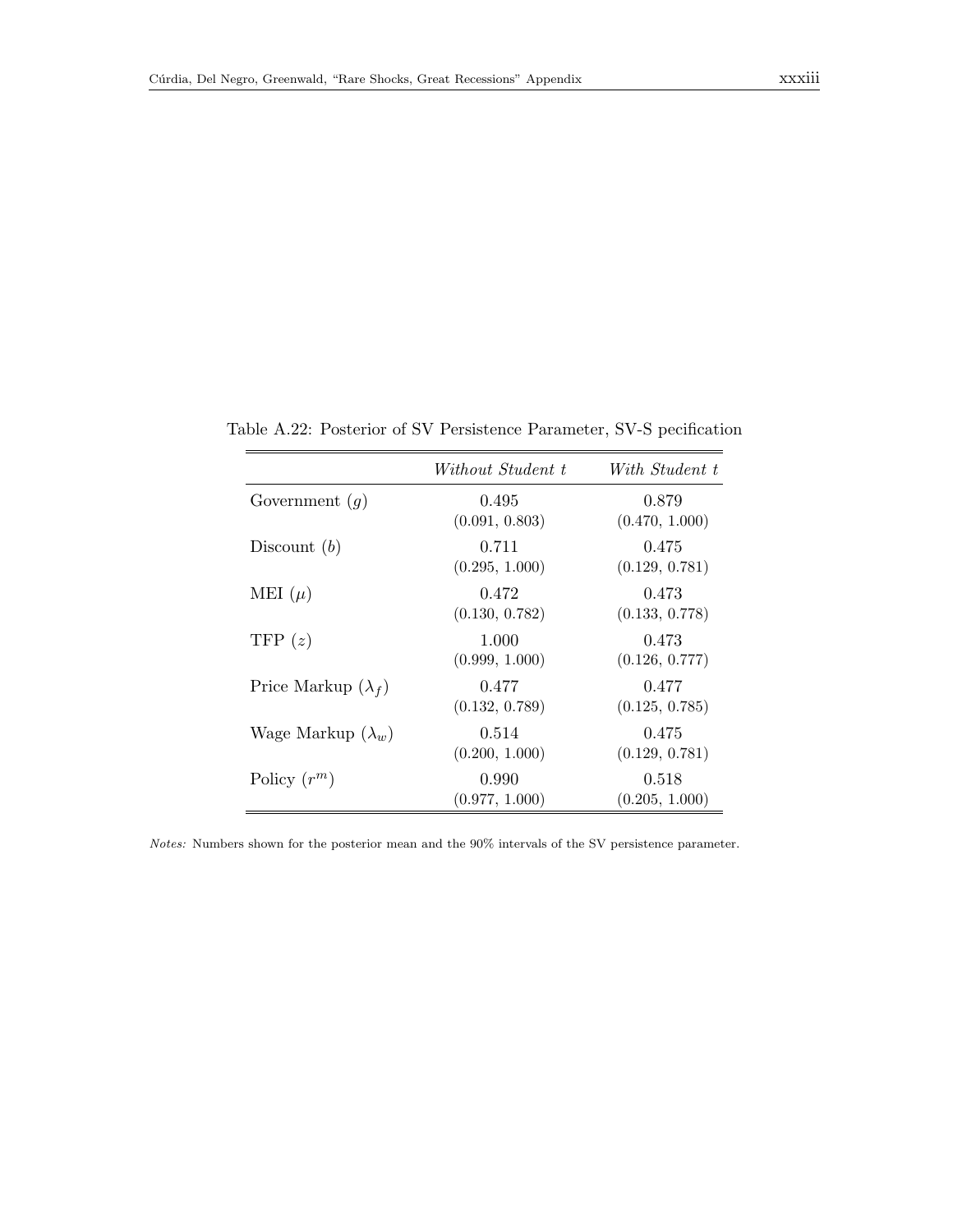

Figure A.9: Results using SV-S specification.

Notes: Top panels: Black lines are the historical evolution of the variable, and magenta lines are the median counterfactual evolution of the same variable if we shut down the Student- $t$  distributed component of all shocks. The rolling window standard deviation uses 20 quarters before and 20 quarters after a given quarter. Southwest panel: Black line is the unconditional standard deviation in the estimation with both stochastic volatility and Student- $t$  components, while the red line is the unconditional variance in the estimation with stochastic volatility component only. Southeast panel: Black bars correspond to the posterior histogram of the ratio of volatility in 1981 over the variance in 1994 for the estimation with both stochastic volatility and Student-t components, while the red bars are for the estimation with with stochastic volatility component only.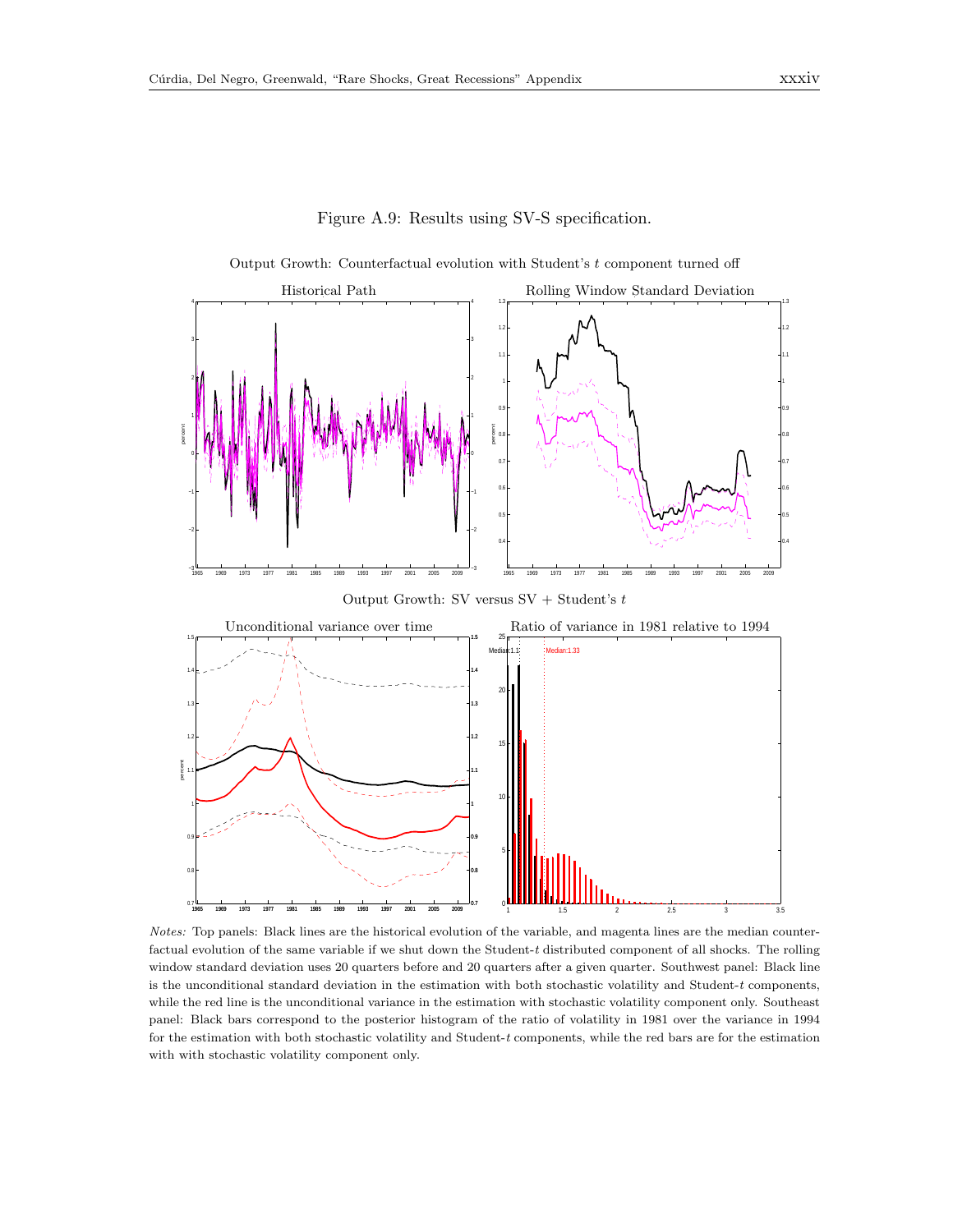## A.11 Subsample Analysis

|                 | Sample Ending in $2004Q4$             |                          |                        | Sample Starting in 1984Q1 | Sample Starting in $1991Q_4$ |                          |  |  |
|-----------------|---------------------------------------|--------------------------|------------------------|---------------------------|------------------------------|--------------------------|--|--|
|                 | Constant<br>Volatility                | Stochastic<br>Volatility | Constant<br>Volatility | Stochastic<br>Volatility  | Constant<br>Volatility       | Stochastic<br>Volatility |  |  |
| Gaussian shocks |                                       |                          |                        |                           |                              |                          |  |  |
|                 | $-964.0$                              | $-936.5$                 | $-521.3$               | $-526.5$                  | $-378.1$                     | $-382.1$                 |  |  |
|                 | <i>Student's</i> t distributed shocks |                          |                        |                           |                              |                          |  |  |
| $\lambda = 15$  | $-881.6$                              | $-870.1$                 | $-476.8$               | $-479.56$                 | $-348.5$                     | $-341.9$                 |  |  |
| $\lambda = 9$   | $-870.6$                              | $-849.0$                 | $-471.1$               | $-469.9$                  | $-339.5$                     | $-333.1$                 |  |  |
| $\lambda = 6$   | $-858.8$                              | $-844.1$                 | $-460.4$               | $-462.2$                  | $-329.9$                     | $-328.1$                 |  |  |

Table A.23: Log-Marginal Likelihoods, Sub-samples

*Notes:* The parameter  $\underline{\lambda}$  represents the prior mean for the degrees of freedom in the Student's t distribution.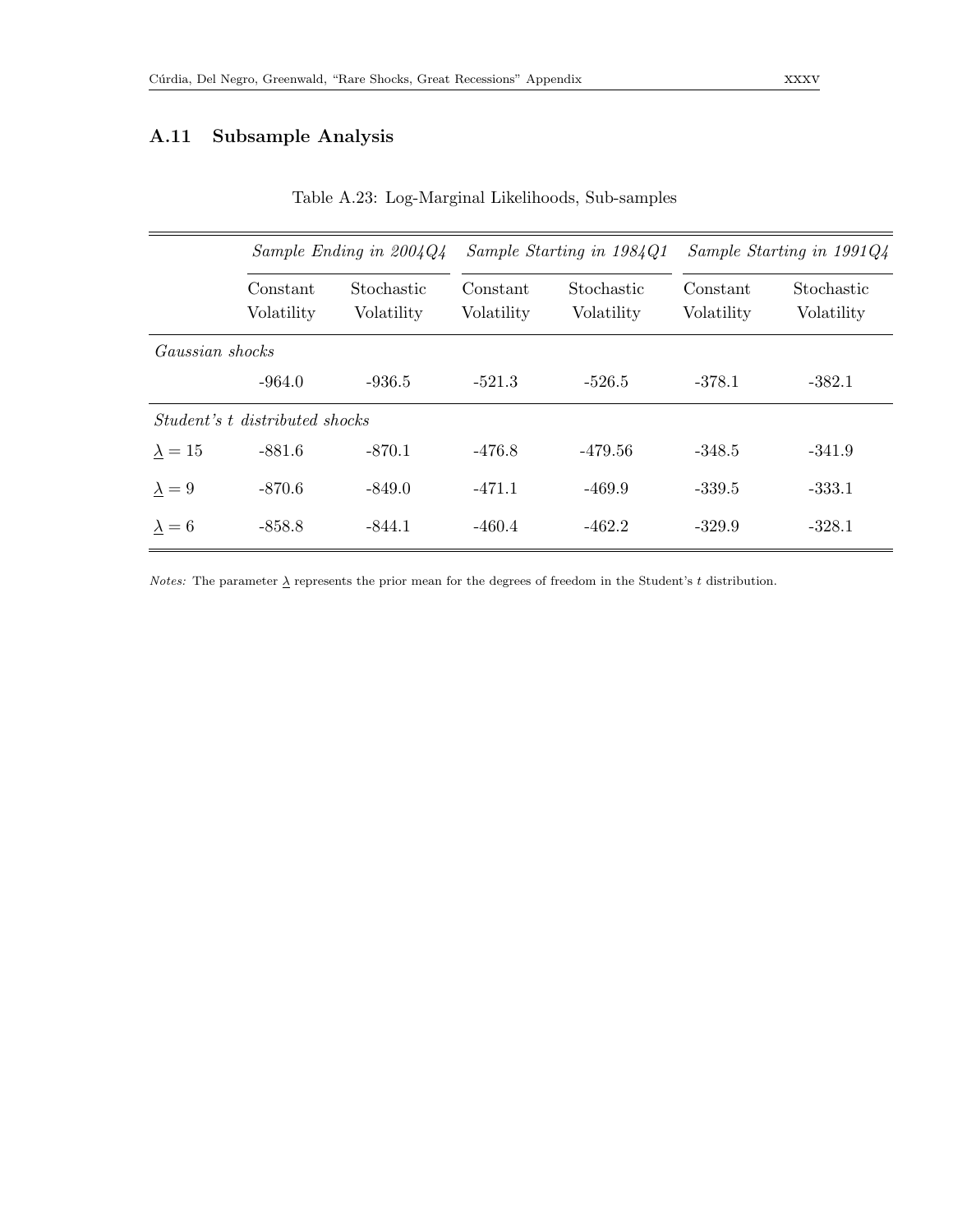#### A.11.1 Sample Ending in 2004Q4

|                            | Without Stochastic Volatility |                                                 |                                                 |                                                       | With Stochastic Volatility                      |     |  |  |
|----------------------------|-------------------------------|-------------------------------------------------|-------------------------------------------------|-------------------------------------------------------|-------------------------------------------------|-----|--|--|
|                            |                               | $\lambda = 15$ $\lambda = 9$ $\lambda = 6$      |                                                 |                                                       | $\lambda = 15$ $\lambda = 9$ $\lambda = 6$      |     |  |  |
| Government $(g)$           | 10.8                          | 7.7<br>$(3.5, 18.4)$ $(3.1, 12.4)$ $(2.8, 9.4)$ | 6.1                                             | 11.2<br>$(3.7,18.8)$ $(3.3,12.7)$ $(2.9,9.6)$         | 8.0                                             | 6.3 |  |  |
| Discount $(b)$             | 8.6                           | 6.8<br>$(3.4, 14.0)$ $(3.2, 10.5)$ $(2.8, 8.4)$ | 5.7                                             | 9.4<br>$(3.3, 15.5)$ $(3.1, 11.2)$ $(2.8, 8.6)$       | 7.2                                             | 5.7 |  |  |
| MEI $(\mu)$                | 11.0                          | 8.0<br>$(3.7, 18.4)$ $(3.3, 12.7)$ $(3.1, 9.8)$ | 6.5                                             | 11.3<br>$(3.8,19.0)$ $(3.4,13.1)$ $(3.1,10.1)$        | 8.3                                             | 6.6 |  |  |
| TFP $(z)$                  | 5.3                           | 4.5<br>$(2.0,8.7)$ $(2.0,6.9)$ $(2.0,5.8)$      | 3.9                                             | $6.5^{\circ}$<br>$(2.3,11.0)$ $(2.2,7.9)$ $(2.1,6.5)$ | 5.0                                             | 4.3 |  |  |
| Price Markup $(\lambda_f)$ | 10.5                          | 7.5<br>$(3.4, 17.9)$ $(3.1, 12.0)$ $(2.9, 9.3)$ | 6.1                                             | 11.7<br>$(4.0,19.5)$ $(3.5,13.4)$ $(3.2,10.7)$        | 8.5                                             | 7.0 |  |  |
| Wage Markup $(\lambda_w)$  | 10.9                          | 8.1                                             | 6.5<br>$(3.8, 18.1)$ $(3.5, 12.6)$ $(3.2, 9.7)$ | 12.1<br>$(4.2,20.1)$ $(3.7,13.7)$ $(3.4,10.3)$        | 8.8                                             | 6.9 |  |  |
| Policy $(r^m)$             | 3.2                           | 3.0<br>$(1.7, 4.6)$ $(1.7, 4.3)$ $(1.7, 4.1)$   | 2.9                                             | 9.4                                                   | 7.0<br>$(2.6, 16.6)$ $(2.5, 11.4)$ $(2.4, 8.8)$ | 5.6 |  |  |

Table A.24: Posterior of the Student's t Degrees of Freedom, Sample Ending in 2004Q4

Notes: Numbers shown for the posterior mean and the 90% intervals of the degrees of freedom parameter.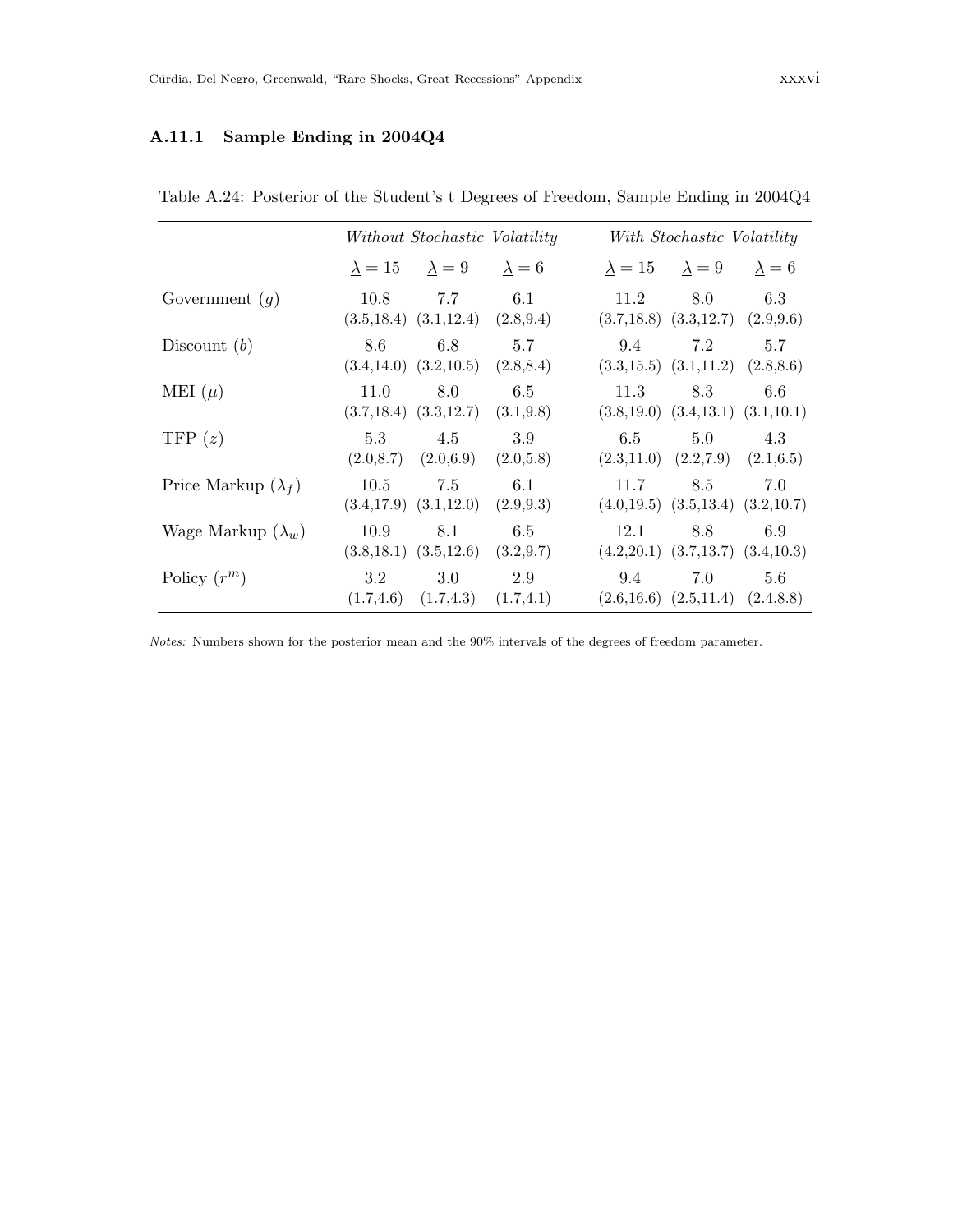

Figure A.10: Results for sub-sample ending in 2004Q4.

Output Growth: Counterfactual evolution with Student's  $t$  component turned off

Output Growth: SV versus  $SV + Student's$ 



Consumption Growth: SV versus SV + Student's  $t$ 



Notes: Top panels: Black lines are the historical evolution of the variable, and magenta lines are the median counterfactual evolution of the same variable if we shut down the Student-t distributed component of all shocks. The rolling window standard deviation uses 20 quarters before and 20 quarters after a given quarter. Southwest panel: Black line is the unconditional standard deviation in the estimation with both stochastic volatility and Student-t components, while the red line is the unconditional variance in the estimation with stochastic volatility component only. Southeast panel: Black bars correspond to the posterior histogram of the ratio of volatility in 1981 over the variance in 1994 for the estimation with both stochastic volatility and Student-t components, while the red bars are for the estimation with with stochastic volatility component only.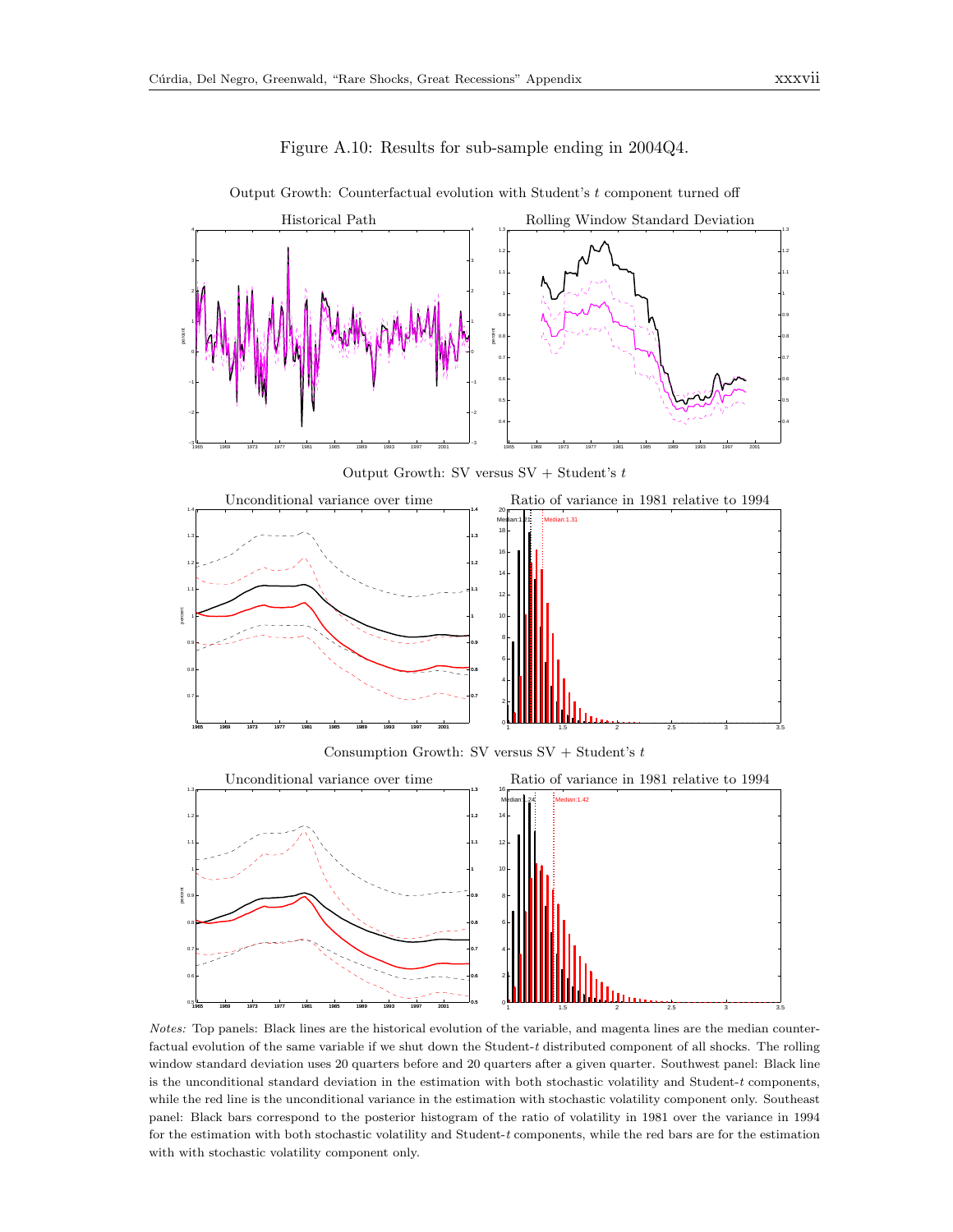



Output Growth: Counterfactual evolution with Student's  $t$  component turned off

Notes: Top panels: Black lines are the historical evolution of the variable, and magenta lines are the median counterfactual evolution of the same variable if we shut down the Student- $t$  distributed component of all shocks. The rolling window standard deviation uses 20 quarters before and 20 quarters after a given quarter. Southwest panel: Black line is the unconditional standard deviation in the estimation with both stochastic volatility and Student- $t$  components, while the red line is the unconditional variance in the estimation with stochastic volatility component only. Southeast panel: Black bars correspond to the posterior histogram of the ratio of volatility in 1981 over the variance in 1994 for the estimation with both stochastic volatility and Student-t components, while the red bars are for the estimation with with stochastic volatility component only.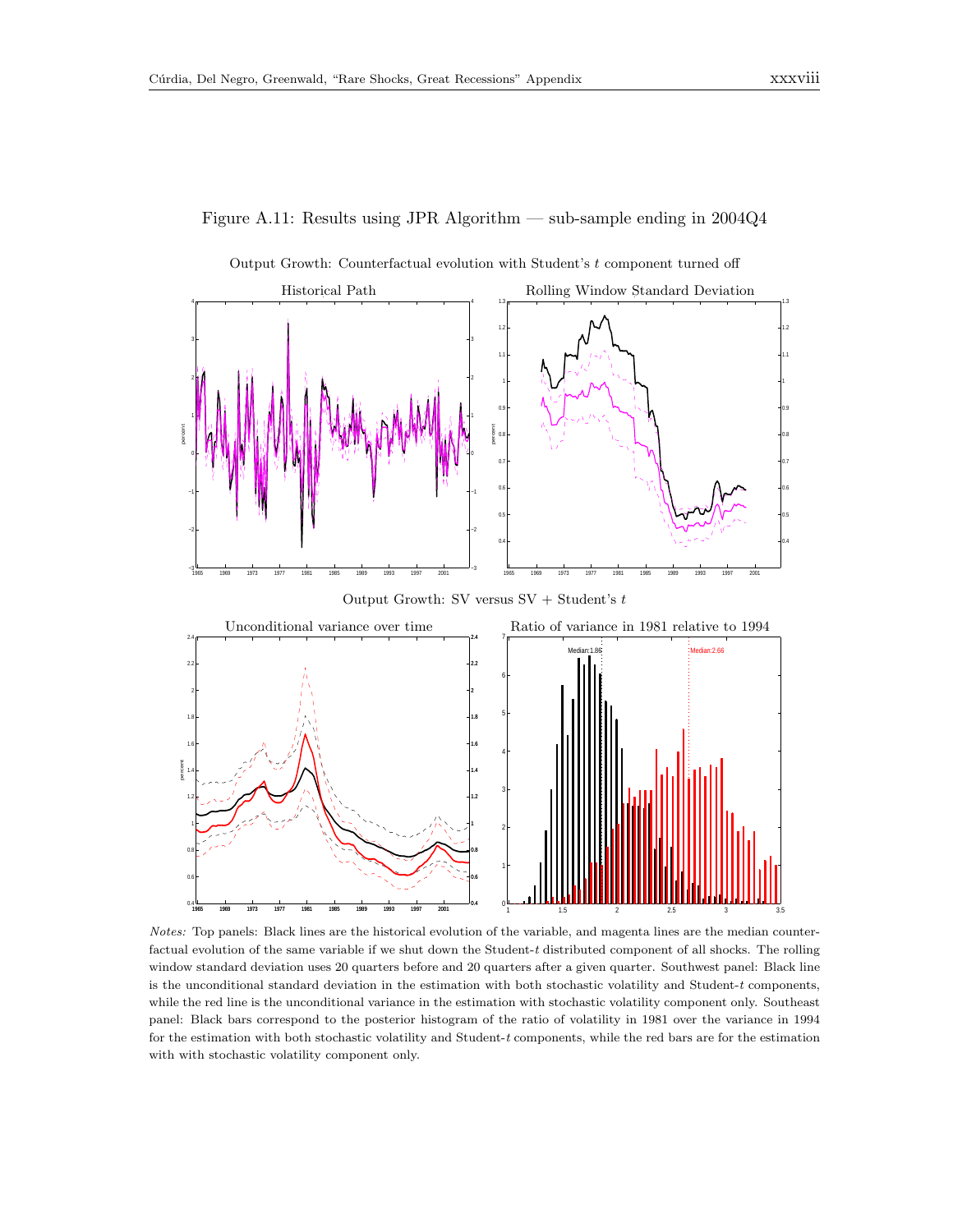

Figure A.12:  $\tilde{h}_{q,t}^{-1/2}$  — sub-sample ending in 2004Q4

Notes: Estimation with Student's t distribution with  $\Delta = 6$ . The solid line is the median, and the dashed lines are the posterior 90% bands. Black line is the absolute value of the shock, and the red line is the stochastic volatility component.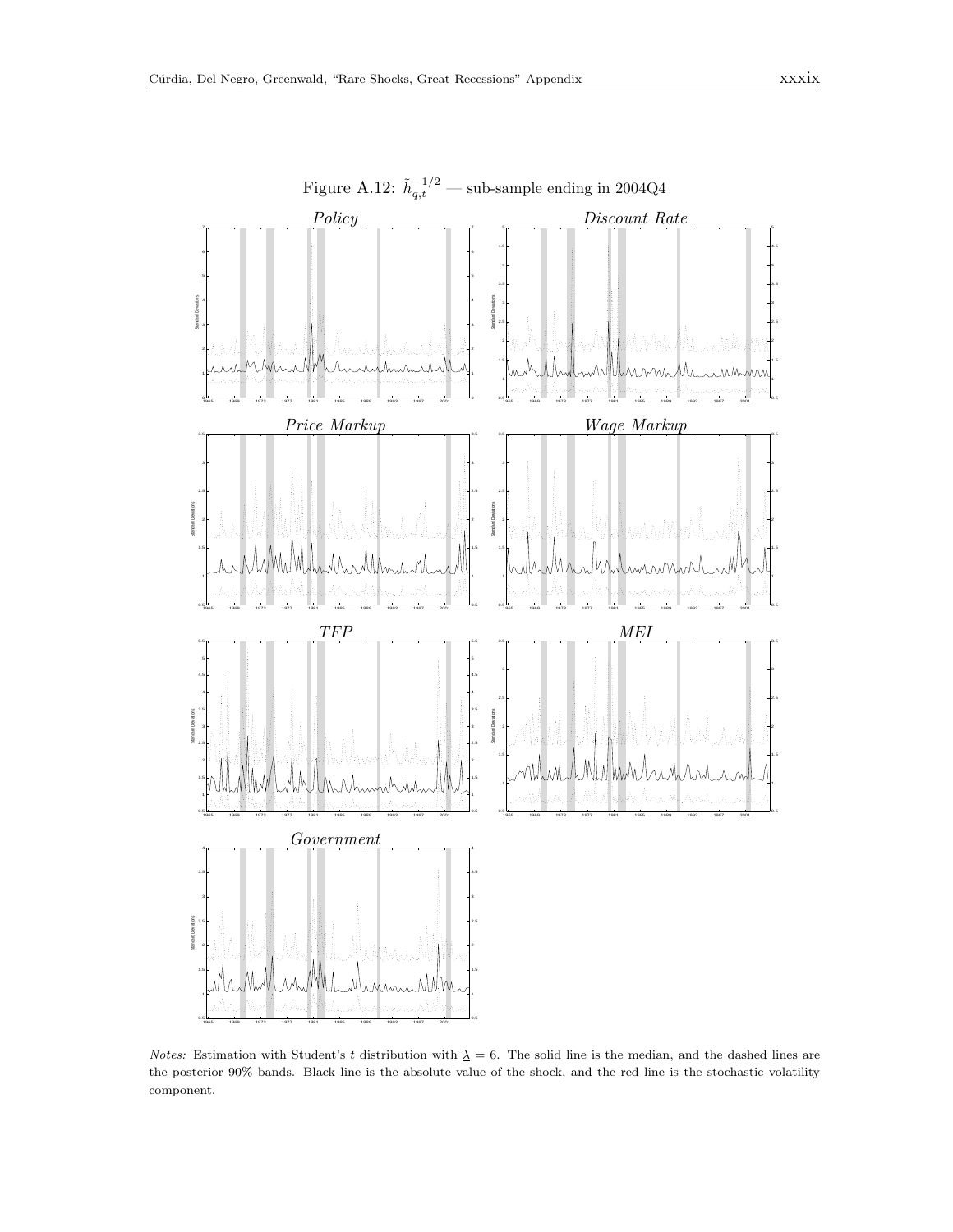

<span id="page-39-0"></span>

Notes: Estimation with Student's t distribution with  $\lambda = 6$ . The solid line is the median, and the dashed lines are the posterior 90% bands. Black line is the absolute value of the shock, and the red line is the stochastic volatility component.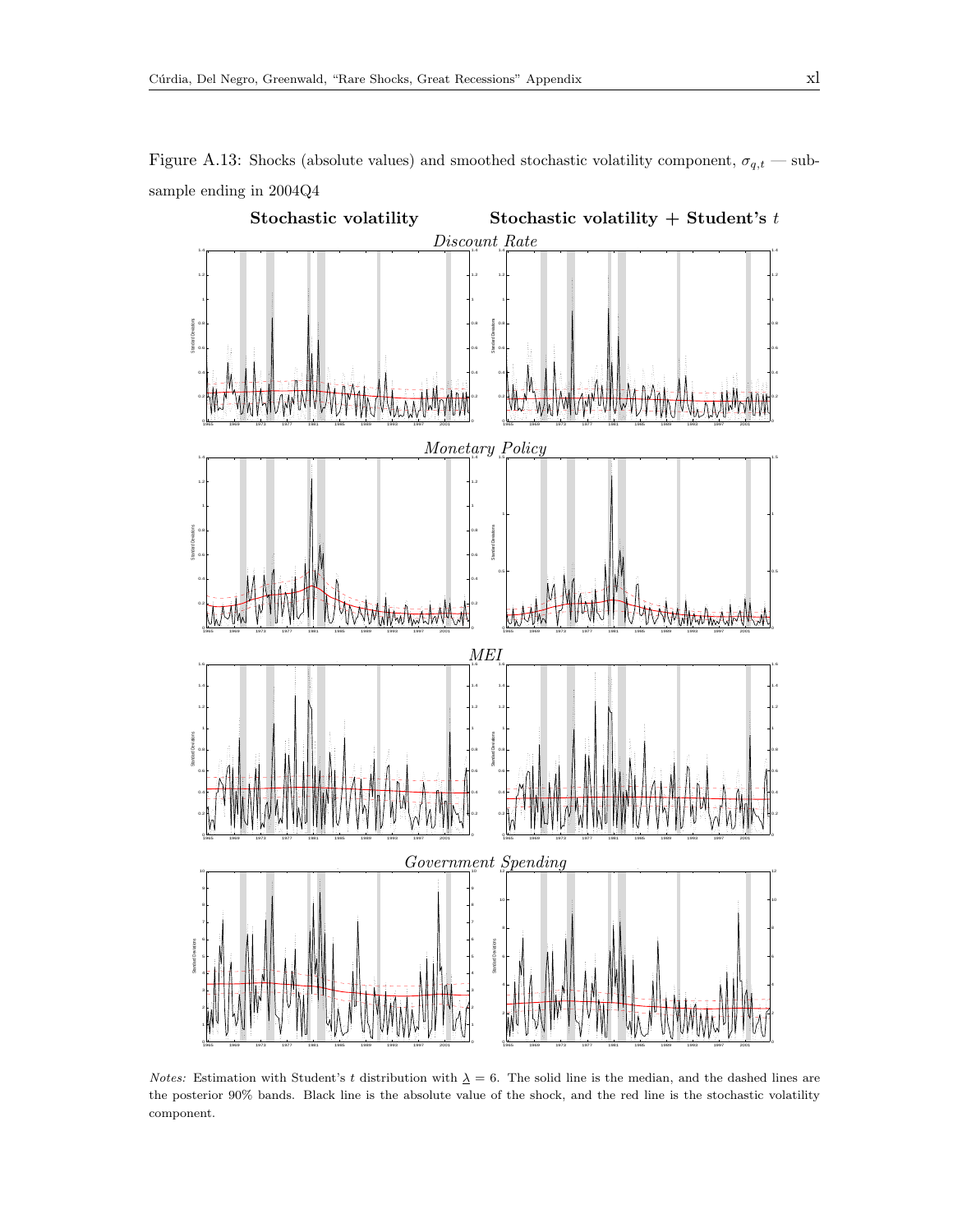

Figure [A.13](#page-39-0) — Continued

Notes: Estimation with Student's t distribution with  $\Delta = 6$ . The solid line is the median, and the dashed lines are the posterior 90% bands. Black line is the absolute value of the shock, and the red line is the stochastic volatility component.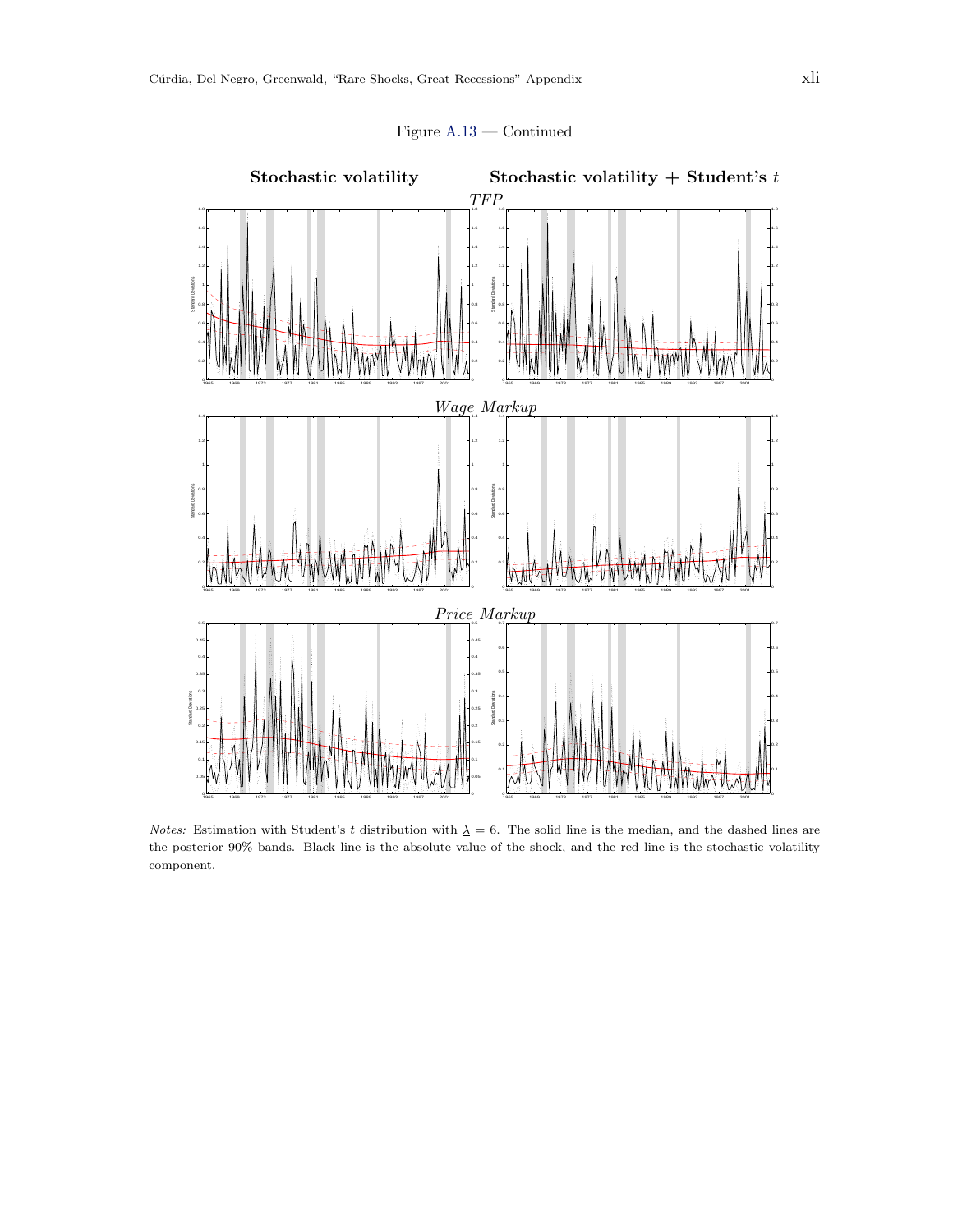<span id="page-41-0"></span>

|                      | Full Sample |          |          |             | To 2004Q4   |           |           |             |
|----------------------|-------------|----------|----------|-------------|-------------|-----------|-----------|-------------|
|                      | <b>Base</b> | SV       | TD       | <b>SVTD</b> | <b>Base</b> | SV        | TD        | <b>SVTD</b> |
| $\alpha$             | 0.15        | 0.134    | 0.15     | 0.135       | 0.174       | 0.17      | 0.181     | 0.179       |
| $\zeta_p$            | 0.734       | 0.78     | 0.808    | 0.846       | 0.696       | 0.776     | 0.763     | 0.82        |
| $\iota_p$            | 0.315       | 0.344    | 0.383    | 0.286       | 0.291       | 0.306     | 0.313     | 0.289       |
| $\Phi$               | 1.58        | 1.518    | 1.575    | 1.551       | 1.704       | 1.686     | 1.719     | 1.677       |
| S''                  | 4.686       | 5.013    | 5.07     | 5.651       | 6.114       | 6.693     | 7.169     | 6.516       |
| $\boldsymbol{h}$     | 0.611       | 0.609    | 0.582    | 0.571       | 0.703       | 0.703     | 0.734     | 0.68        |
| $\psi$               | 0.714       | 0.734    | 0.67     | 0.666       | 0.626       | 0.637     | 0.547     | 0.521       |
| $\nu_l$              | 2.088       | 2.212    | 2.3      | 2.476       | 2.349       | 2.67      | 2.601     | 2.636       |
| $\zeta_w$            | 0.803       | 0.826    | 0.83     | 0.843       | 0.756       | 0.802     | 0.812     | 0.829       |
| $\iota_w$            | 0.541       | 0.547    | 0.495    | 0.511       | 0.584       | 0.554     | 0.528     | 0.501       |
| $\beta$              | 0.206       | 0.184    | 0.202    | 0.175       | 0.167       | 0.151     | 0.162     | 0.161       |
| $\psi_1$             | 1.953       | 1.866    | 1.82     | 1.884       | 2.066       | 2.071     | 1.957     | 1.934       |
| $\psi_2$             | 0.083       | 0.073    | 0.115    | 0.116       | 0.09        | 0.104     | 0.12      | 0.138       |
| $\psi_3$             | 0.245       | 0.217    | 0.213    | 0.184       | 0.238       | 0.207     | 0.193     | 0.189       |
| $\pi^*$              | 0.683       | 0.719    | 0.706    | 0.808       | 0.709       | 0.784     | 0.756     | 0.847       |
| $\sigma_c$           | 1.236       | 1.109    | 1.248    | 1.274       | 1.406       | 1.426     | 1.471     | 1.42        |
| $\rho$               | 0.835       | 0.854    | 0.875    | 0.875       | 0.825       | 0.852     | 0.867     | 0.874       |
| $\gamma$             | 0.306       | 0.321    | 0.356    | 0.389       | 0.415       | 0.421     | 0.431     | 0.434       |
| $\bar{L}$            | $-44.17$    | $-46.67$ | $-43.38$ | $-44.73$    | $-42.897$   | $-43.542$ | $-43.348$ | $-44.265$   |
| $\rho_g$             | 0.977       | 0.977    | 0.982    | 0.988       | 0.98        | 0.981     | 0.98      | 0.981       |
| $\rho_b$             | 0.758       | 0.845    | 0.844    | 0.852       | 0.285       | 0.335     | 0.279     | 0.453       |
| $\rho_\mu$           | 0.748       | 0.753    | 0.791    | 0.806       | 0.735       | 0.739     | 0.746     | 0.772       |
| $\rho_z$             | 0.994       | 0.991    | 0.987    | 0.981       | 0.963       | 0.961     | 0.959     | 0.963       |
| $\rho_{\lambda_f}$   | 0.791       | 0.797    | 0.811    | 0.83        | 0.891       | 0.831     | 0.893     | 0.863       |
| $\rho_{\lambda_w}$   | 0.981       | 0.952    | 0.962    | 0.923       | 0.969       | 0.951     | 0.928     | 0.902       |
| $\rho_{rm}$          | 0.154       | 0.219    | 0.219    | 0.227       | 0.145       | 0.15      | 0.183     | 0.179       |
| $\sigma_g$           | 2.892       | 3.169    | 2.387    | 2.665       | 3.091       | 3.388     | 2.566     | 2.654       |
| $\sigma_b$           | 0.125       | 0.122    | 0.072    | 0.1         | 0.232       | 0.23      | 0.192     | 0.163       |
| $\sigma_{\mu}$       | 0.43        | 0.454    | 0.325    | 0.3         | 0.435       | 0.43      | $0.35\,$  | 0.334       |
| $\sigma_z$           | 0.493       | 0.869    | 0.362    | 0.473       | 0.463       | 0.717     | 0.331     | 0.38        |
| $\sigma_{\lambda_f}$ | 0.164       | 0.191    | 0.163    | 0.127       | 0.136       | 0.166     | 0.111     | 0.117       |
| $\sigma_{\lambda_w}$ | 0.281       | 0.203    | 0.213    | 0.151       | 0.255       | 0.197     | 0.188     | 0.12        |
| $\sigma_{rm}$        | 0.228       | 0.243    | 0.133    | 0.095       | 0.235       | 0.196     | 0.133     | 0.112       |
| $\eta_{gz}$          | 0.787       | 0.775    | 0.786    | 0.765       | 0.747       | 0.736     | 0.74      | 0.736       |
| $\eta_{\lambda_f}$   | 0.67        | 0.749    | 0.815    | 0.734       | 0.73        | 0.681     | 0.771     | 0.775       |
| $\eta_{\lambda_w}$   | 0.948       | 0.914    | 0.924    | 0.865       | 0.887       | 0.876     | 0.833     | 0.797       |

Table A.25: Comparison of Parameter Estimates: Subsample ending in 2004Q4 vs. full sample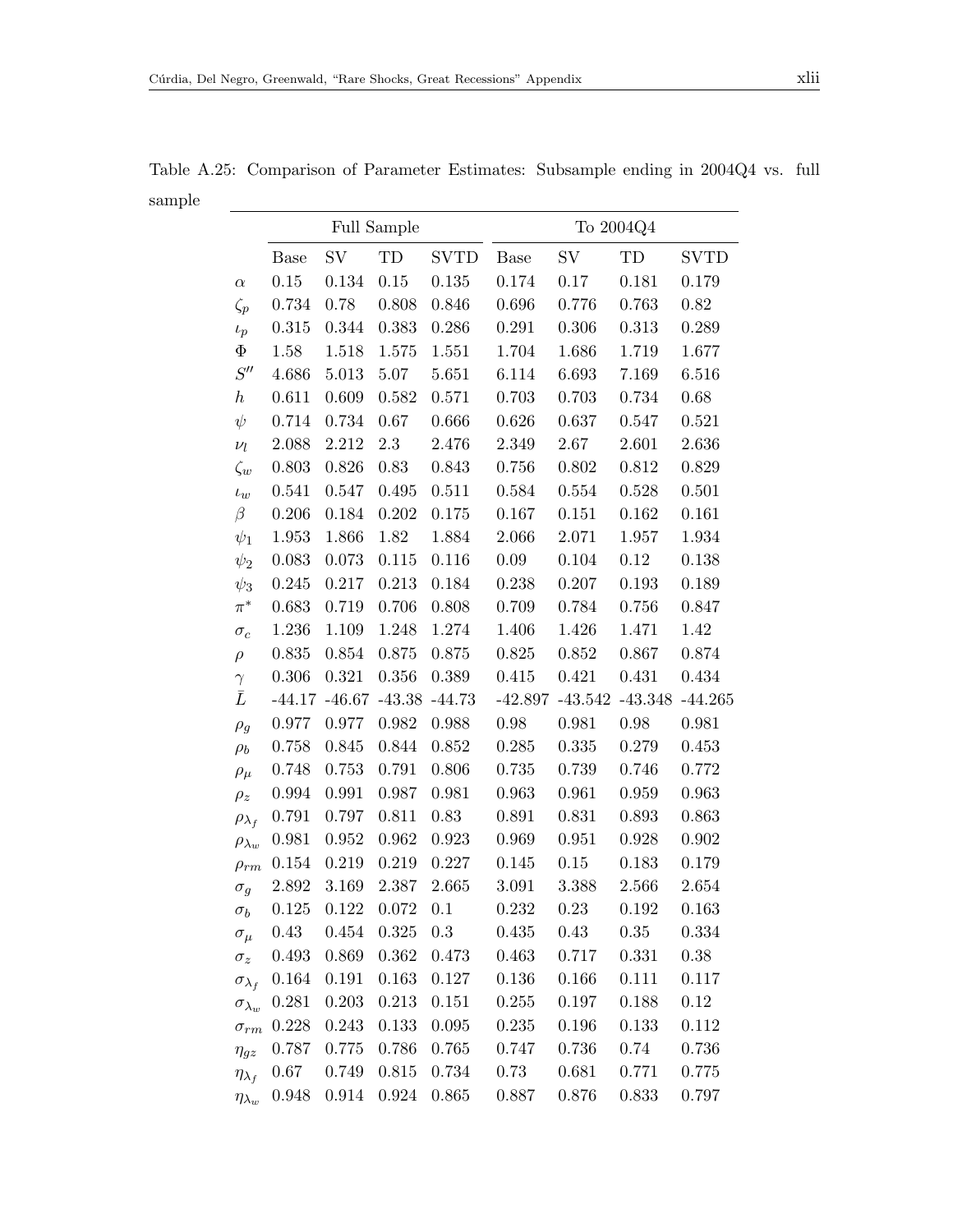## A.11.2 Sample Starting in 1984Q1

|                            | Without Stochastic Volatility |                                                           |     | With Stochastic Volatility                       |                |     |  |
|----------------------------|-------------------------------|-----------------------------------------------------------|-----|--------------------------------------------------|----------------|-----|--|
|                            |                               | $\lambda = 15$ $\lambda = 9$ $\lambda = 6$                |     | $\lambda = 15$ $\lambda = 9$ $\lambda = 6$       |                |     |  |
| Government $(g)$           |                               | 7.6 5.8 4.8<br>$(2.4, 13.2)$ $(2.3, 9.3)$ $(2.2, 7.4)$    |     | $(2.4, 13.2)$ $(2.3, 9.1)$ $(2.1, 7.3)$          | 7.6 5.7 4.7    |     |  |
| Discount $(b)$             | 9.6                           | 6.9<br>$(2.9, 16.4)$ $(2.7, 11.2)$ $(2.5, 8.6)$           | 5.6 | 9.6<br>$(2.9, 16.4)$ $(2.7, 11.3)$ $(2.5, 8.7)$  | 7.0            | 5.6 |  |
| MEI $(\mu)$                | 10.0                          | 7.6<br>$(3.3, 17.0)$ $(3.1, 12.0)$ $(2.8, 9.3)$           | 6.1 | $(3.4, 17.0)$ $(3.0, 11.8)$ $(2.8, 9.2)$         | $10.0$ 7.5 6.0 |     |  |
| TFP $(z)$                  | 6.8                           | 5.2<br>$(2.1, 11.8)$ $(2.1, 8.4)$ $(2.0, 6.7)$            | 4.3 | 7.5<br>$(2.3, 13.1)$ $(2.2, 9.1)$ $(2.1, 7.2)$   | 5.6            | 4.6 |  |
| Price Markup $(\lambda_f)$ | 8.9                           | 6.4<br>$(2.5, 15.7)$ $(2.2, 10.4)$ $(2.2, 8.0)$           | 5.1 | 10.3<br>$(2.8, 18.0)$ $(2.6, 11.6)$ $(2.3, 8.6)$ | 7.0            | 5.5 |  |
| Wage Markup $(\lambda_w)$  |                               | 9.5 $7.2$ 5.8<br>$(3.1, 16.2)$ $(2.9, 11.4)$ $(2.7, 8.8)$ |     | $(3.3, 17.7)$ $(3.1, 12.2)$ $(2.8, 9.4)$         | $10.4$ 7.6 6.1 |     |  |
| Policy $(r^m)$             | 10.6                          | 7.6<br>$(3.3, 18.0)$ $(3.0, 12.3)$ $(2.7, 9.3)$           | 6.1 | 10.9<br>$(3.3, 18.5)$ $(3.0, 12.4)$ $(2.7, 9.3)$ | 7.7            | 6.0 |  |

Table A.26: Posterior of the Student's t Degrees of Freedom, Sample Starting in 1984Q1

Notes: Numbers shown for the posterior mean and the 90% intervals of the degrees of freedom parameter.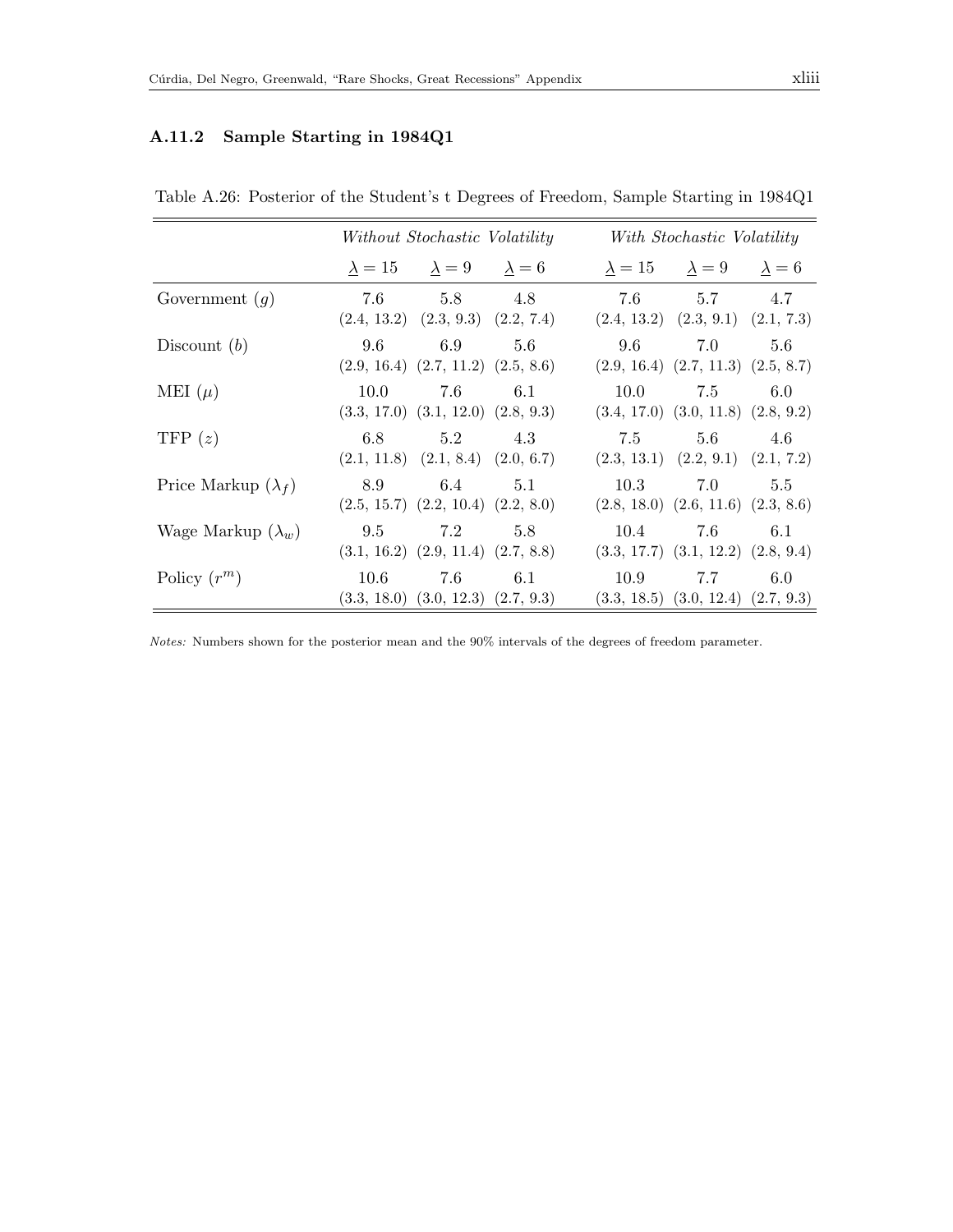

Notes: Top panels: Black lines are the historical evolution of the variable, and magenta lines are the median counterfactual evolution of the same variable if we shut down the Student-t distributed component of all shocks. The rolling window standard deviation uses 20 quarters before and 20 quarters after a given quarter. Southwest panel: Black line is the unconditional standard deviation in the estimation with both stochastic volatility and Student- $t$  components, while the red line is the unconditional variance in the estimation with stochastic volatility component only. Southeast panel: Black bars correspond to the posterior histogram of the ratio of volatility in 2011 over the variance in 1994 for the estimation with both stochastic volatility and Student-t components, while the red bars are for the estimation with with stochastic volatility component only.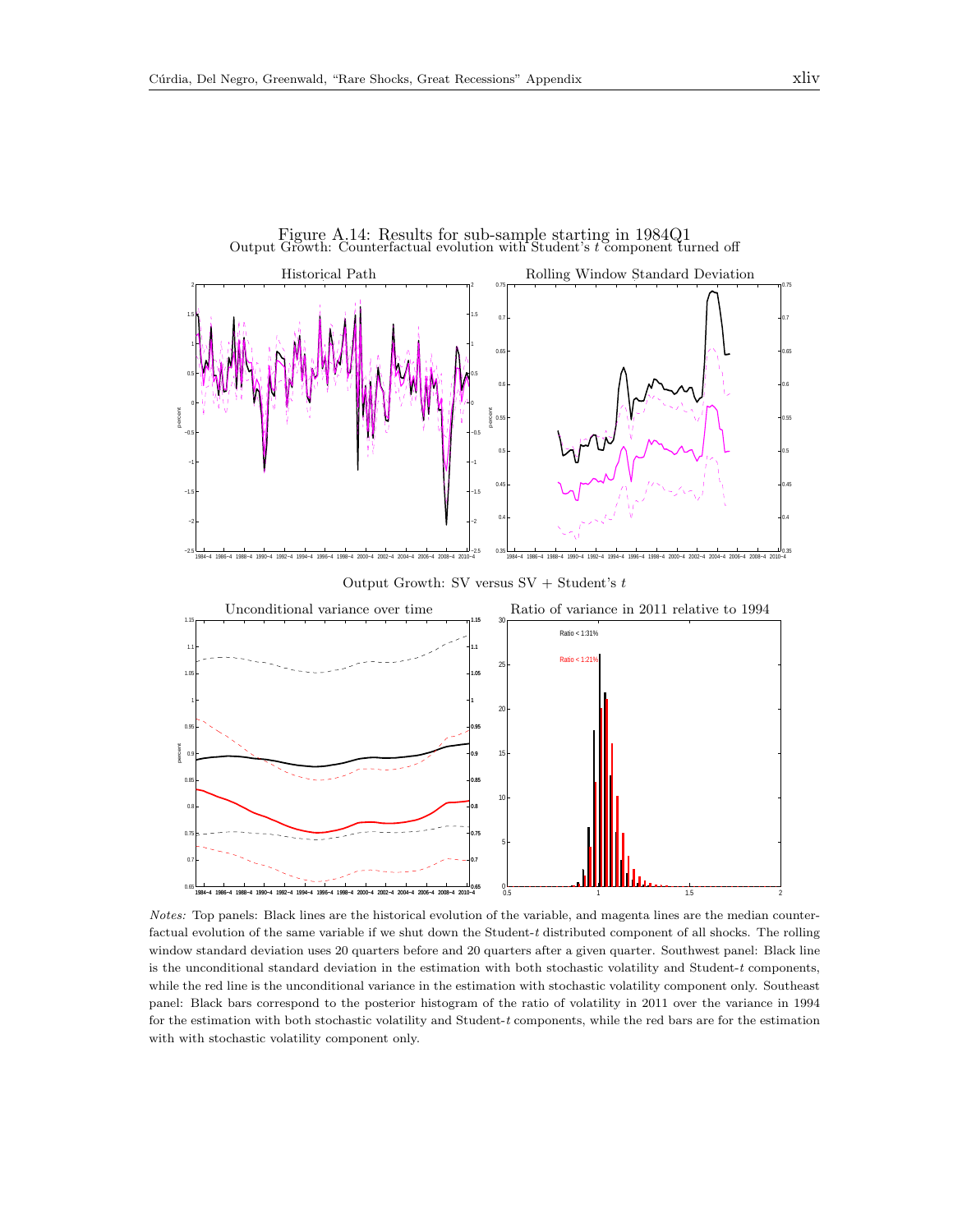## A.11.3 Sample Starting in 1991Q4

|                            | Without Stochastic Volatility |                                                 |                   |                                                  | With Stochastic Volatility   |                   |  |  |
|----------------------------|-------------------------------|-------------------------------------------------|-------------------|--------------------------------------------------|------------------------------|-------------------|--|--|
|                            |                               | $\lambda = 15$ $\lambda = 9$ $\lambda = 6$      |                   |                                                  | $\lambda = 15$ $\lambda = 9$ | $\lambda = 6$     |  |  |
| Government $(g)$           | 9.9                           | 6.9<br>$(2.7,17.1)$ $(2.5,11.4)$ $(2.2,8.5)$    | 5.4               | 10.0<br>$(2.7,17.5)$ $(2.5,11.6)$ $(2.3,8.7)$    | 7.1                          | 5.5               |  |  |
| Discount $(b)$             | 9.8                           | 7.4<br>$(3.0,16.9)$ $(2.8,12.0)$ $(2.4,8.7)$    | 5.6               | 10.1<br>$(3.0,17.4)$ $(2.7,11.8)$ $(2.5,9.1)$    | 7.3                          | 5.8               |  |  |
| MEI $(\mu)$                | 7.0                           | 5.5<br>$(2.3, 11.9)$ $(2.1, 8.8)$ $(2.0, 7.2)$  | 4.6               | 7.2<br>$(2.3, 12.3)$ $(2.2, 9.1)$ $(2.0, 7.2)$   | 5.6                          | 4.6               |  |  |
| TFP $(z)$                  | 7.6                           | 5.4<br>$(1.9,13.9)$ $(1.8,9.1)$ $(1.7,6.8)$     | 4.2               | 7.9<br>$(2.0, 14.3)$ $(1.9, 9.4)$ $(1.8, 7.1)$   | 5.6                          | 4.4               |  |  |
| Price Markup $(\lambda_f)$ | 6.2                           | 5.0<br>$(1.6, 11.2)$ $(1.7, 8.4)$               | 3.7<br>(1.5,6.0)  | 10.0<br>$(2.1, 18.2)$ $(1.9, 11.7)$ $(1.9, 8.9)$ | 6.9                          | 5.4               |  |  |
| Wage Markup $(\lambda_w)$  | 10.6                          | 7.4<br>$(3.0, 18.3)$ $(2.6, 12.1)$ $(2.4, 9.0)$ | 5.7               | 10.7<br>$(3.0,18.5)$ $(2.6,12.2)$ $(2.4,9.1)$    | 7.4                          | 5.8               |  |  |
| Policy $(r^m)$             | 11.7                          | 7.8<br>$(3.1,20.2)$ $(2.6,12.9)$                | 5.9<br>(2.4, 9.4) | 11.7<br>(3.1, 20.1)                              | 7.9<br>(2.7, 13.0)           | 5.9<br>(2.4, 9.4) |  |  |

Table A.27: Posterior of the Student's t Degrees of Freedom, Sample Starting in 1991Q4

Notes: Numbers shown for the posterior mean and the 90% intervals of the degrees of freedom parameter.